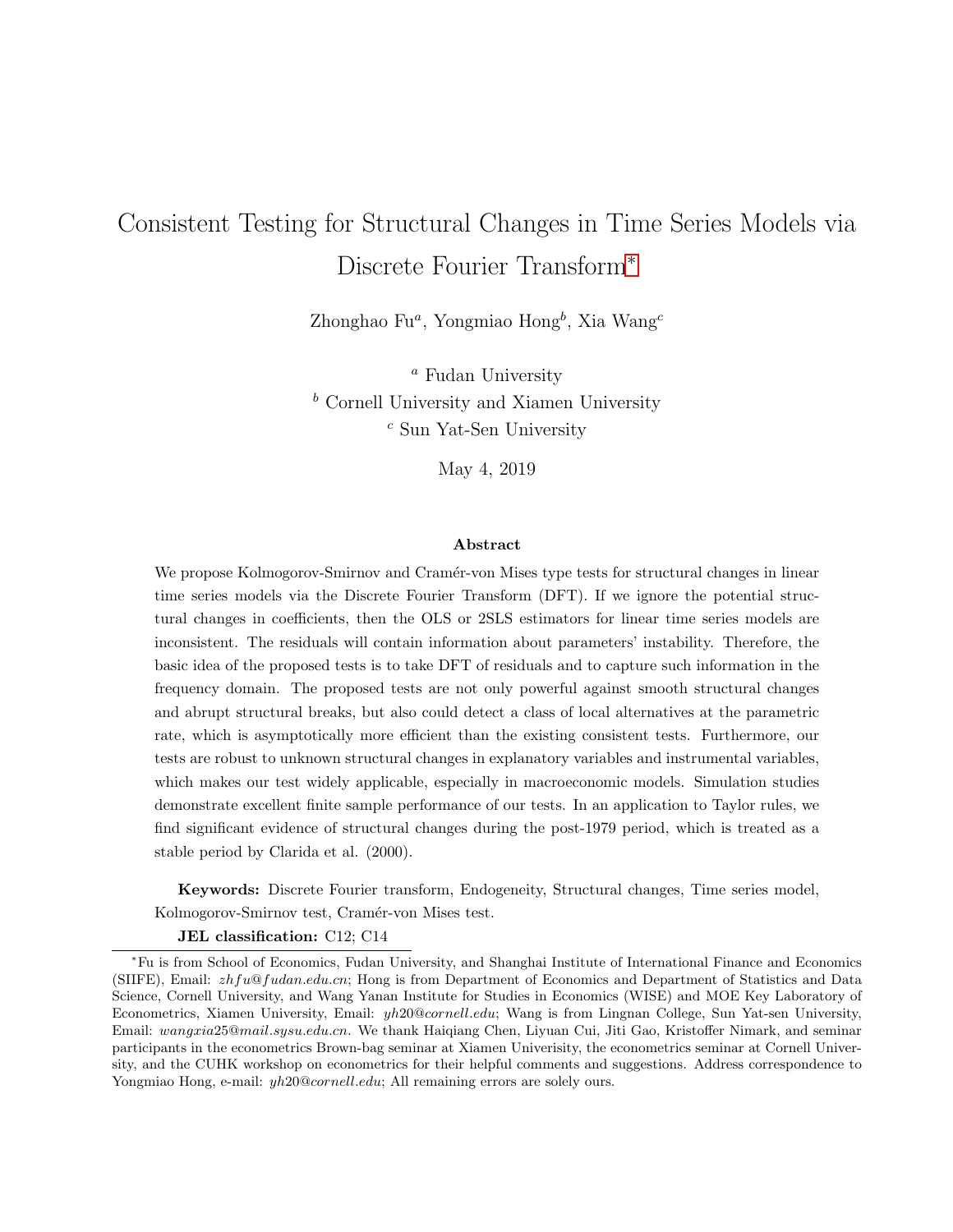# 1 Introduction

Testing for structural change in a time series regression model has drawn much attention in the literature, since Chow (1960) and Quant (1960). A time series dynamics usually suffers from abrupt structural breaks or smooth structural changes due to varying economic environments, e.g., shocks, policy shifts, technology progress, preference changes, etc. Many empirical studies have confirmed the prevalence of structural instability in financial and macroeconomic time series. For example, Welch and Goyal (2008) show that the in-sample significant predictability of most financial and macroeconomic variables fails to yield better out-of-sample forecasts of the U.S. equity premium than the simple historical mean of equity returns. One possible reason is the instability of model parameters and it is confirmed by Chen and Hong (2012). In labor economics, Hansen (2001) finds strong evidence of a structural break in labor productivity between 1992 and 1996, and weaker evidence of a structural break in the 1960s and the early 1980s. In macroeconomics, Stock and Watson (1996) find substantial instability in 76 representative US monthly post-war macroeconomic time series. Zhang et al. (2008) show that the instability of parameters in the New Keynesian Phillips Curve results in conflicting conclusions about the key determinant of the short-run inflation dynamics. In the current big data era, the abundance of data is not necessarily equivalent to sufficiency of relevant information. If the underlying DGP changes over time, big data may also result in misleading conclusions. Therefore, detecting the existence of structural change is crucial for econometric modeling and inference.

Although most existing studies focus on dealing with abrupt structural breaks (e.g., see Perron, 2006), estimation and testing with smooth structural changes have drawn increasing attention. Intuitively, it is quite likely that economic agents digest and react to shocks (e.g., policies shifts or unexpected income) in a gradual manner. Even when the change is abrupt at the individual level, it is likely to behave as a smooth change at the aggregate level. As a result, the parameters in a time series model usually change smoothly over time rather than shift abruptly. Smooth structural changes can be modeled parametrically. One example is the Smooth Transition Regression (STR) model developed by Lin and Teräsvirta (1994), where they choose a particular parametric function to model the time-varying parameters. However, economic theories usually do not indicate how parameters evolve over time. To avoid misspecification, a nonparametric time-varying parameter model was introduced by Robinson (1989, 1991) and further studied by Orbe et al. (2000, 2005), Cai (2007), Chen and Hong (2012), Kristensen (2012), Zhang and Wu (2012), Cai et al. (2015), and Xu (2015). Among many others, Chen and Hong (2012) propose a generalized Hausman's test for both smooth structural changes and abrupt structural breaks in a linear time series regression model. Kristensen (2012) considers estimation and testing in both mean and variance in a time series dynamics. Cai et al. (2015) test the instability of model parameter when the covariates follow a unit root process. Xu (2015) constructs a CUSUM-type test for smooth structural changes in regression coefficient when the variance is time-varying. Although the existing tests can detect the instability of parameters of unknown forms in a linear time series model, they are restricted in a conditional mean framework. When endogenous covariates are present, their tests are not applicable.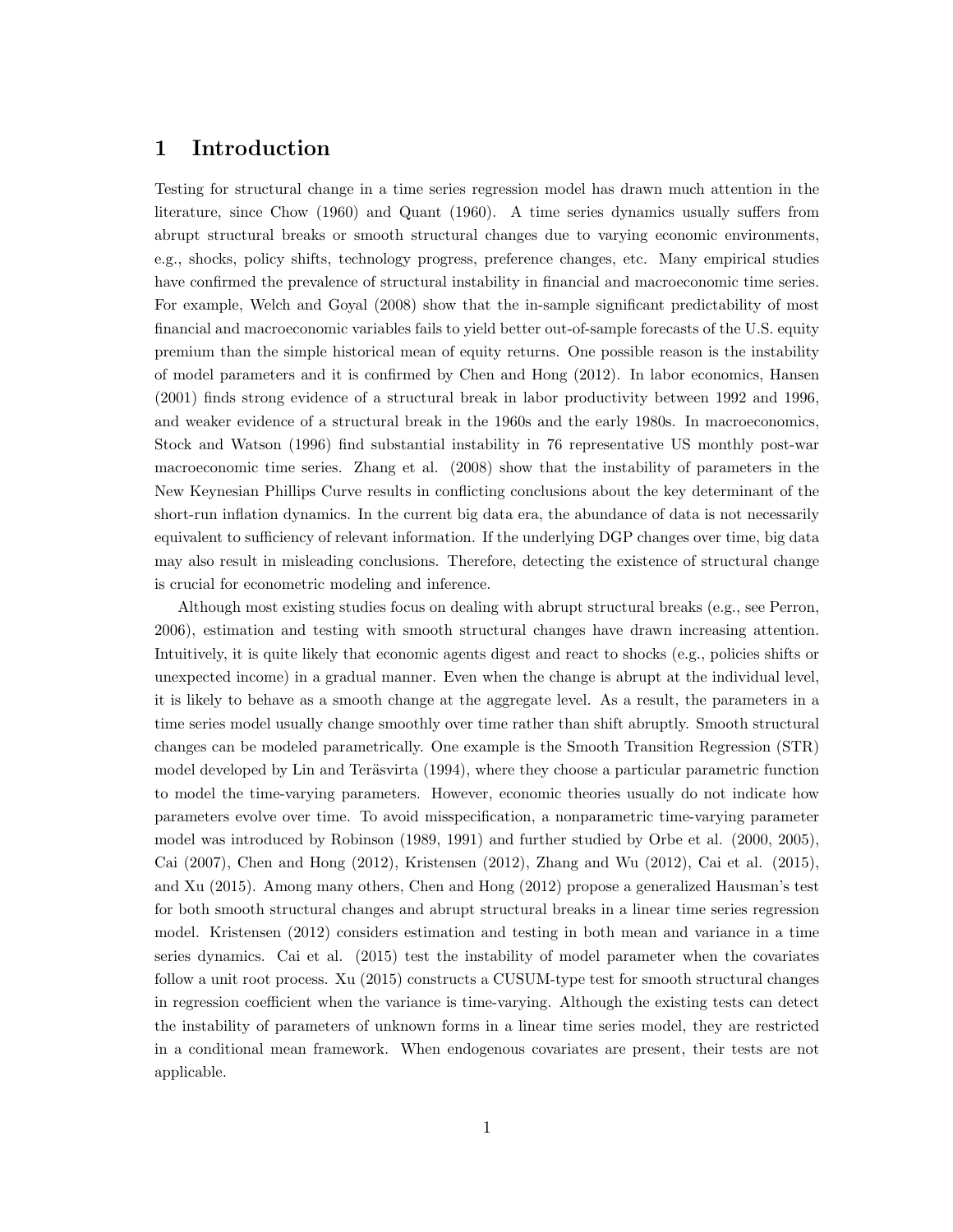Several recent works have considered estimation and testing in a linear time series model with endogenous covariates. Hall et al. (2012) extend Bai and Perron's (1998) approach to estimation and testing for abrupt breaks of linear models with endogeneity using the Two-Stage Least Squares (2SLS). However, their approach requires firstly identifying the structural breaks in the reduced form. If there exist too many breaks or smooth structural changes in the reduced form, then their approach is not applicable. Perron and Yamamoto (2014) consider estimation and testing based on the 2SLS by extending Perron and Qu (2006). Perron and Yamamoto (2015) propose a testing method for abrupt structural breaks using OLS rather than 2SLS. They show the OLS-based test is more powerful than tests based on the 2SLS in most cases. However, the inference is restricted to the dates and magnitudes of breaks in the reduced form, and their test is not consistent against local alternatives of certain directions. Unlike the studies that focus on abrupt structural breaks, Chen (2015) proposes a Two-Stage Local Linear (2SLL) method for estimation and testing when the unknown parameters change smoothly over time. However, the test statistic is computed via smoothed nonparametric estimation which requires choosing bandwidths for both the structural function and the first stage reduced form. Furthermore, certain smoothness condition is needed to ensure the consistency of smoothed nonparametric estimation, which is restrictive since we usually have no prior knowledge about the property of unknown parameters over time. Moreover, the rate of alternatives that Chen (2015) can detect is  $T^{-1/2}h^{-1/4}$ , where  $h \to 0$  is a bandwidth. This is slower than the parametric rate  $T^{-1/2}$ .

In this paper, we propose a novel test for structural change in a time series model via DFT. Unlike the existing tests that focus on time domain analysis, we investigate structural stability in the frequency domain. The intuition is straightforward: if structural change exists, then estimation methods based on the whole sample will miss it because the OLS or 2SLS estimator cannot capture the local behavior of the parameters at each time point. Consequently, the estimated residuals will contain such information. By projecting the estimated residuals on the frequency domain via DFT, we can infer the existence of structural change by examining the corresponding spectrum at each frequency. The merits of our frequency domain based approach are as follows. First, our test is consistent against both abrupt structural breaks and smooth structural changes because the Fourier transform can capture all the time series property of the unknown parameter. Second, compared to the consistent tests for smooth structural changes (e.g., Chen and Hong, 2012; Zhang and Wu, 2012; Cai et al., 2015; Chen, 2015), our test avoids smoothed nonparametric estimation of the unknown parameter. As a result, our test is tuning parameter-free and can detect a class of local alternatives at a faster rate. Third, we allow for endogenous covariates, and our test can be viewed as a unified framework. Moreover, our test is robust to possible structural changes in both the covariates and instruments. This is an improvement over Hall et al. (2012) and Perron and Yamamoto (2014), where the instability in the first stage reduced form has a nontrivial impact on testing and estimation. In addition, compared to the existing tests for abrupt structural breaks, e.g., Andrews' (1993) supremum test and Bai and Perron's (1998) double maximum test, we do not require trimming of the boundary region. Furthermore, unlike the existing literature that cannot distinguish structural change from model misspecification, our novel testing via the DFT is robust to model misspecification in certain cases. Therefore, the only source of rejection for our test will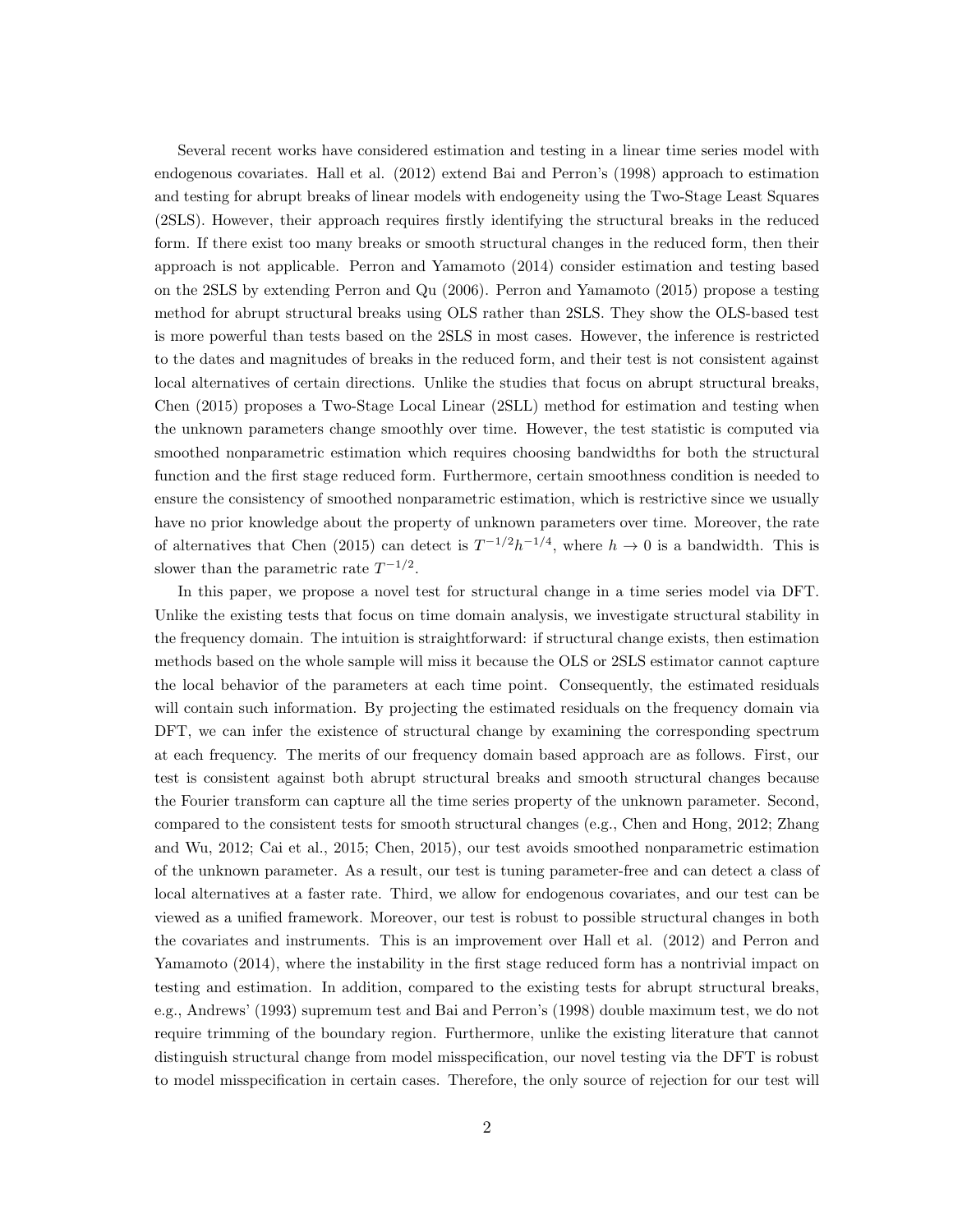be the structural change.

The rest of this paper is organized as follows. In Section 2, we propose the test based on the DFT in a time series regression model with exogenous covariates. In Section 3, we provide the asymptotic theory. In Section 4, we extend our test by adding endogenous covariates. In Section 5, we discuss the robustness of our tests under misspecified models. In Section 6, we show the finite sample performance of our tests via a simulation study. In Section 7, we examine the stability of the U.S. Taylor rule. We then provide a concluding remark and discuss the possible extensions of our tests to other frameworks in Section 8.

# 2 Framework and Approach

In this paper, we consider testing for structural change of unknown form in the following linear time series regression model:

$$
Y_t = X_t' \beta_t + \varepsilon_t,\tag{2.1}
$$

where  $\{X_t, Y_t\}_{t=1}^T$  is a  $\mathbb{R}^d \times \mathbb{R}$ -valued observable random sample,  $\beta_t \in \Theta$  is a  $\mathbb{R}^d$ -valued unknown parameter vector that may vary with time, Θ denotes the parameter space which is bounded, and  $\varepsilon_t$  is an unobservable disturbance such that  $E(\varepsilon_t|X_t) = 0$ .

The hypothesis of interest is

$$
\mathbb{H}_0: \beta_t = \beta_0
$$
 for some unknown  $\beta_0 \in \Theta$  and for all  $t = 1, 2, ..., T$ ,

against

$$
\mathbb{H}_A: \beta_t
$$
 is a time-varying parameter.

Under  $\mathbb{H}_0$ , the true model parameter is equal to  $\beta_0$ , which implies there is no structural change. While under  $\mathbb{H}_A$ , there exist abrupt structural breaks if  $\beta_t$  is a step function of time; and there exist smooth structural changes if  $\beta_t \equiv \beta(\frac{t}{T})$  is a smooth function of the rescaled time  $\frac{t}{T} \in (0,1]$ .

A straightforward way of testing  $\mathbb{H}_0$  is via the generalized Hausman's test (Hausman, 1978), which is comparing the consistent estimates for  $\beta_t$  under the null and alternative hypothesis, e.g., Chen and Hong (2012), Kristensen (2012), Zhang and Wu (2012), and Cai et al. (2015). Because the two estimators converge to the same probability limit only under  $\mathbb{H}_0$ . However, estimating the unrestricted model requires tuning parameters, i.e., a bandwidth. Even though the choice of a bandwidth has a trivial impact asymptotically, it is crucial in a finite sample. It is possible that two practitioners may obtain conflicting results by using two different bandwidths. To avoid the undesirable features of smoothed nonparametric estimation, we propose a novel test based on the DFT.

Throughout this paper, **i** denotes the imaginary number such that  $\mathbf{i} = \sqrt{-1}$ ,  $A^*$  denotes the complex conjugate of A,  $\text{Re}(A)$  means the real part of A, and  $\|\cdot\|$  denotes the Euclidean norm. We further let  $X_t(u) \equiv X_t e^{iu2\pi t/T}$  be the product of a random variable  $X_t$  and the Fourier basis function of time, where  $X_t(0) = X_t$ . Furthermore, we let  $\hat{Q}_{xx}(u) \equiv \frac{1}{T} \sum_{t=1}^T X_t(u) X_t'$  be a complex-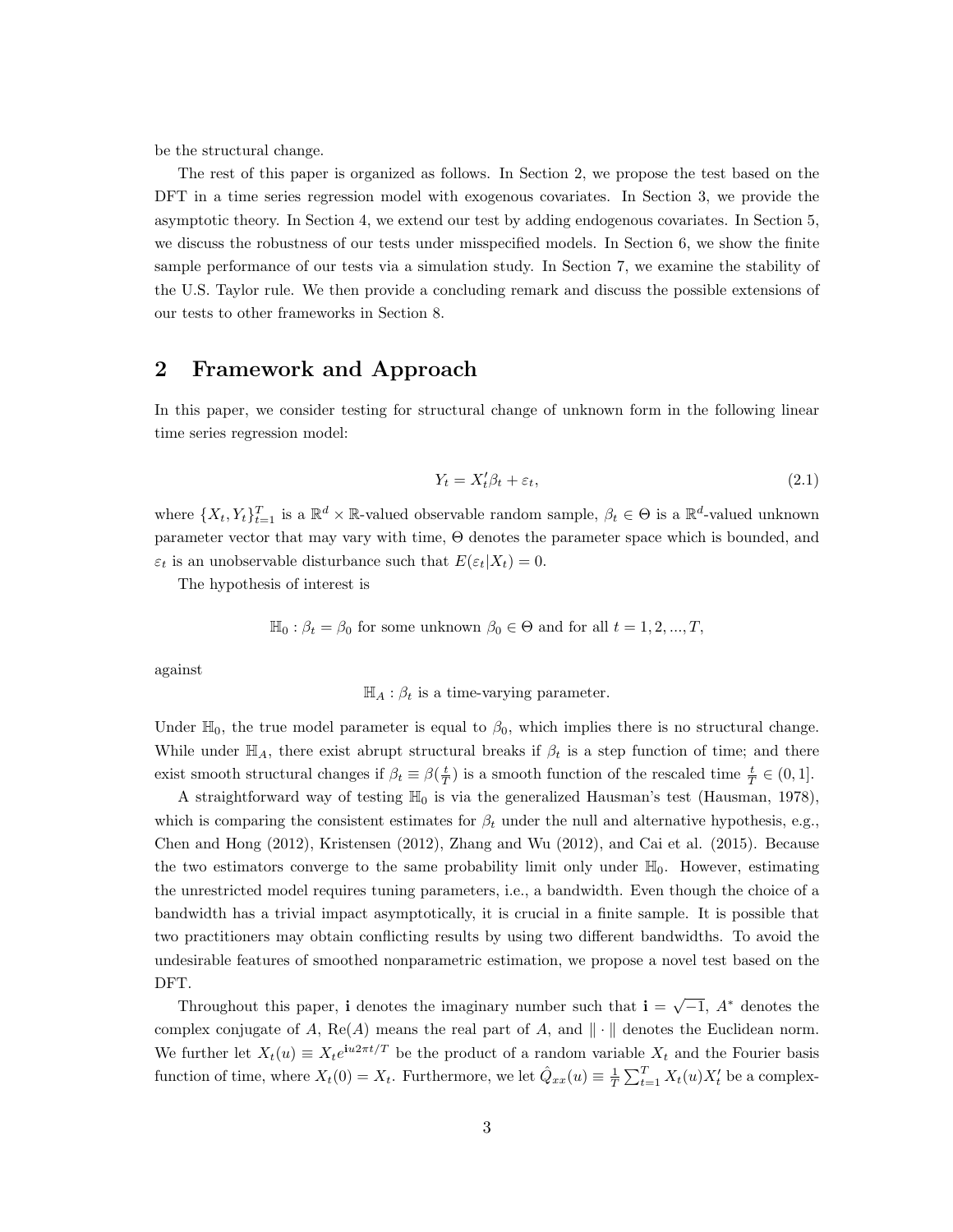valued random matrix of u that depends on sample size T. When  $u = 0$ , we have  $\hat{Q}_{xx}(0) \equiv$  $\hat{Q}_{xx} = \frac{1}{T} \sum_{t=1}^{T} X_t X_t'$ . And we let  $Q_{xx}(u) \equiv \lim_{T \to \infty} \frac{1}{T} \sum_{t=1}^{T} E(X_t X_t') e^{iu2\pi t/T}$  be the probability limit for all  $u \in \mathbb{R}$ . In particular, when  $X_t$  is weakly stationary,  $Q_{xx}(u) = E(X_t X_t') \int_0^1 e^{i u 2\pi \tau} d\tau$ . Here we allow  $X_t$  to be nonstationary such that it can change smoothly or shift abruptly. The nonstationarity here is similar to the asymptotical mse-stationarity in Hansen (2000).

**Definition 2.1 (Hansen, 2000)** An array  $\{X_t\}_{t=1}^T$  is asymptotically mse-stationary if

$$
\frac{1}{T} \sum_{t=1}^{[\tau T]} X_t X_t' \stackrel{p}{\to} \tau Q_{xx},
$$

for  $\tau \in (0, 1]$ , where  $Q_{xx} = \lim_{T \to \infty} \frac{1}{T} \sum_{t=1}^{T} E(X_t X_t')$ .

The asymptotical mse-stationarity allows for certain deterministic cyclic process, seasonal dummies, and 'stationary' forms of heteroscedasticity. In this paper, our definition of nonstationarity is weaker than the asymptotical mse-stationarity since we do not need the convergence to hold for all  $\tau \in [0, 1]$ . Our analysis does not involve any sample splitting, and we only require it to hold in the whole sample, i.e.,  $\tau = 1$ . Therefore, we can allow  $X_t$  to have structural breaks of unknown forms, and that is an improvement over the literature.

The idea of our test is to capture the time-varying feature of  $\beta_t$  without estimating it directly. However,  $\beta_t$  is incorporated in  $Y_t$  through  $X_t$ . Given we do not restrict  $X_t$  to be stationary, structural changes in  $Y_t$  could result from the time-varying marginal distribution of  $X_t$ . So we need first to purge that from  $Y_t$  via the OLS.

Consider the OLS estimator  $\beta$ :

$$
\hat{\beta} = \hat{Q}_{xx}^{-1} \frac{1}{T} \sum_{t=1}^{T} X_t Y_t
$$
  
\n
$$
= \hat{Q}_{xx}^{-1} \frac{1}{T} \sum_{t=1}^{T} X_t X_t' \beta_t + \hat{Q}_{xx}^{-1} \frac{1}{T} \sum_{t=1}^{T} X_t \varepsilon_t
$$
  
\n
$$
\xrightarrow{p} \tilde{\beta},
$$

where

$$
\tilde{\beta} \equiv Q_{xx}^{-1} \lim_{T \to \infty} \frac{1}{T} \sum_{t=1}^{T} E(X_t X_t') \beta_t
$$

is a weighted average of  $\beta_t$ . In particular, when  $X_t$  is weakly stationary,  $\tilde{\beta} = \lim_{T \to \infty} \frac{1}{T} \sum_{t=1}^T \beta_t$ . Since the probability limit of the OLS estimator  $\hat{\beta}$  is a constant vector, it cannot capture the timevarying feature of  $\beta_t$  at each time t. Therefore, the estimated residuals contain the behavior of  $\beta_t$ over time. Consider the following decomposition of  $\hat{\varepsilon}_t$ :

$$
\begin{array}{rcl}\n\hat{\varepsilon}_t &=& Y_t - X_t'\hat{\beta} \\
&=& X_t'(\beta_t - \hat{\beta}) + \varepsilon_t\n\end{array}
$$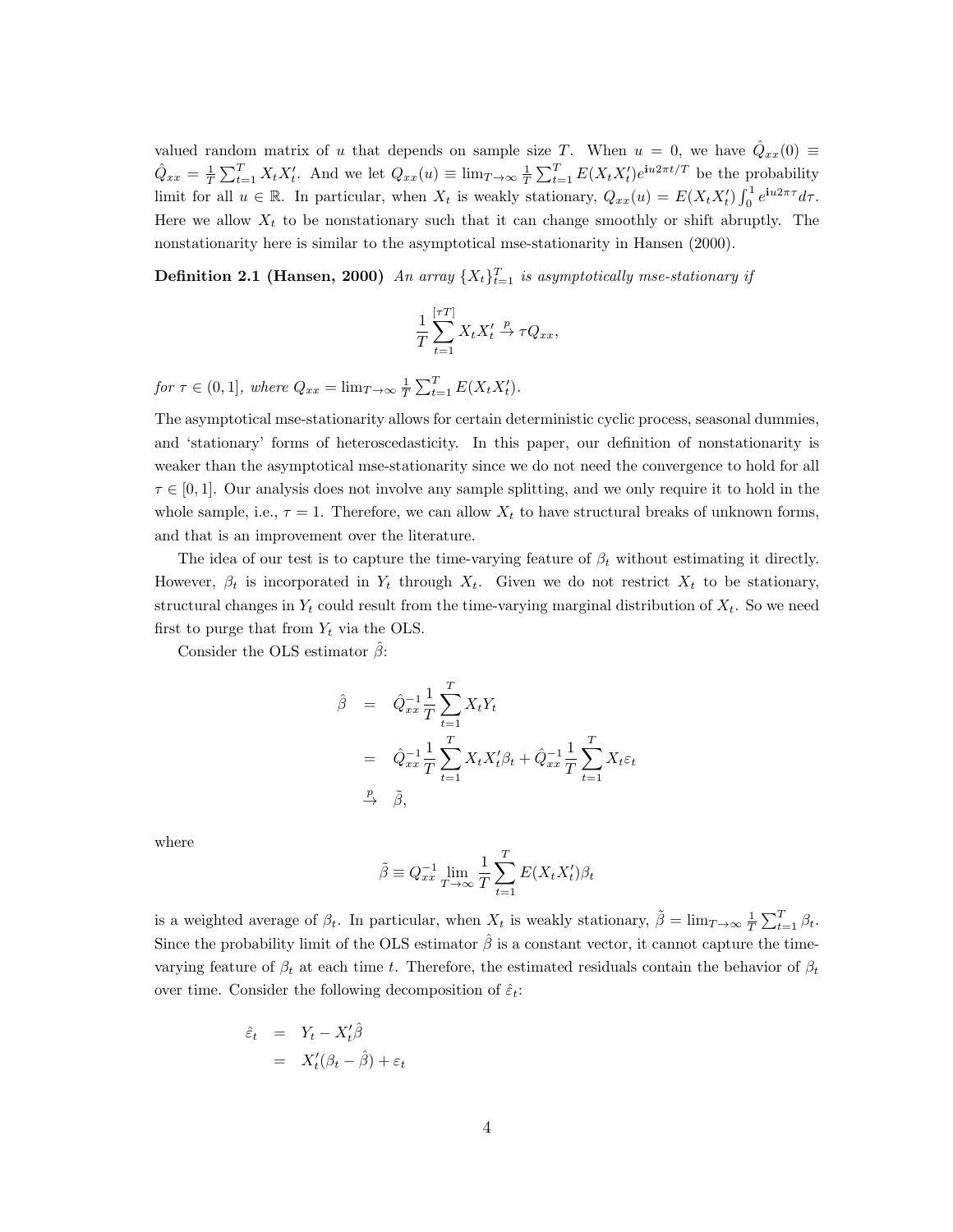$$
= \varepsilon_t - X_t' \hat{Q}_{xx}^{-1} \left( \frac{1}{T} \sum_{t=1}^T X_t \varepsilon_t \right) + X_t' \left[ \beta_t - \hat{Q}_{xx}^{-1} \left( \frac{1}{T} \sum_{t=1}^T X_t X_t' \beta_t \right) \right],
$$

where  $\hat{\varepsilon}_t$  is decomposed into three components: the disturbance  $\varepsilon_t$ , the estimation uncertainty, and the time-varying behavior of  $\beta_t$  which is equal to 0 under  $\mathbb{H}_0$ . Under  $\mathbb{H}_A$ , we can extract  $\beta_t$ 's local feature over time via DFT without estimating it directly.

Consider the following complex-valued empirical process:

$$
\hat{A}(u) = \frac{1}{T} \sum_{t=1}^{T} X_t \hat{\varepsilon}_t e^{\mathbf{i}u 2\pi t/T},
$$
\n(2.2)

which is the DFT of  $X_t \hat{\varepsilon}_t$ . By the definition of  $\hat{\varepsilon}_t$ ,

$$
\hat{A}(u) = \frac{1}{T} \sum_{t=1}^{T} X_t \hat{\varepsilon}_t e^{iu2\pi t/T}
$$
\n
$$
= \frac{1}{T} \sum_{t=1}^{T} \left[ X_t(u) - \hat{Q}_{xx}(u)\hat{Q}_{xx}^{-1}X_t \right] (X_t'\beta_t + \varepsilon_t)
$$
\n
$$
= \frac{1}{T} \sum_{t=1}^{T} \hat{M}_t(u) X_t'\beta_t + \frac{1}{T} \sum_{t=1}^{T} \hat{M}_t(u)\varepsilon_t
$$
\n
$$
\equiv \hat{A}_1(u) + \hat{A}_2(u),
$$

where we let

$$
\hat{M}_t(u)=X_te^{\textbf{i}u2\pi t/T}-\hat{Q}_{xx}(u)\hat{Q}_{xx}^{-1}X_t
$$

be a  $d \times 1$  complex-valued process of u and it has the following property:

$$
\frac{1}{T} \sum_{t=1}^{T} \hat{M}_t(u) X'_t = 0
$$
\n(2.3)

for all  $u \in \mathbb{R}$ . Intuitively,  $\hat{M}_t(u)$  can be viewed as a projection of  $X_t$  to a frequency space which is orthogonal to  $X_t$  under  $\mathbb{H}_0$ . And (3) holds even when the time series dynamics of  $X_t$  has structural change.

Under  $\mathbb{H}_0$ ,  $\hat{A}_1(u)$  is identically 0 for all u. Then the DFT  $\hat{A}(u)$  is dominated by  $\hat{A}_2(u)$  which is purely a stochastic process that converges to 0 in frequency domain (zero spectrum). While under  $\mathbb{H}_A$ ,  $\hat{M}_t(u)$  is no longer orthogonal to  $X_t'\beta_t$ . Then  $\hat{A}_1(u)$  will capture the time-varying property of both  $X_t$  and  $\beta_t$ . As a result, the DFT is dominated by  $\hat{A}_1(u)$ , and it will converge to a nonzero spectrum in the frequency domain. In particular, if  $X_t$  is weakly stationary, and  $\beta_t \equiv \beta(\frac{t}{T})$  is a smooth function of the rescaled time  $\frac{t}{T} \in (0,1]$ , then the probability limit of  $\hat{A}_1(u)$  is proportional to the pseudo-covariance of  $\beta_t$  and  $e^{iu2\pi t/T}$  in the sense that  $\frac{t}{T}$  follows the  $U[0,1]$  distribution. Therefore, we can test for structural change by checking the behaviors of  $\hat{A}(u)$  at each frequency. Intuitively, the DFT is equivalent to running a nonparametric regression of  $Y_t$  on time because the Fourier basis function is an infinite sum of polynomials. Under  $\mathbb{H}_0$ , the DFT only captures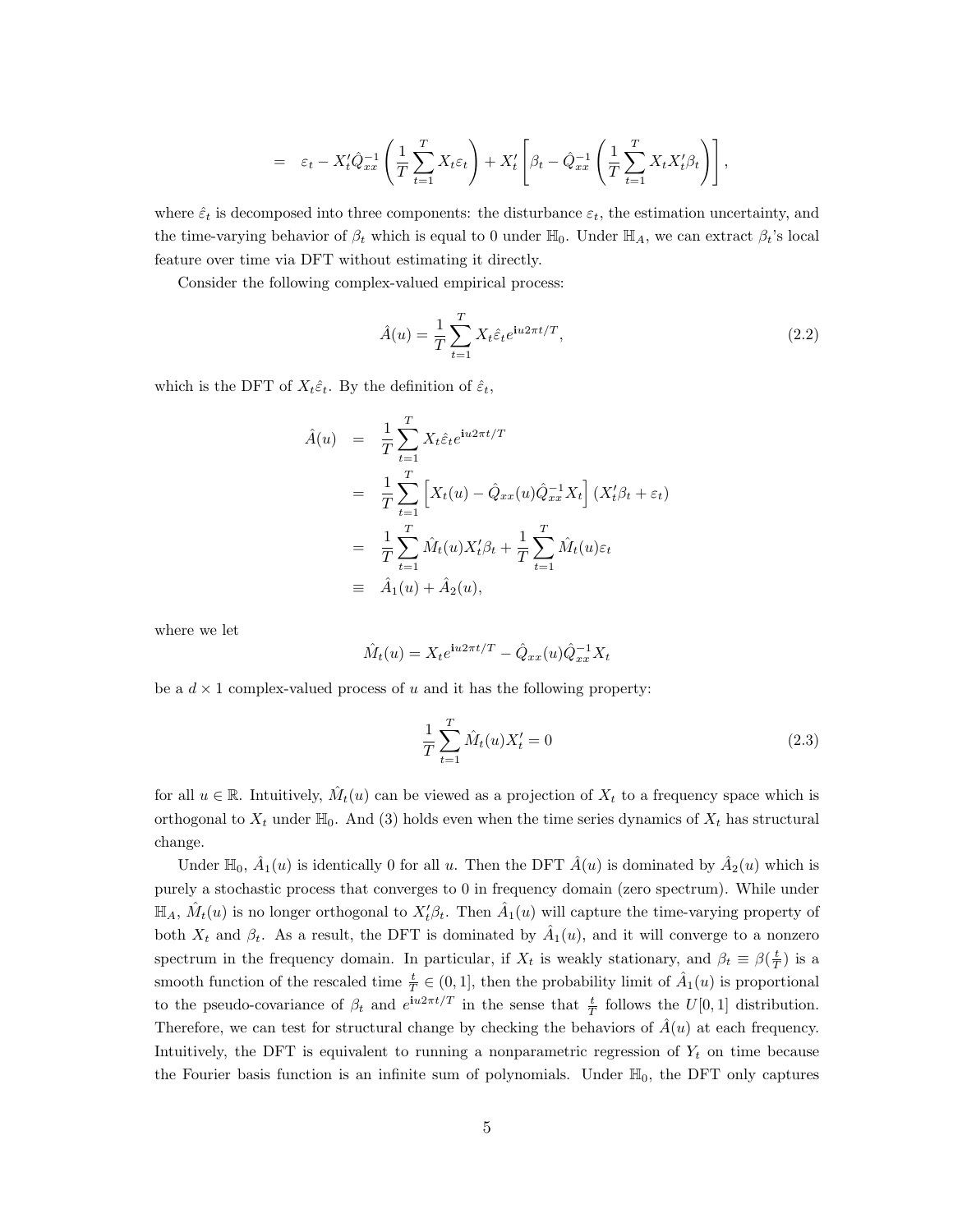the noise, and the impact of  $X_t$  has been purged. However, under  $\mathbb{H}_A$ , the DFT can capture the time-varying feature of both  $X_t$  and  $\beta_t$  and thus will converge to a nonzero spectrum.

The DFT also has an alternative theoretical interpretation that it can be viewed as a generalized Hausman's test in the frequency domain. Since it is proportional to the difference between two estimators which converge to the same limit only under  $\mathbb{H}_0$ .

$$
\hat{A}(u) = \frac{1}{T} \sum_{t=1}^{T} X_t \hat{\varepsilon}_t e^{iu2\pi t/T}
$$
\n
$$
= \frac{1}{T} \sum_{t=1}^{T} X_t(u) Y_t - \hat{Q}_{xx}(u) \hat{\beta}
$$
\n
$$
= \hat{Q}_{xx}(u) \left[ \hat{Q}_{xx}^-(u) \frac{1}{T} \sum_{t=1}^{T} X_t(u) Y_t - \hat{Q}_{xx}^{-1} \frac{1}{T} \sum_{t=1}^{T} X_t Y_t \right]
$$
\n
$$
\equiv \hat{Q}_{xx}(u) [\hat{\beta}(u) - \hat{\beta}],
$$

where  $\hat{\beta}(u) \equiv \hat{Q}_{xx}(u)^{-1} \frac{1}{T} \sum_{t=1}^{T} X_t(u) Y_t$  is a complex-valued random vector function of u, and  $\hat{Q}_{xx}^-(u)$  denotes the generalized inverse<sup>[1](#page-6-0)</sup> of  $\hat{Q}_{xx}(u)$  at each  $u$ . For each  $u \in \mathbb{R} \setminus \mathbb{Z}$ ,  $\hat{\beta}(u)$  is the solution to

$$
\min_{\beta \in \mathbb{R}^d} WSSR(\beta,u),
$$

where  $WSSR(\beta, u) \equiv \sum_{t=1}^{T} (Y_t - X_t^{\prime} \beta)^2 e^{iu2\pi t/T}$  is a weighted sum of squared residuals. In matrix notation, let  $\mathcal{X} = [X'_1, X'_2, ..., X'_T]'$ ,  $\mathcal{Y} = [Y_1, Y_2, ..., Y_T]'$ , and  $\mathcal{W}(u)$  be a diagonal matrix with the diagonal elements being  $[e^{iu2\pi/T}, e^{iu2\pi/2/T}, ..., e^{iu2\pi T/T}]$ , then  $\hat{\beta}(u) = [\mathcal{X}'\mathcal{W}(u)\mathcal{X}]$ <sup>-</sup> $\mathcal{X}\mathcal{W}(u)\mathcal{Y}$  is a WLS (Weighted Least Squares) estimator. At every fixed  $u$ , the weighting matrix assigns weights to each time t and the weights are the Fourier basis functions of time  $t$ . The objective function  $WSSR(\beta, u)$  can be viewed as a DFT of the squared residuals for each  $\beta \in \Theta$ . Intuitively, when the unknown parameter is constant with respect to time, the weights  $e^{i\mu\pi t/T}$  will have trivial impact on the minimization problem. And the optimal solution to minimizing  $WSSR(\beta, u)$  at each u will converge to the same limit. Therefore, under  $\mathbb{H}_0 : \beta_t = \beta_0$ ,  $\hat{\beta}(u)$  is consistent for  $\beta_0$ :

$$
\hat{\beta}(u) = \hat{Q}_{xx}(u)^{-1} \frac{1}{T} \sum_{t=1}^{T} X_t(u) (X_t' \beta_0 + \varepsilon_t)
$$

$$
= \beta_0 + \hat{Q}_{xx}(u)^{-1} \frac{1}{T} \sum_{t=1}^{T} X_t(u) \varepsilon_t
$$

$$
\xrightarrow{P} \beta_0,
$$

for each  $u \in \mathbb{R} \setminus \mathbb{Z}$  given  $E(\varepsilon_t | X_t) = 0$ . Although  $\hat{\beta}(u)$  is a complex-valued function of the nuisance parameter u, the entire complex-valued term vanishes to 0 as  $T \to \infty$  under  $\mathbb{H}_0$ . Therefore the

<span id="page-6-0"></span><sup>&</sup>lt;sup>1</sup>Here we use the generalized inverse because  $\sum_{t=1}^{T} e^{i u 2\pi t/T} \to 0$  when  $u \in \mathbb{Z}$ .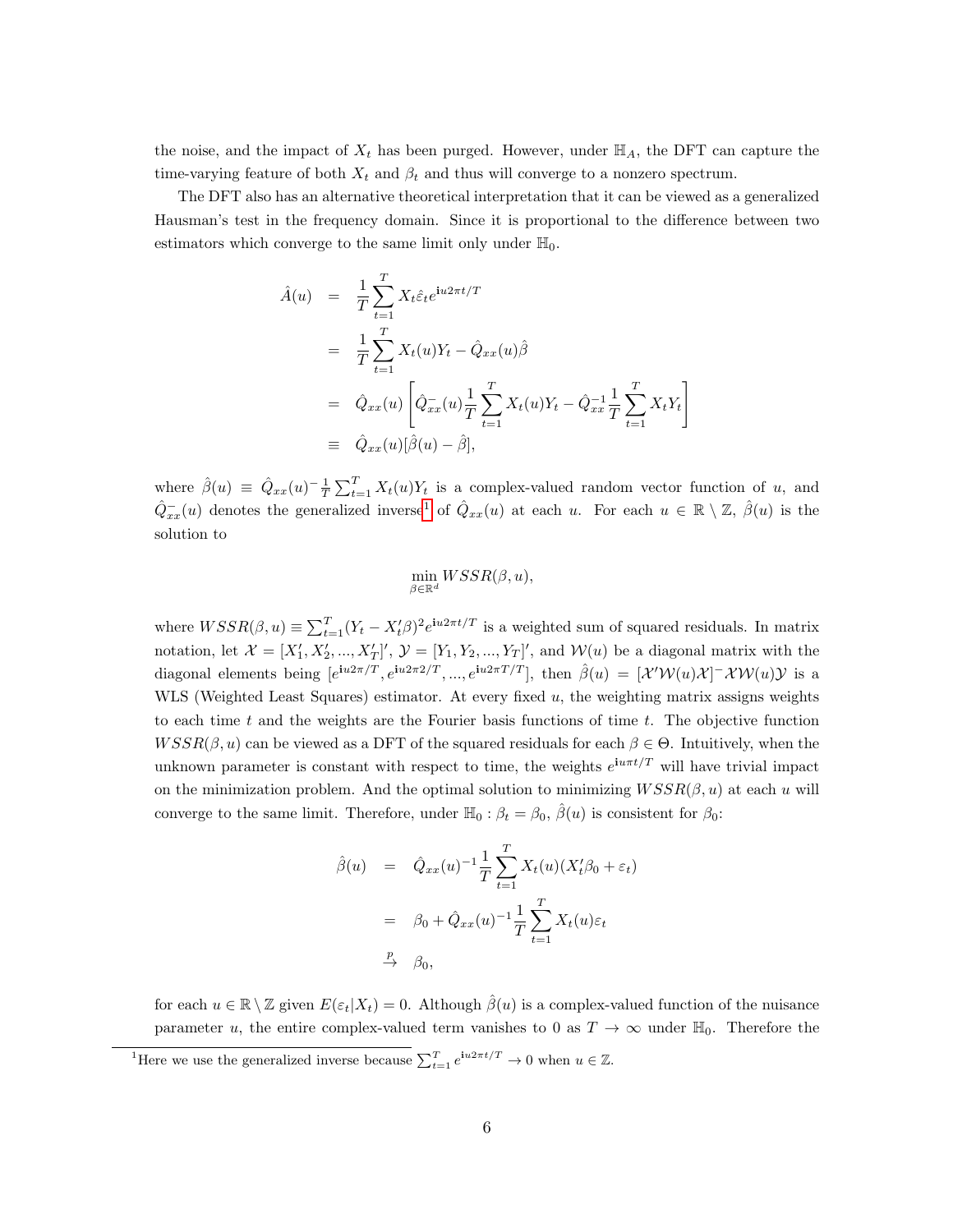probability limit of the WLS estimator at each  $u \in \mathbb{R} \setminus \mathbb{Z}$  will always be identical to each other. However, if there exists structural change in the unknown parameter, the weights will capture that information since various u delivers different weights to each time point t. Thus, under  $\mathbb{H}_A : \beta_t \neq \beta_0$ , for each fixed  $u \in \mathbb{R} \setminus \mathbb{Z}$ ,

$$
\hat{\beta}(u) = \hat{Q}_{xx}^{-1}(u) \frac{1}{T} \sum_{t=1}^{T} X_t(u) Y_t \n= \hat{Q}_{xx}^{-1}(u) \frac{1}{T} \sum_{t=1}^{T} X_t(u) X_t' \beta_t + \hat{Q}_{xx}^{-1}(u) \frac{1}{T} \sum_{t=1}^{T} X_t(u) \varepsilon_t \n\stackrel{p}{\to} Q_{xx}^{-1}(u) \lim_{T \to \infty} \frac{1}{T} \sum_{t=1}^{T} E(X_t X_t') e^{iu2\pi t/T} \beta_t,
$$

which is different from the probability limit of  $\hat{\beta}$ . In this sense, our test is a generalized Hausman's test in the frequency domain. Unlike the existing generalized Hausman's tests that compare the difference between two estimators at each time point  $t$ , our comparison is at each frequency  $u$ .

In fact, there has been a long history of spectral analysis in time series econometrics, e.g., see Granger and Hatanaka (1964), Hannan (1965, 1967), Engle (1974), Granger and Watson (1984), Choi and Phillips (1993), and Corbae et al. (2002). Among many others, Engle (1974) proposes the 'Band Spectrum Regression' for static time series models. The idea is first to transform  $X_t$ and  $Y_t$  from the time domain to frequency domain using the DFT and then run an OLS via the corresponding DFTs. The sample is no longer indexed by time but by frequency. Then we can get the same estimator as the conventional OLS in time domain. By running regressions at different frequencies, we can get insights on whether the model can capture various aspects of the data. Unlike the literature that mainly focuses on spectrum analysis in stationary time series, this paper applies frequency domain analysis to nonstationary time series, namely analysis of structural change.

The DFT projects the time-varying feature of  $\beta_t$  to the frequency domain without loss of information. By this device, we can avoid the smoothed nonparametric estimation of  $\beta_t$  and can test  $\mathbb{H}_0$  consistently by checking each frequency. Our test does not need prior information about the type of structural change. If structural change exists, the DFT will capture it that  $\hat{A}_1(u)$  will converge to a nonzero spectrum.

# 3 Asymptotic Theory

To examine whether the DFT is significantly different from a zero spectrum, we need to establish the asymptotic theory. Let  $\stackrel{w}{\rightarrow}$ ,  $\stackrel{d}{\rightarrow}$ , and  $\stackrel{w}{\rightarrow}$  denote convergence in probability, convergence in distribution, and weak convergence respectively. Let  $(\Omega, \mathcal{F}, \mathbb{P})$  be a probability space. For any two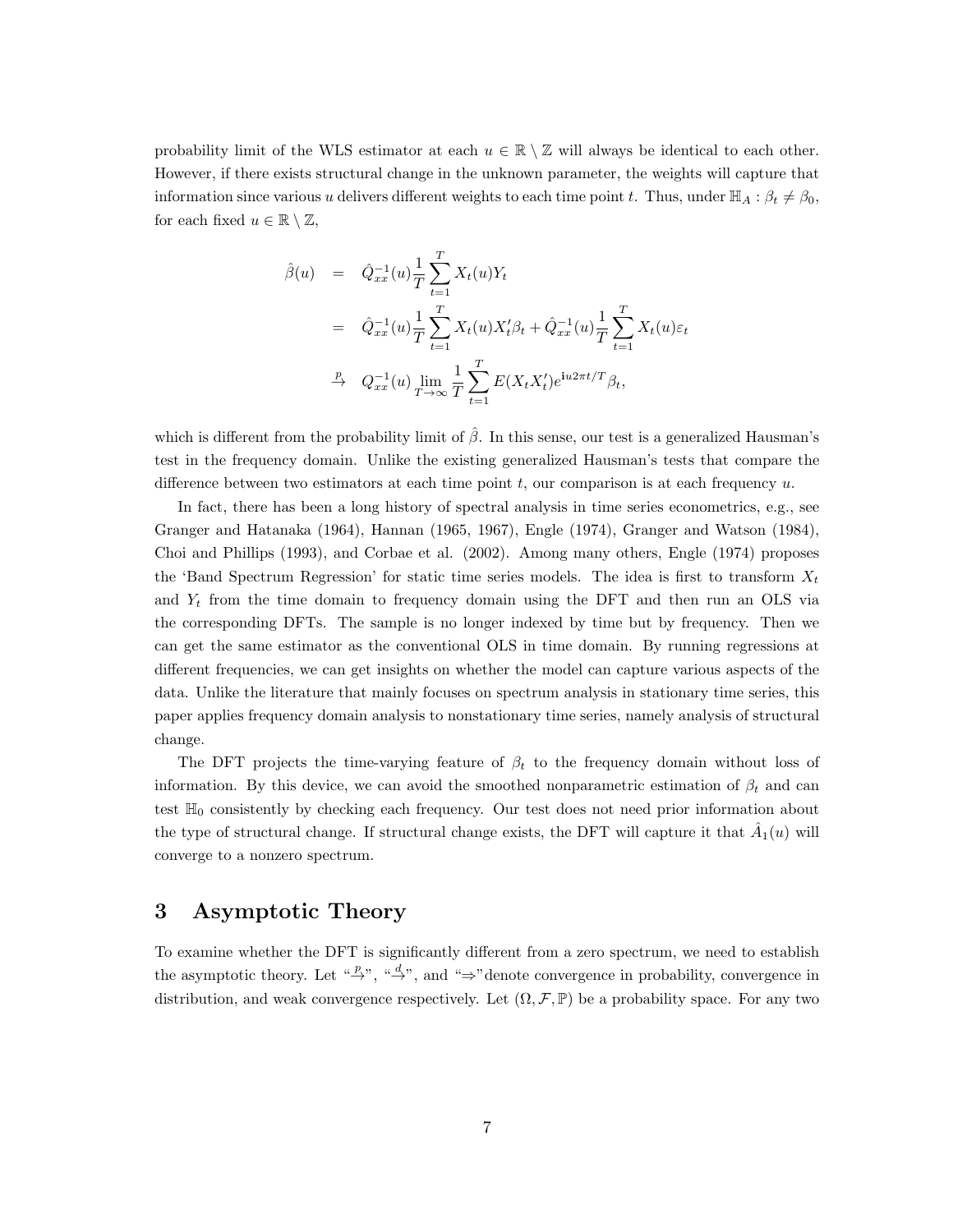sigma-fields  $A$  and  $B$ , define the following absolute regular mixing coefficient

$$
\alpha(\mathcal{A}, \mathcal{B}) = \frac{1}{2} \sup \sum_{j=1}^{J} \sum_{k=1}^{K} |P(A_j \cap B_k) - P(A_j)P(B_k)|,
$$

where  $A_i \in \mathcal{A}, B_j \in \mathcal{B}$ , and the supremum is taken over all pairs of finite partitions  $\{A_j\}_{j\in\mathcal{J}}$  and  ${B_k}_{k\in K}$  of the sample space that are A and B measurable respectively. The absolute regularity condition is necessary for us to establish the uniform convergence from the sample moments to the population moments of the complex-valued empirical process. However, since we do not restrict  ${X'_t, \varepsilon_t}$ ' to be stationary, we need a stronger condition to restrict the temporal dependence to be uniformly weak. Let  $-\infty \leq J_1 \leq J_2 \leq \infty$ , and  $\mathcal{F}_{J_1}^{J_2} \equiv \sigma(X_t, \varepsilon_t)$  such that  $J_1 \leq t \leq J_2$ , then for each  $m \geq 1$ , define the following dependence coefficient:

$$
\alpha(m)=\sup_{t\in\mathbb{Z}}\alpha(\mathcal{F}_{-\infty}^t,\mathcal{F}_{t+m}^\infty).
$$

We define mixing coefficient  $\alpha(m)$  as in Bradley (2005) for nonstationary random sequences. Because the distribution at each t could be different, we have to take supremum over all  $t \in \mathbb{Z}$  to restrict the largest possible dependence. When  $\{X_t, \varepsilon_t\}'$  is strictly stationary, one simply has

$$
\alpha(m)=\alpha(\mathcal{F}_{-\infty}^{0},\mathcal{F}_{m}^{\infty}).
$$

Now we provide the following regularity conditions.

**Assumption 3.1**  $\{X'_t, \varepsilon_t\}_{t=1}^T$  is a  $(d+1) \times 1$  absolutely regular process uniformly over  $t \in \mathbb{Z}$  with the mixing coefficient such that  $\sum_{j=1}^{\infty} \alpha(j)^{\frac{\delta-1}{\delta}} < C < \infty$  for some  $\delta > 1$ .

**Assumption 3.2**  $\{\varepsilon_t\}$  is a MDS process such that  $E(\varepsilon_t|I_{t-1}) = 0$  a.s. for all t, where  $I_{t-1}$  is a sigma-field generated by  $\{X_{t-1}X_{t-2}, ..., \varepsilon_{t-1}, \varepsilon_{t-2}, ...\}$ .

**Assumption 3.3**  $E(\varepsilon_t|X_t) = 0$  almost surely for all t.

Assumption 3.4 (i)  $V_{xx}(u_1, u_2) \equiv \lim_{T \to \infty} \frac{1}{T} \sum_{t=1}^T Re\{E[X_t(u_1)X_t(u_2)^*\varepsilon_t^2]\}\$ is finite and positive definite for all  $(u_1, u_2) \in \mathbb{R}^2$ ; (ii)  $Q_{xx} = \lim_{T \to \infty} \frac{1}{T} \sum_{t=1}^T E(X_t X_t)$  is nonsingular and finite.

Assumption 3.5  $E(X_{jt}^{4\delta}) \leq C < \infty$  for all  $j = 1, ..., d$  and all  $t; E(\varepsilon_t^{4\delta}) \leq C < \infty$  for all  $t$ .

**Assumption 3.6**  $\beta_t \in \Theta$ , where  $\Theta$  is a bounded parameter space in  $\mathbb{R}^d$  such that  $\frac{1}{T} \sum_{t=1}^T ||\beta_t||^2$  $C < \infty$ .

Assumption 3.1 allows the structure of  $X_t$  to change over time but restricts its temporal dependence to be weak. Under this condition, our test is applicable to dynamic time series regression models. The structural change in  $X_t$  can be either smooth or abrupt. That means our test is robust to unknown structural change in the covariates. The mixing condition restricts the temporal dependence to be weak uniformly over time  $t$ . This is crucial for us to apply the law of large numbers and the central limit theorem by Bradley and Tone (2015). We note that Assumption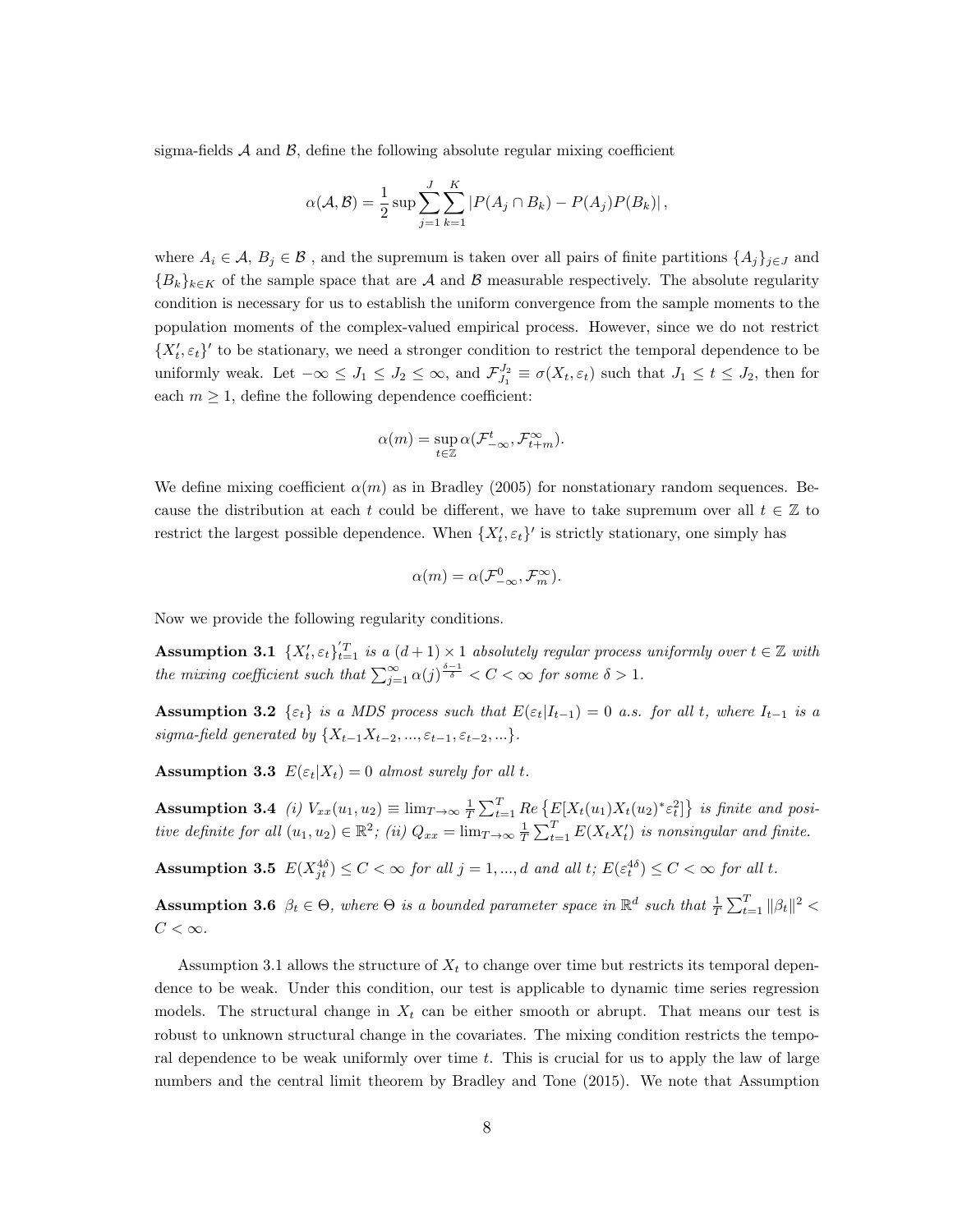3.1 excludes the case when  $X_t$  is unit root or near unit root. Such cases will be investigated in subsequent studies.

Assumption 3.2 restricts the model disturbance  $\varepsilon_t$  to be serially uncorrelated. This is only for the simplicity of delivering our main result. We can allow  $\varepsilon_t$  to exhibit serial correlation and use the long-run variance-covariance (e.g., Newey and West, 1987). Assumption 3.3 excludes the existence of endogenous covariates. In Section 4, we will consider endogenous covariates. Assumption 3.3 implies the mean of  $\varepsilon_t$  is 0 and does not vary with time. Assumption 3.4(i) allows  $\varepsilon_t$  to be conditional heteroscedastic which is common in time series data. Assumption 3.4(ii) ensures the existence of the OLS estimator. Assumption 3.5 is a regular moment condition on  $\varepsilon_t$  and  $X_t$ . Assumption 3.5 allows the variance of  $\varepsilon_t$  to be time-varying. If both  $X_t$  and  $\varepsilon_t$  are weakly stationary, then Assumption 3.4 (i) can be implied by Assumption 3.5. Compared to the existing literature, e.g., Chen and Hong (2012), Kristensen (2012), Cai et al. (2015), we do not impose any smoothness assumption on the unknown parameter  $\beta_t$ . We only need it to be square-summable, which is stated in Assumption 3.6.

**Theorem 3.1** Suppose Assumptions 3.1-3.5 hold, under  $\mathbb{H}_0$ ,

$$
\sqrt{T}\hat{A}(u) \Rightarrow \mathcal{G}(u),
$$

where  $G(u)$  is a zero-mean complex-valued Gaussian process with covariance kernel

$$
\mathcal{K}(u_1, u_2) \equiv cov[\mathcal{G}(u_1), \mathcal{G}(u_2)^*]
$$
  

$$
= \lim_{T \to \infty} \frac{1}{T} \sum_{t=1}^T E\left[M_t(u_1) M_t(u_2)^{t*} \varepsilon_t^2\right],
$$

where  $M_t(u) = X_t e^{iu2\pi t/T} - Q_{xx}(u)Q_{xx}^{-1}X_t$ .

Theorem 3.1 provides the asymptotic null distribution of the DFT  $\hat{A}(u)$  scaled by  $\sqrt{T}$ .  $M_t(u)$  is the limit  $\hat{M}_t(u)$ . At each frequency u, it converges to a normal distribution with mean 0 and variance  $\mathcal{K}(u, u)$  as  $T \to \infty$ . If both  $X_t$  and  $\varepsilon_t$  are weakly stationary, then

$$
M_t(u) = X_t \left( e^{iu2\pi t/T} - \int_0^1 e^{iu2\pi \tau} d\tau \right),
$$

and

$$
\mathcal{K}(u_1, u_2) = E(X_t X_t' \varepsilon_t^2) \widetilde{\text{cov}}(e^{\mathbf{i}u_1 2\pi\tau}, e^{-\mathbf{i}u_2 2\pi\tau}),
$$

where  $\widetilde{\text{cov}}(e^{\mathbf{i}u_1 2\pi\tau}, e^{-\mathbf{i}u_2 2\pi\tau}) = \left[\int_0^1 e^{\mathbf{i}2\pi(u_1 - u_2)\tau} d\tau - \int_0^1 e^{\mathbf{i}2\pi u_1 \tau} d\tau \int_0^1 e^{-\mathbf{i}2\pi u_2 \tau} d\tau\right]$  is a pseudo-covariance in the sense that  $\tau$  follows the  $U[0, 1]$  distribution. Intuitively, the covariance kernel contains two components.  $E(X_t X_t \varepsilon_t^2)$  is the asymptotic variance of  $\frac{1}{\sqrt{\varepsilon}}$  $\frac{1}{T} \sum_{t=1}^{T} X_t \varepsilon_t$ , which is the uncertainty introduced by the OLS estimation. The other component can be viewed as the noise introduced by the Fourier transform. When  $X_t$  and  $\varepsilon_t$  are nonstationary, the two components will intertwine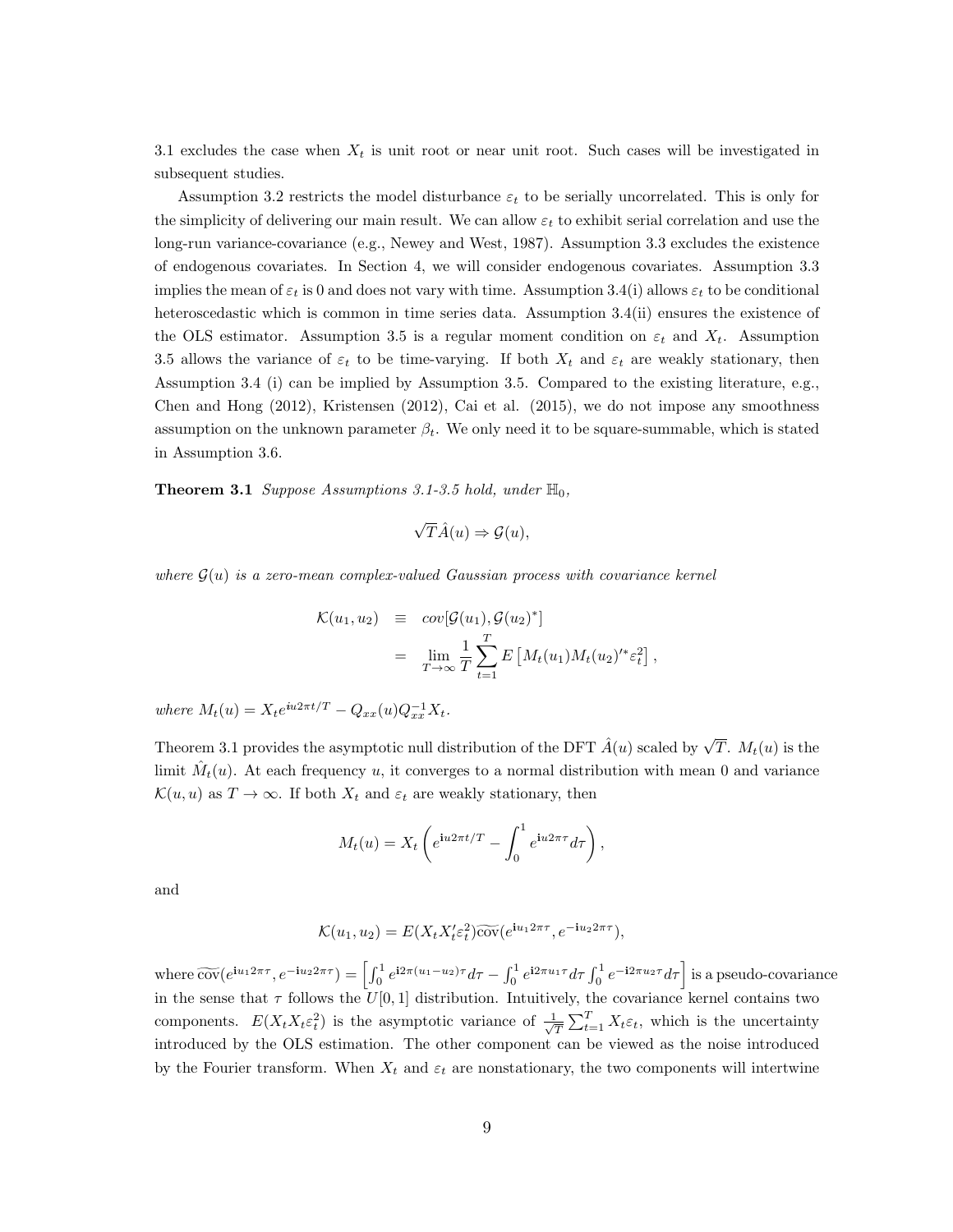with each other.

Next, we want to show that the DFT  $\hat{A}(u)$  converge to a non-zero spectrum under  $\mathbb{H}_A$  in the frequency domain, which is essential for the consistency of our test.

**Theorem 3.2** Suppose Assumptions 3.1 to 3.6 hold, under  $\mathbb{H}_A$ , as  $T \to \infty$ 

$$
\sup_{u \in \mathbb{R}} \left\| \hat{A}(u) - \tilde{A}(u) \right\| \stackrel{p}{\to} 0,
$$

where  $\tilde{A}(u) \equiv \lim_{T \to \infty} \frac{1}{T} \sum_{t=1}^{T} E[M_t(u)X'_t] \beta_t$ .

Theorem 3.2 shows the limit of  $\hat{A}(u)$  is a nonzero spectrum in the frequency domain. If we let  $X_t$ be weakly stationary, and  $\beta_t \equiv \beta(\frac{t}{T})$  be a smooth function of rescaled time  $t/T \in (0, 1]$ , then

$$
\tilde{A}(u) = E(X_t X_t') \lim_{T \to \infty} \left[ \frac{1}{T} \sum_{t=1}^T \beta_t e^{\mathbf{i}u 2\pi t/T} - \frac{1}{T} \sum_{t=1}^T \beta_t \frac{1}{T} \sum_{t=1}^T e^{\mathbf{i}u 2\pi t/T} \right]
$$
\n
$$
\equiv E(X_t X_t') \widetilde{\text{cov}}[\beta(\tau), e^{\mathbf{i}u 2\pi \tau}],
$$

where  $\widetilde{\text{cov}}[\beta(\tau), e^{\mathbf{i}u2\pi\tau}] = \int_0^1 \beta(\tau) e^{\mathbf{i}u2\pi\tau} d\tau - \int_0^1 \beta(\tau) d\tau \int_0^1 e^{\mathbf{i}u2\pi\tau} d\tau$  is a pseudo-covariance in the sense that  $\tau$  follows the  $U[0,1]$  distribution. As long as  $\beta_t \equiv \beta(\frac{t}{T})$  is a non-constant function of time t,  $\widetilde{\text{cov}}[\beta(\tau), e^{i\mu 2\pi \tau}]$  will be different from 0 for  $u \neq 0$ . Theorem 3.2 shows that the DFT  $\hat{A}(u)$ is equivalent to the sample analog of a pseudo-covariance between  $\beta_t$  and  $e^{i\omega 2\pi t/T}$  under  $\mathbb{H}_A$ . The result also explains why we construct  $\hat{A}(u)$  by considering the DFT of  $X_t \hat{\epsilon}_t$  rather than  $\hat{\epsilon}_t$ . When  $X_t$  is weakly stationary such that  $E(X_t) = 0$ , then our test will have no power if we consider the Fourier transform of  $\hat{\varepsilon}_t$ . For this reason, we construct  $\hat{A}(u)$  using the Fourier transform of  $X_t\hat{\varepsilon}_t$  to ensure that it converges to a nonzero spectrum under  $\mathbb{H}_A$ .

One way to examine the behavior the DFT in the frequency domain is to compose a test for each fixed u. However, the power of a test using  $\hat{A}(u)$  depends on u under  $\mathbb{H}_A$ . Intuitively,  $\hat{A}(u)$  can be viewed as a series approximation of a weighted average of  $\beta_t$  using the Fourier basis functions. Frequency u represents how volatile the  $sin(\cdot)$  and  $cos(\cdot)$  series are. If the variation of  $\beta_t$  over time is very slow, then we expect the Fourier basis functions with a lower frequency can approximate  $\beta_t$  better than those with a higher frequency. Thus, we should test  $\mathbb{H}_0$  by assigning large weights to small frequencies, and *vice versa*. Unfortunately, the information on  $\beta_t$  is usually unknown a prior. To ensure the DFT test is consistent against all alternatives, we consider the following Kolmogorov-Smirnov  $(KS)$  and Cramér-von Mises  $(CM)$  type test statistics:

$$
\hat{K} = T \sup_{u \in \mathbb{R}} ||\hat{A}(u)||^2,
$$

and

$$
\hat{C} = T \int_{\mathbb{R}} ||\hat{A}(u)||^2 W(u) du,
$$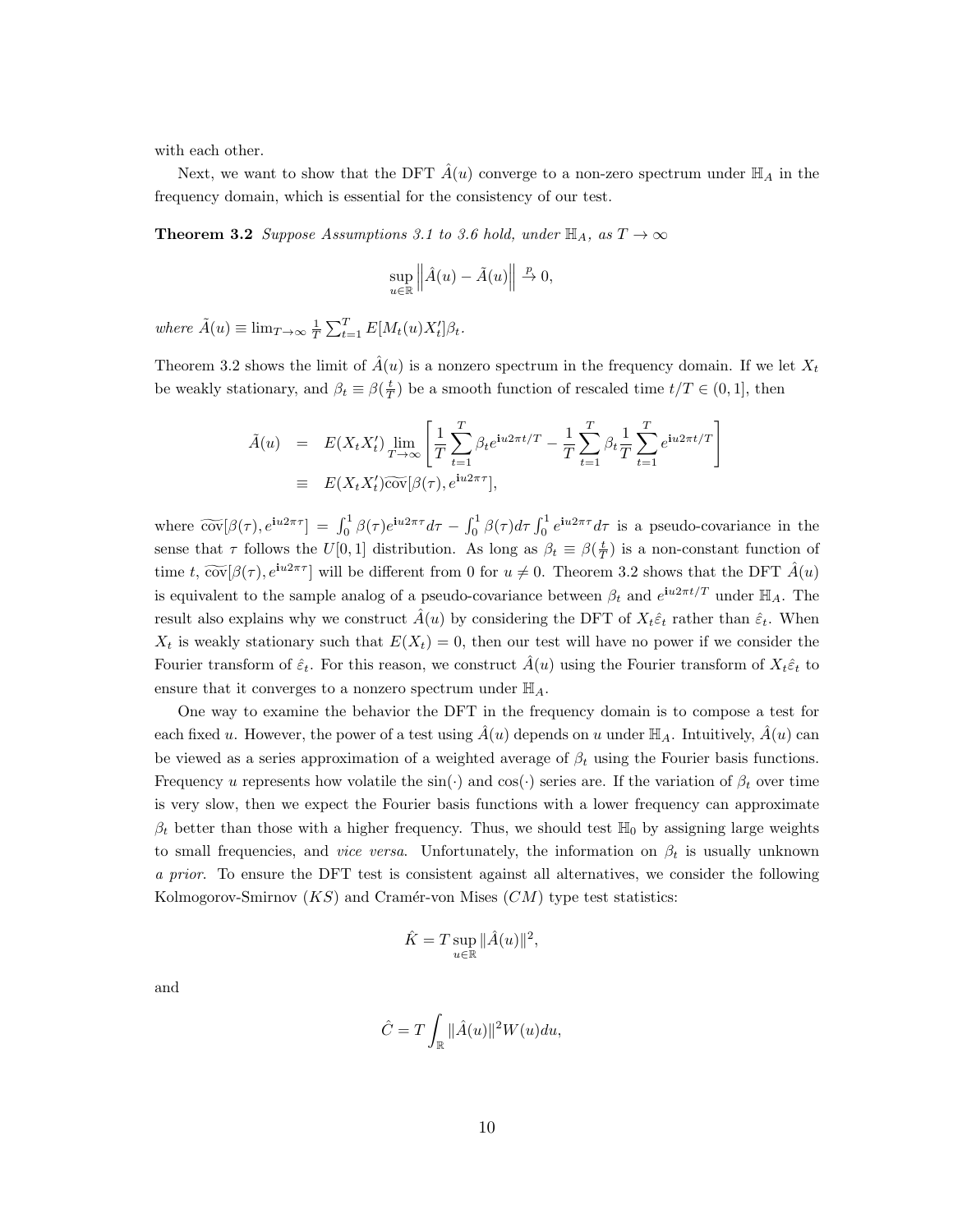where  $W(\cdot)$  is a weighting function that assigns weights to each frequency, and it satisfies

<span id="page-11-0"></span>
$$
\int_{R} |u|^2 W(u) du < \infty. \tag{3.1}
$$

 $\|\hat{A}(u)\|^2$  is called the 'periodogram' and it reveals the magnitude of the DFT at each frequency. The periodogram is also proportional to the quadratic difference between the WLS and the OLS estimators at each frequency.

The computation of  $\hat{C}$  involves integration over all u. We note that proper choices of the weighting function  $W(u)$  can avoid numerical integration of u, and  $\hat{C}$  will have a closed-form expression. One example is the zero-mean normal density function

$$
W(u) = \frac{1}{\sqrt{2\pi\xi^2}} \exp\left(-\frac{u^2}{2\xi^2}\right).
$$

By the following identity

$$
\int_{\mathbb{R}} \cos(uz) \frac{1}{\sqrt{2\pi\xi^2}} \exp\left(-\frac{u^2}{2\xi^2}\right) du = \exp\left(-\frac{z^2\xi^2}{2}\right),
$$

we have

$$
\hat{C} = \frac{1}{T} \sum_{s=1}^{T} \sum_{t=1}^{T} X_s' X_t \hat{\varepsilon}_s \hat{\varepsilon}_t \exp\left(-\frac{2\pi^2 (s-t)^2 \xi^2}{T^2}\right),
$$

where  $\xi$  is the standard deviation that measures the dispersion of weights assigned around 0. In general, the results are insensitive to the choice of  $\xi$ . Another example is the Laplace density weighting

$$
W(u) = \frac{\lambda}{2} e^{-\lambda |u|}.
$$

By the identity that

$$
\int_{\mathbb{R}} \cos(uz) \frac{\lambda}{2} e^{-\lambda |u|} = \frac{\lambda^2}{\lambda^2 + z^2},
$$

we can show

$$
\hat{C} = \frac{1}{T} \sum_{s=1}^{T} \sum_{t=1}^{T} X_s' X_t \hat{\varepsilon}_s \hat{\varepsilon}_t \left( \frac{\lambda^2 T^2}{\lambda^2 T^2 + 4\pi^2 (s-t)^2} \right)
$$

.

Here  $\lambda$  determines the dispersion of weights assigned around 0. As  $\lambda$  increases, more weights are assigned to higher frequencies.

After providing the test statistics  $\hat{K}$  and  $\hat{C}$  based on the DFT, we now show the asymptotic null distributions.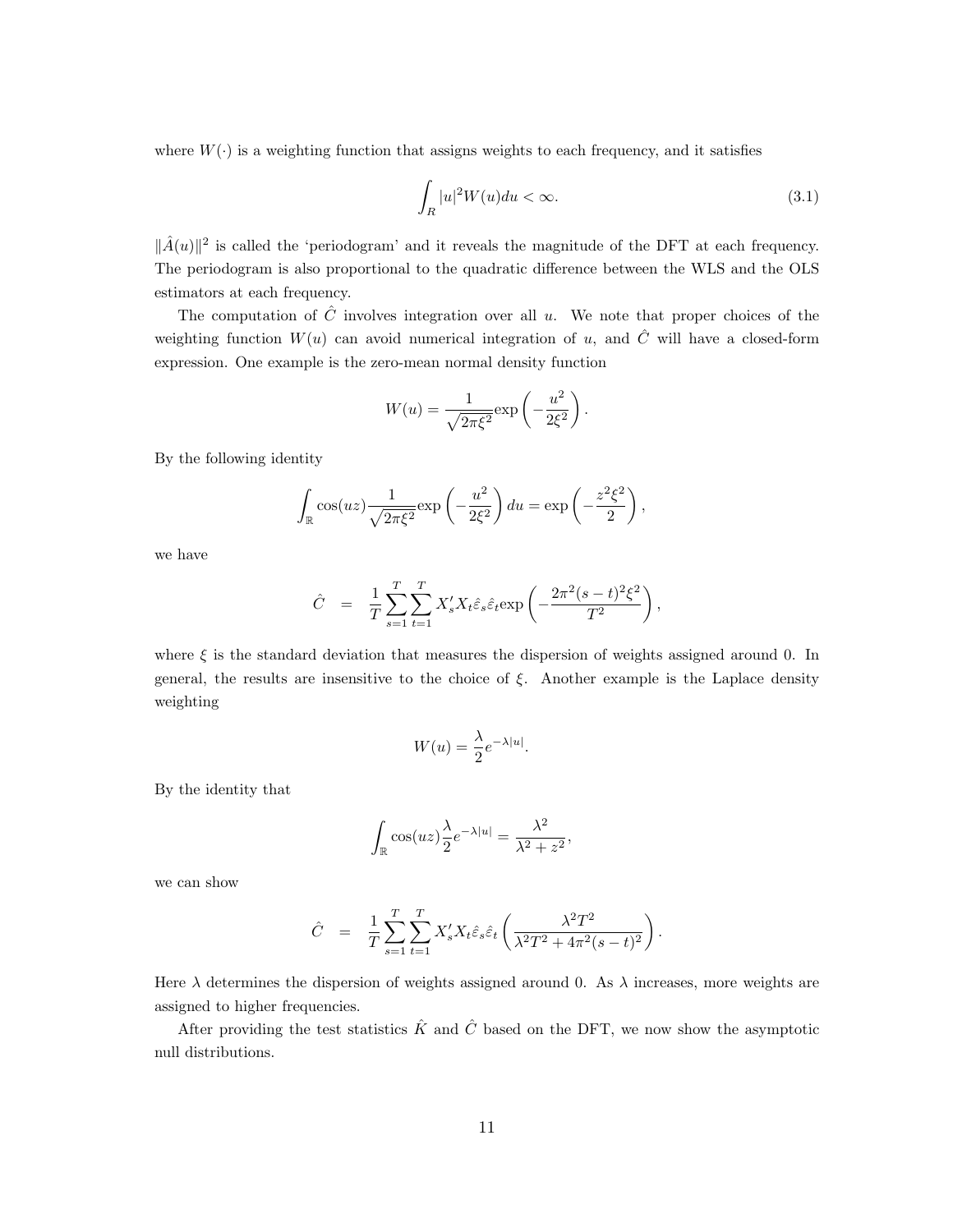**Theorem 3.3** Suppose Assumptions 3.1-3.5 hold, under  $\mathbb{H}_0$ , by the continuous mapping theorem,

$$
\hat{K} \stackrel{d}{\to} \sup_{u \in \mathbb{R}} \|\mathcal{G}(u)\|^2,
$$

and

$$
\hat{C} \stackrel{d}{\to} \int_{\mathbb{R}} ||\mathcal{G}(u)||^2 W(u) du,
$$

as  $T \to \infty$ .

Theorem 3.3 provides the asymptotic distributions of  $\hat{K}$  and  $\hat{C}$  under  $\mathbb{H}_0$ . They are not pivotal because they depend on the unknown data generating process (DGP). We follow Hansen (1996) and propose the following multiplier bootstrap to obtain critical values.

- Step(i). Use the sample  $\{Y_t, X_t'\}_{t=1}^T$  to estimate the model via the OLS, and compute  $\hat{K}$  and  $\hat{C}$ :
- Step (ii). Generate i.i.d.  $N(0, 1)$  random variables  $\{v_{bt}\}_{t=1}^T$  and compute compute  $\hat{K}_b$  and  $\hat{C}_b$ using  $\hat{A}_b(u) = \frac{1}{T} \sum_{t=1}^T \hat{M}_t(u) \hat{\varepsilon}_t v_{bt}$ , where

$$
\hat{M}_t(u) = X_t e^{iu2\pi t/T} - \hat{Q}_{xx}(u)\hat{Q}_{xx}^{-1}X_t,
$$

and  $\hat{\varepsilon}_t$  is the estimated residuals from OLS;

- Step (iii). Repeat Step (ii) for a total of  $B$  times to obtain  $B$  bootstrap test statistics  $\{\hat{K}_b, \hat{C}_b\}_{b=1}^B;$
- Step (iv). Compute the bootstrap p-values for  $\hat{K}$  and  $\hat{C}$  respectively, with  $p_{B,T}^K = \frac{1}{B} \sum_{b=1}^B \mathbf{1}(\hat{K}_b >$  $\hat{K}$  and  $p_{B,T}^C = \frac{1}{B} \sum_{b=1}^B \mathbf{1}(\hat{C}_b > \hat{C})$ , where  $\mathbf{1}(\cdot)$  is the indicator function.

 $p_{B,T}^K$  and  $p_{B,T}^C$  are the conditional p-values for  $\hat{K}$  and  $\hat{C}$  via resampling for B times. Next, we show they are consistent for the true p-values. Let  $F^{K}(\cdot)$  and  $F^{C}(\cdot)$  denote the distribution function of  $\sup_{u \in \mathbb{R}} ||\mathcal{G}(u)||^2$  and  $\int_{\mathbb{R}} ||\mathcal{G}(u)||^2 W(u) du$  respectively. Define  $p_T^K = 1 - F^K(\hat{K})$  and  $p_T^C = 1 - F^C(\hat{C})$ be the asymptotic  $p$ -values, such that

$$
\lim_{T \to \infty} Pr\{p_T^j \le \alpha | \mathbb{H}_0\} = \alpha,
$$

for  $j = K, C$ . Conditional on the sample  $\{Y_t, X_t\}_{t=1}^T$ , let  $F_T^K(\cdot)$  and  $F_T^C(\cdot)$  be the conditional distribution functions of  $\hat{K}$  and  $\hat{C}$ , respectively. Define  $\tilde{p}_T^K = 1 - F_T^K(\hat{K})$  and  $\tilde{p}_T^C = 1 - F_T^C(\hat{C})$  to be the conditional *p*-values, where  $\hat{F}_T^K(\cdot)$  and  $\hat{F}_T^K(\cdot)$  are generated by replacing  $\hat{A}(u)$  with

$$
\hat{A}(u) = \frac{1}{T} \sum_{t=1}^{T} \hat{M}_t(u) \hat{\varepsilon}_t v_t,
$$

where  $\{v_t\}_{t=1}^T$  is  $i.i.d.N(0, 1)$ . Then we can show the consistency of the resampling method by the following Corollary.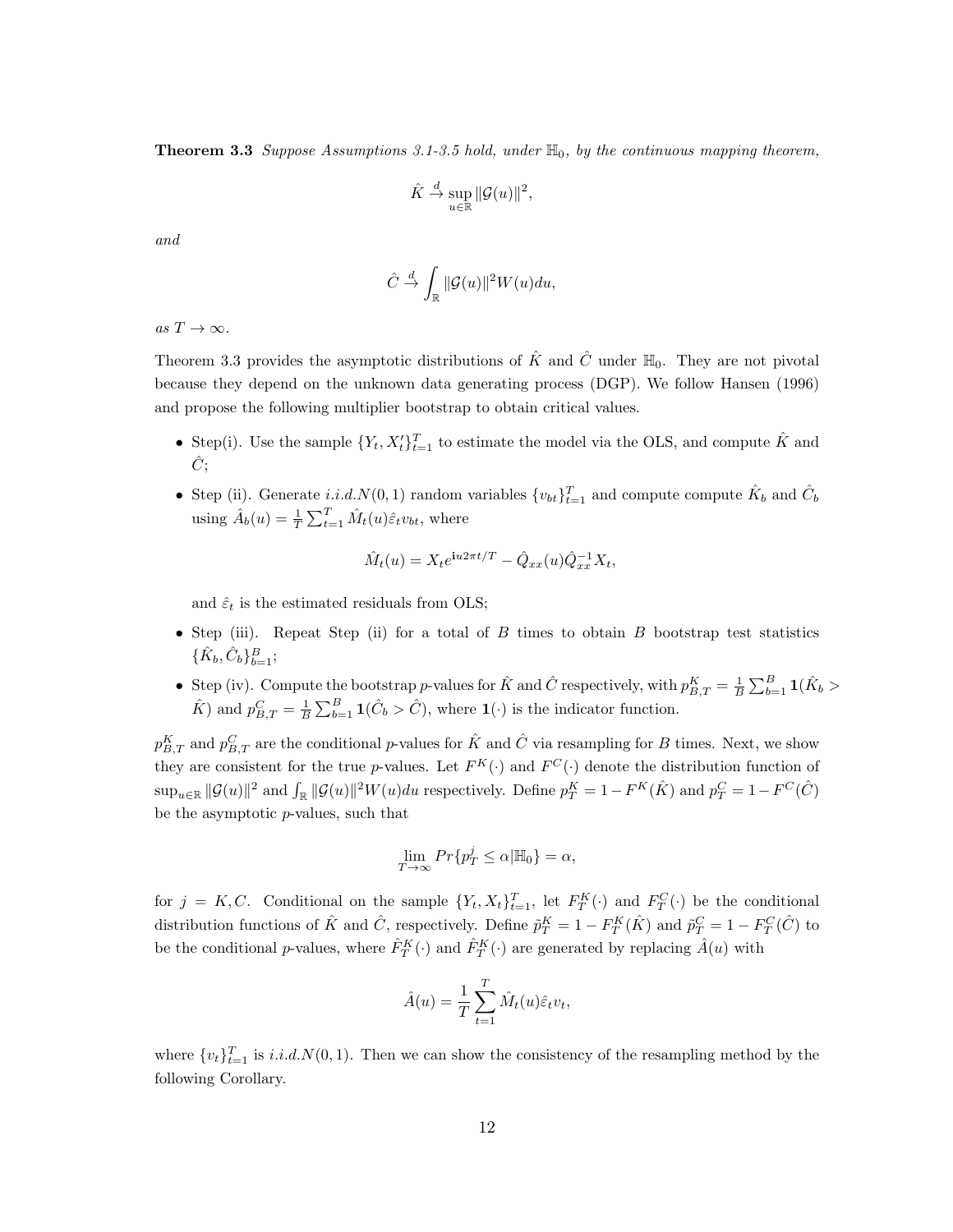**Corollary 3.1** Under the regularity conditions in Theorem 3.1,  $p_{B,T}^j \stackrel{p}{\rightarrow} \tilde{p}_T^j$  as  $B \rightarrow \infty$ , and

 $\tilde{p}_T^j \Rightarrow p^j,$ 

where  $p^j$  is the true p-value for  $j = K, C$ .

Next, we show the asymptotic power of our test statistics.

**Theorem 3.4** Under Assumptions 3.1-3.6 and  $\mathbb{H}_A$ , for any sequence of non-stochastic constants  ${c_T = o(T)}$ , as  $T \to \infty$ ,

$$
P(\hat{K} > c_T) \rightarrow 1,
$$
  

$$
P(\hat{C} > c_T) \rightarrow 1.
$$

This result shows the power of  $\hat{K}$  and  $\hat{C}$  against fixed alternatives approaches to 1 as  $T \to \infty$ . Therefore, the tests  $\hat{K}$  and  $\hat{C}$  are consistent against both abrupt structural breaks and smooth structural changes.

We now investigate the local power property of our tests and compare with existing consistent tests in the literature. Consider the following local alternatives under  $\mathbb{H}_{A1}$ :

$$
\beta_t = \beta_0 + \Delta_T \phi_t,
$$

where  $\phi_t \in \mathbb{R}^d$  is a nonrandom function of time t such that  $0 < \lim_{T \to \infty} \frac{1}{T} \sum_{t=1}^T ||\phi_t||^2 < \infty$ .  $\phi_t$ can be either a smooth function of  $\frac{t}{T}$  (smooth structural changes) or a step function of t (abrupt structural breaks).

**Theorem 3.5** Suppose Assumptions 3.1-3.6 and  $\mathbb{H}_{A1}$  with  $\Delta_T = T^{-1/2}$  hold. Then as  $T \to \infty$ ,

$$
\hat{K} \quad \stackrel{d}{\to} \quad \sup_{u \in \mathbb{R}} \|\xi(u) + G(u)\|^2,
$$
\n
$$
\hat{C} \quad \stackrel{d}{\to} \quad \int_{\mathbb{R}} \|\xi(u) + G(u)\|^2 W(u) du,
$$

where

$$
\xi(u) = \lim_{T \to \infty} \frac{1}{T} \sum_{t=1}^{T} E[M_t(u) X'_t] \phi_t.
$$

Theorem 3.5 shows that our tests  $\hat{K}$  and  $\hat{C}$  have nontrivial power against a class of local alternatives with the parametric rate  $\Delta_T = T^{-1/2}$ . In contrast, Chen and Hong (2012), Zhang and Wu (2012), and Cai et al. (2015) can only detect a class of local alternatives at a rate of  $\Delta_T = T^{-1/2}h^{-1/4}$ , where the bandwidth  $h \to 0$  as  $T \to \infty$ . This is the advantage of using the Fourier transform by avoiding smoothed nonparametric estimation. The price we have to pay is that the asymptotic distributions of our tests  $\hat{K}$  and  $\hat{C}$  are not pivotal. Moreover, we are free from boundary problem which is common in smoothed nonparametric testing. Chen and Hong (2012) use boundary re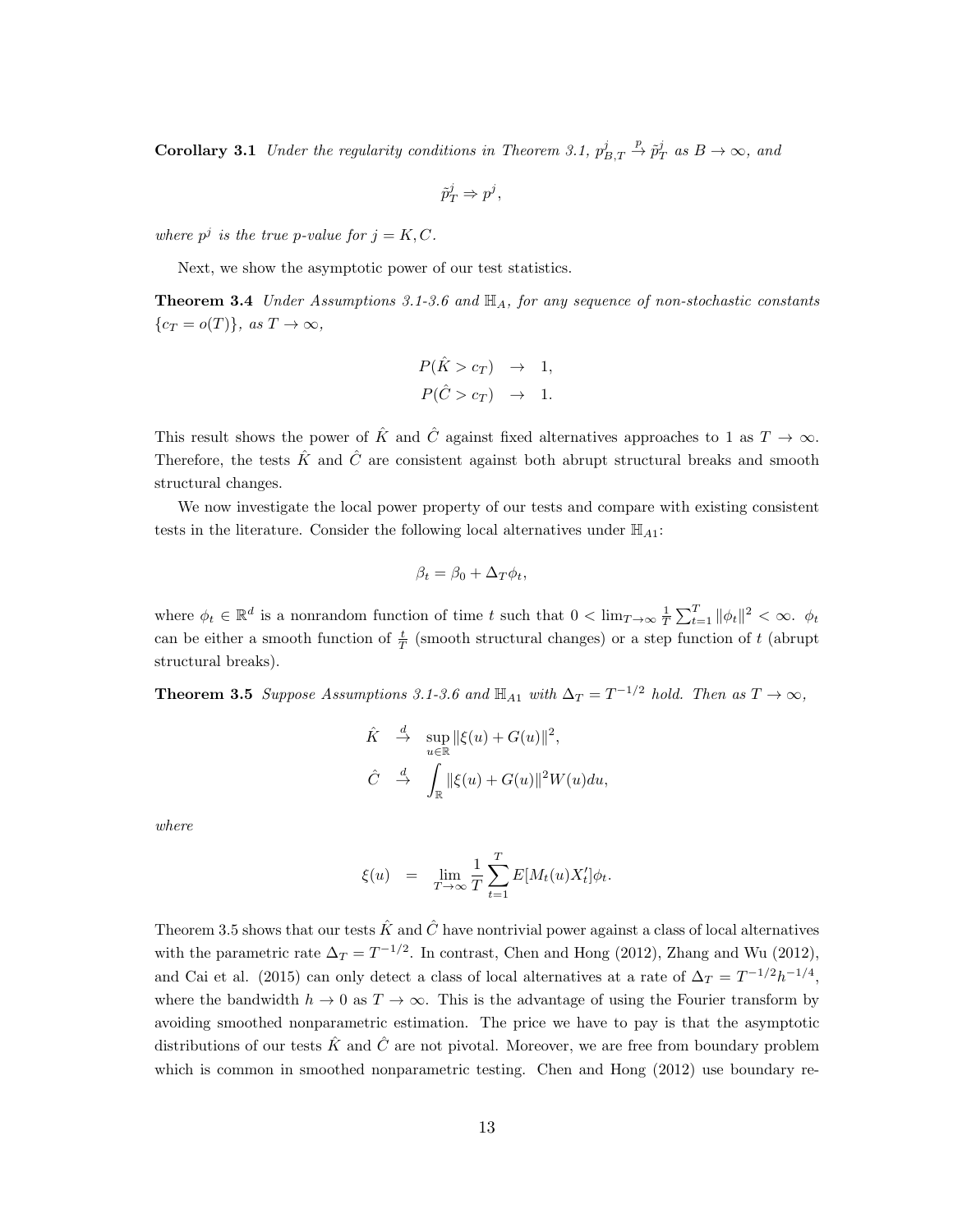flection to increase the convergence rate of boundary estimation. Our test does not require such a delicate treatment. Compared to the existing tests that achieve parametric rates such as Andrews' (1993) supremum and Bai and Perron's (1998) double maximum tests, our test does not require trimming of the data. Their tests do not have uniform power for all  $t/T \in (0, 1]$ .

# 4 Extension to Endogenous Covariates

In this section, we extend our tests to a time series regression model with endogenous covariates, i.e.,  $E(\varepsilon_t|X_t) \neq 0$ . Suppose there exists a set of instruments  $Z_t \in \mathbb{R}^l$  such that  $E(\varepsilon_t|Z_t) = 0$  a.s., and  $E(X_t Z'_t) \neq 0$ , where  $l \geq d$ .

To test  $\mathbb{H}_0$ , we now consider the following complex-valued empirical process:

$$
\hat{A}^{IV}(u) = \frac{1}{T} \sum_{t=1}^{T} \hat{X}_t \hat{\varepsilon}_t e^{\mathbf{i}u 2\pi t/T},
$$

where  $\hat{\varepsilon}_t = Y_t - X_t' \hat{\beta}_{2sls}$  is the estimated residual from the Two-Stage Least Squares (2SLS) estimation, and  $\hat{X}_t \in \mathbb{R}^d$  is the fitted value from the first stage regression of  $X_t$  on instrumental variables  $Z_t$ .  $\hat{A}^{IV}(u)$  can be viewed as the DFT of  $\hat{X}_t \hat{\epsilon}_t$ . The 2SLS estimator cannot capture the time-varying feature of the unknown parameter. So we focus on the estimated residual  $\hat{\varepsilon}_t$  from the 2SLS and consider the following decomposition:

$$
\hat{\varepsilon}_t = Y_t - X_t'\hat{\beta}_{2sls} \n= X_t'(\beta_t - \hat{\beta}_{2sls}) + \varepsilon_t \n= X_t' \left[ \beta_t - \left( \hat{Q}_{xz} \hat{Q}_{zz}^{-1} \hat{Q}_{zx} \right)^{-1} \hat{Q}_{xz} \hat{Q}_{zz}^{-1} \hat{Q}_{zy} \right] + \varepsilon_t \n= \varepsilon_t - X_t' \left( \hat{Q}_{xz} \hat{Q}_{zz}^{-1} \hat{Q}_{zx} \right)^{-1} \hat{Q}_{xz} \hat{Q}_{zz}^{-1} \left( \frac{1}{T} \sum_{t=1}^T Z_t \varepsilon_t \right) \n+ X_t' \left[ \beta_t - \left( \hat{Q}_{xz} \hat{Q}_{zz}^{-1} \hat{Q}_{zx} \right)^{-1} \hat{Q}_{xz} \hat{Q}_{zz}^{-1} \left( \frac{1}{T} \sum_{t=1}^T Z_t X_t' \beta_t \right) \right].
$$

Like in the case where all covariates are exogenous, the estimated residuals from the 2SLS can also be decomposed into three components: the disturbance  $\varepsilon_t$ , the estimation uncertainty, and the local feature of  $\beta_t$  over time. Under  $\mathbb{H}_0: \beta_t = \beta_0$  for all t,  $\hat{\beta}_{2sls}$  is consistent for  $\beta_0$ . Then the third component will be identically 0 and the DFT will converge to 0 in probability at every frequency. While under  $\mathbb{H}_A$ ,  $\hat{\beta}_{2sls}$  fails to capture the time-varying feature of  $\beta_t$ , and such information will be contained in the estimated residuals. Therefore, the DFT will converge to a nonzero spectrum in the frequency domain. In particular, if both  $X_t$  and  $Z_t$  are weakly stationary, and  $\beta_t \equiv \beta(\frac{t}{T})$  is a smooth function of the rescaled time  $\frac{t}{T} \in (0,1]$ , then the probability limit of the DFT under  $\mathbb{H}_A$ is proportional to the pseudo-covariance of  $\beta_t$  and  $e^{iu2\pi t/T}$  in the sense that  $\frac{t}{T}$  follows the  $U[0,1]$ distribution.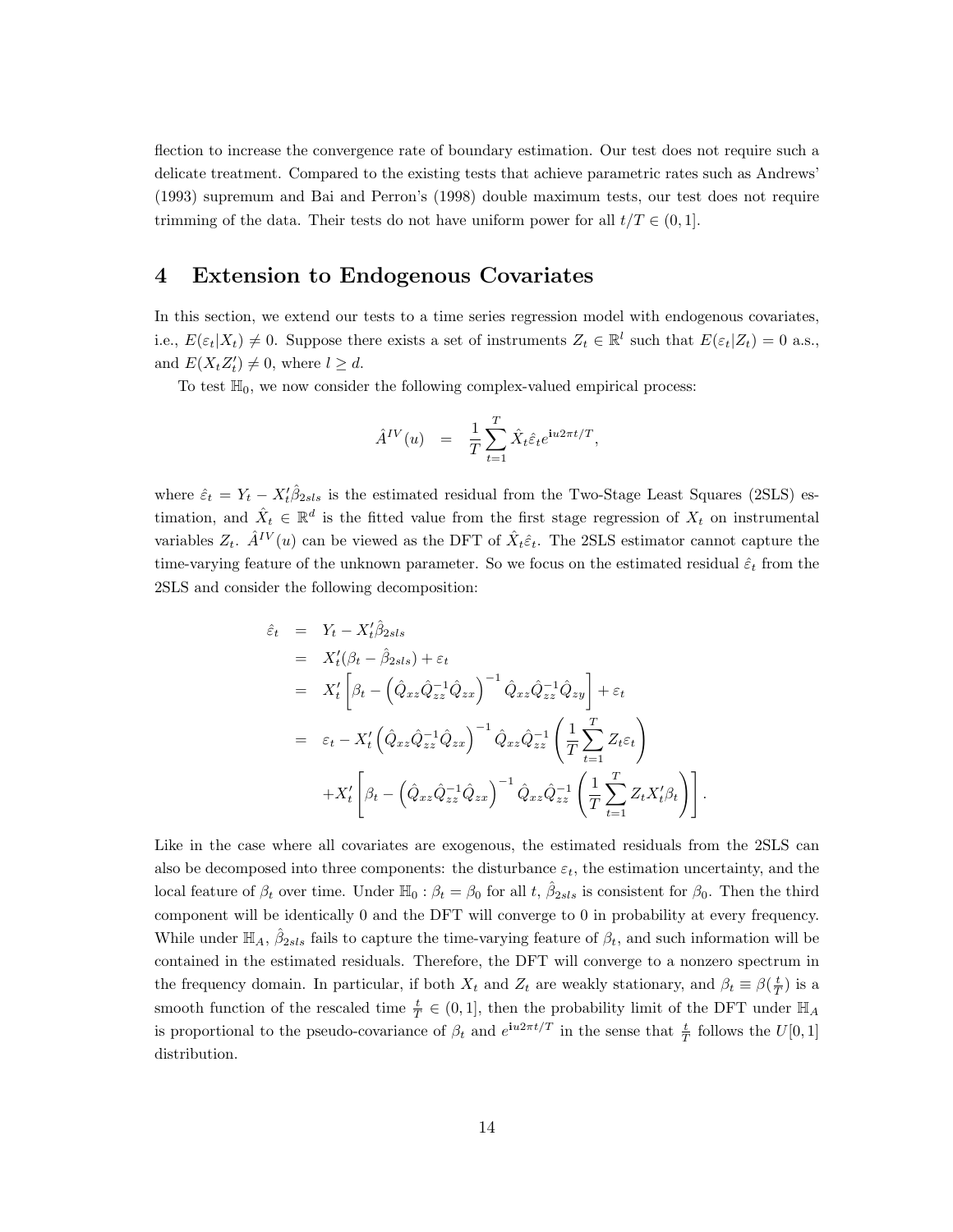For the first stage regression, we simply estimate it by the OLS:

$$
\hat{X}_t = \hat{\gamma}' Z_t,
$$

where  $\hat{\gamma} = (\sum_{t=1}^T Z_t Z_t')^{-1} \sum_{t=1}^T Z_t X_t' \equiv \hat{Q}_{zz}^{-1} \hat{Q}_{zx}$  is the OLS estimator. As  $T \to \infty$ ,  $\hat{X}_t$  will converge in probability to  $\tilde{X}_t \equiv \gamma' Z_t$ . It is possible that the true relationship between  $X_t$  and  $Z_t$ is unstable such that  $\gamma$  is not constant with respect to time. If that is the case, then  $\hat{\gamma}$  will not be consistent for  $\gamma$ . However, that has a trivial impact on our analysis since our goal is not to estimate  $\gamma$  consistently but rather to use  $\tilde{X}_t$  as a proxy to obtain the 2SLS estimator. So  $\tilde{X}_t$  can be viewed as a linear projection of  $X_t$  on  $Z_t$ . As long as  $X_t$  and  $Z_t$  are not orthogonal to each other, we can achieve the consistency of the 2SLS estimators for  $\beta_0$  under  $\mathbb{H}_0$ . Moreover, we do not restrict either  $X_t$  or  $Z_t$  to be weakly stationary. Thus  $\tilde{X}_t$  can also be nonstationary such that its distribution may change smoothly or break abruptly. The fitted value  $\hat{X}_t$  from the first stage regression serves as the regressor in the second stage. It has the same role as  $X_t$  in the case where all covariates are exogenous. Therefore its instability will have no impact on testing for structural change in the structural equation. The tests by Hall et al. (2012) and Perron and Yamamoto (2014) rely on comparing consistent estimates for  $\beta_t$  using the 2SLS in subsamples. Therefore they need first to investigate the stability of the reduce form. This is a drawback of testing in the time domain. However, our frequency domain based approach can avoid this issue and is robust to instability in both covariates and instruments.

Like the DFT in Section 2,  $\hat{A}^{IV}(u)$  can also be interpreted as a generalized Hausman's test in the frequency domain. Let  $\hat{X}_t(u) \equiv \hat{X}_t e^{iu2\pi t/T} = \hat{Q}_{xz} \hat{Q}_{zz}^{-1} Z_t e^{iu2\pi t/T}$ , we can rewrite the DFT as

$$
\hat{A}^{IV}(u) = \frac{1}{T} \sum_{t=1}^{T} \hat{X}_t(u)\hat{\varepsilon}_t
$$
  
\n
$$
= \hat{Q}_{\hat{x}x}(u) \left[ \hat{\beta}^{IV}(u) - \hat{\beta}_{2sls} \right]
$$
  
\n
$$
= \hat{Q}_{xz} \hat{Q}_{zz}^{-1} \hat{Q}_{zx}(u) \left[ \hat{\beta}^{IV}(u) - \hat{\beta}_{2sls} \right],
$$

where we define the following linear IV estimator for  $\beta_0$ :

$$
\hat{\beta}^{IV}(u) \equiv \left[ \hat{Q}_{xz} \hat{Q}_{zz}^{-1} \hat{Q}_{zx}(u) \right]^{-} \hat{Q}_{xz} \hat{Q}_{zz}^{-1} \frac{1}{T} \sum_{t=1}^{T} Z_t Y_t e^{i u 2\pi t/T}
$$

$$
= \left[ \mathcal{X}' \mathcal{P}_Z \mathcal{W}(u) \mathcal{X} \right]^{-} \mathcal{X}' \mathcal{P}_Z \mathcal{W}(u) \mathcal{Y},
$$

where  $P_Z = \mathcal{Z}(Z'Z)^{-1}Z'$  is a projection matrix. Compared to the WLS defined in Section 2,  $\hat{\beta}^{IV}$  contains an additional projection to the space spanned by  $Z_t$ . In particular, when  $u = 0$ ,  $\hat{\beta}^{IV}(0) = [\mathcal{X}'\mathcal{P}_Z\mathcal{X}]^{-1}\mathcal{X}'\mathcal{P}_Z\mathcal{Y}$  is exactly the 2SLS estimator. Under  $\mathbb{H}_0$ ,

$$
\hat{\beta}^{IV}(u) = \left[ \hat{Q}_{xz} \hat{Q}_{zz}^{-1} \hat{Q}_{zx}(u) \right]^{-1} \hat{Q}_{xz} \hat{Q}_{zz}^{-1} \hat{Q}_{zy}(u)
$$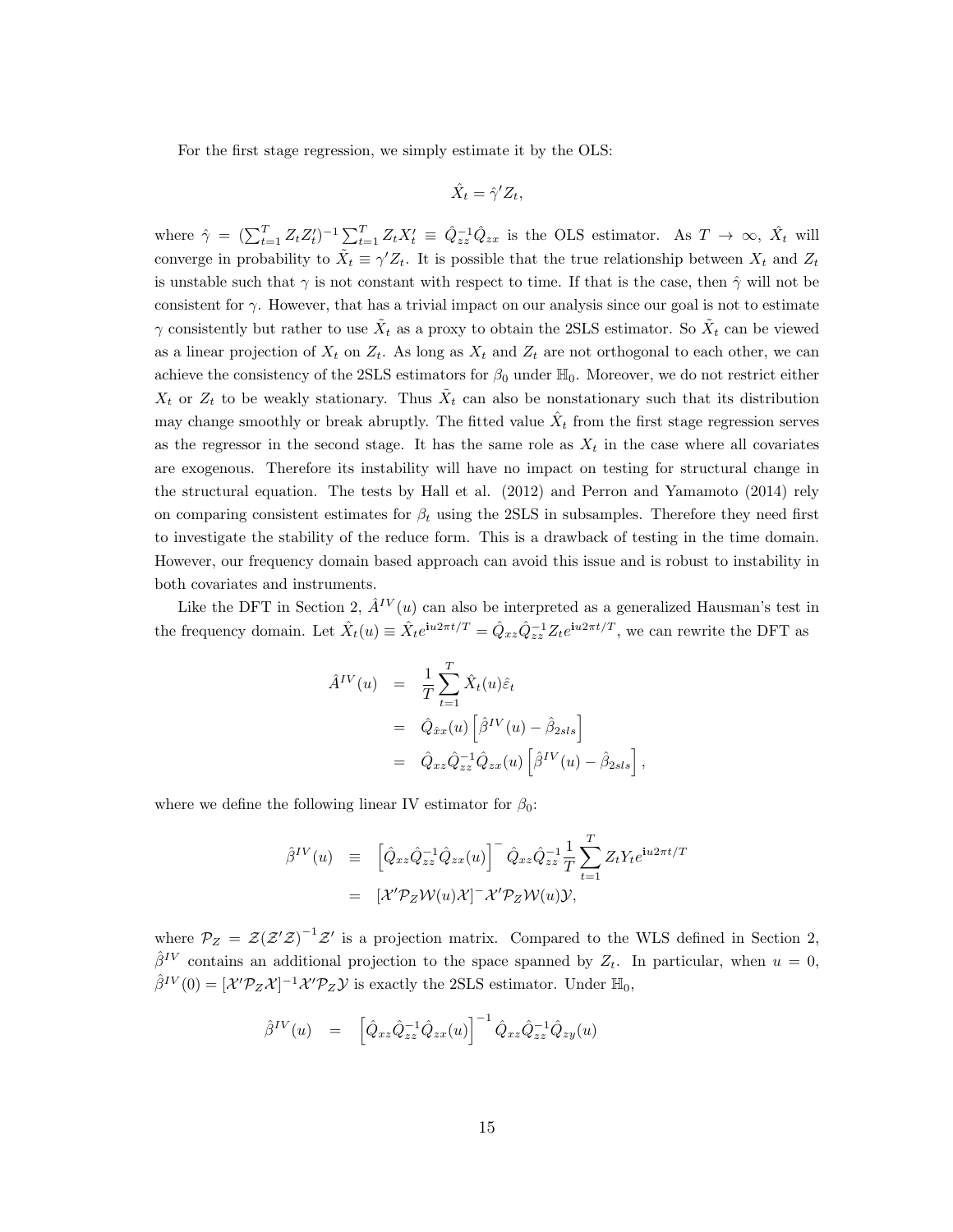$$
= \beta_0 + \left[ \hat{Q}_{xz} \hat{Q}_{zz}^{-1} \hat{Q}_{zx}(u) \right]^{-1} \hat{Q}_{xz} \hat{Q}_{zz}^{-1} \frac{1}{T} \sum_{t=1}^T Z_t \varepsilon_t e^{\mathbf{i}u2\pi t/T}
$$
  

$$
\xrightarrow{P} \beta_0,
$$

for any  $u \in \mathbb{R} \setminus \mathbb{Z}$ . It implies  $\hat{\beta}^{IV}(u)$  is consistent for  $\beta_0$  under  $\mathbb{H}_0$ , and it can be viewed as a general class of estimators that contain the 2SLS estimator as a special case. Following analogous arguments,  $\hat{\beta}^{IV}(u)$  will converge to the same probability limit for all  $u \in \mathbb{R}$  under  $\mathbb{H}_0 : \beta_t = \beta_0$ . However,  $\hat{\beta}^{IV}(u)$  will converge to a nonzero spectrum under  $\mathbb{H}_A$ .

Now we provide the asymptotic theory for the test based on  $\hat{A}^{IV}(u)$ .

**Assumption 4.1**  $\{X'_t, Z'_t, \varepsilon_t\}_{t=1}^T$  is a  $(d+l+1) \times 1$  absolutely regular process uniformly over  $t \in \mathbb{Z}$ with the mixing coefficient such that  $\sum_{j=1}^{\infty} \alpha(j)^{\frac{\delta-1}{\delta}} < C < \infty$  for some  $\delta > 1$ .

Assumption 4.2  $\{\varepsilon_t\}$  is a MDS process such that  $E(\varepsilon_t|I_{t-1}) = 0$  a.s., where  $I_{t-1}$  is a Sigmaalgebra generated by  $\{Z_{t-1}, Z_{t-2}, ..., \varepsilon_{t-1}, \varepsilon_{t-2}, ...\}$ .

**Assumption 4.3**  $E(\varepsilon_t|X_t) \neq 0$  for some t and  $E(Z_t \varepsilon_t) = 0$  a.s. for all t.

**Assumption 4.4** (i)  $V_{zz}(u_1, u_2) \equiv \lim_{T \to \infty} \frac{1}{T} \sum_{t=1}^{T} E[Z_t(u_1) Z_t(u_2)^* \varepsilon_t^2]$  is finite and positive definite for all  $(u_1, u_2) \in \mathbb{R}^2$ ; (ii)  $Q_{zz} = \lim_{T \to \infty} \frac{1}{T} \sum_{t=1}^{T} E(Z_t Z_t')$  is nonsingular and finite; (iii)  $Q_{xz} = \lim_{T \to \infty} \frac{1}{T} \sum_{t=1}^{T} E(X_t Z_t')$  is finite and of full rank.

Assumption 4.5  $E(Z_{jt}^{4\delta}) \leq C < \infty$  and  $E(X_{kt}^{4\delta}) \leq C < \infty$  for some  $\delta > 1$ , all  $j = 1, ..., l$ ,  $k = 1, ..., d$ , and all  $t; E(\varepsilon_t^{4\delta}) \le C < \infty$  for all  $t$ .

Like Assumption 3.1, Assumption 4.1 allows both  $X_t$  and  $Z_t$  to have smooth structural changes or abrupt structural breaks. The temporal dependence has been controlled by uniform mixing coefficient for possibly nonstationary time series. Assumption 4.2 restricts the disturbance to be serially uncorrelated. Assumption 4.3 states the existence of endogeneity and the validity of instrumental variable  $Z_t$ . Assumptions 4.4 and 4.5 are regular moment conditions on  $X_t$ ,  $Z_t$ , and  $\varepsilon_t$  which are rather mild.

**Theorem 4.1** Suppose Assumptions 4.1-4.5 hold, under  $\mathbb{H}_0$ ,

$$
\sqrt{T}\hat{A}^{IV}(u) \Rightarrow \mathcal{G}^{IV}(u)
$$

where  $\mathcal{G}^{IV}(u)$  is a zero-mean complex-valued Gaussian process with covariance kernel

$$
\mathcal{K}^{IV}(u_1, u_2) \equiv \text{cov}\left[\mathcal{G}^{IV}(u_1), \mathcal{G}^{IV}(u_2)^*\right]
$$
  

$$
= \lim_{T \to \infty} \frac{1}{T} \sum_{t=1}^T E\left[M_t^{IV}(u_1) M_t^{IV}(u_2)^{1*} \varepsilon_t^2\right],
$$

where  $M_t^{IV}(u) = \tilde{X}_t e^{iu2\pi t/T} - Q_{\tilde{x}x}(u) Q_{\tilde{x}\tilde{x}}^{-1} \tilde{X}_t$ .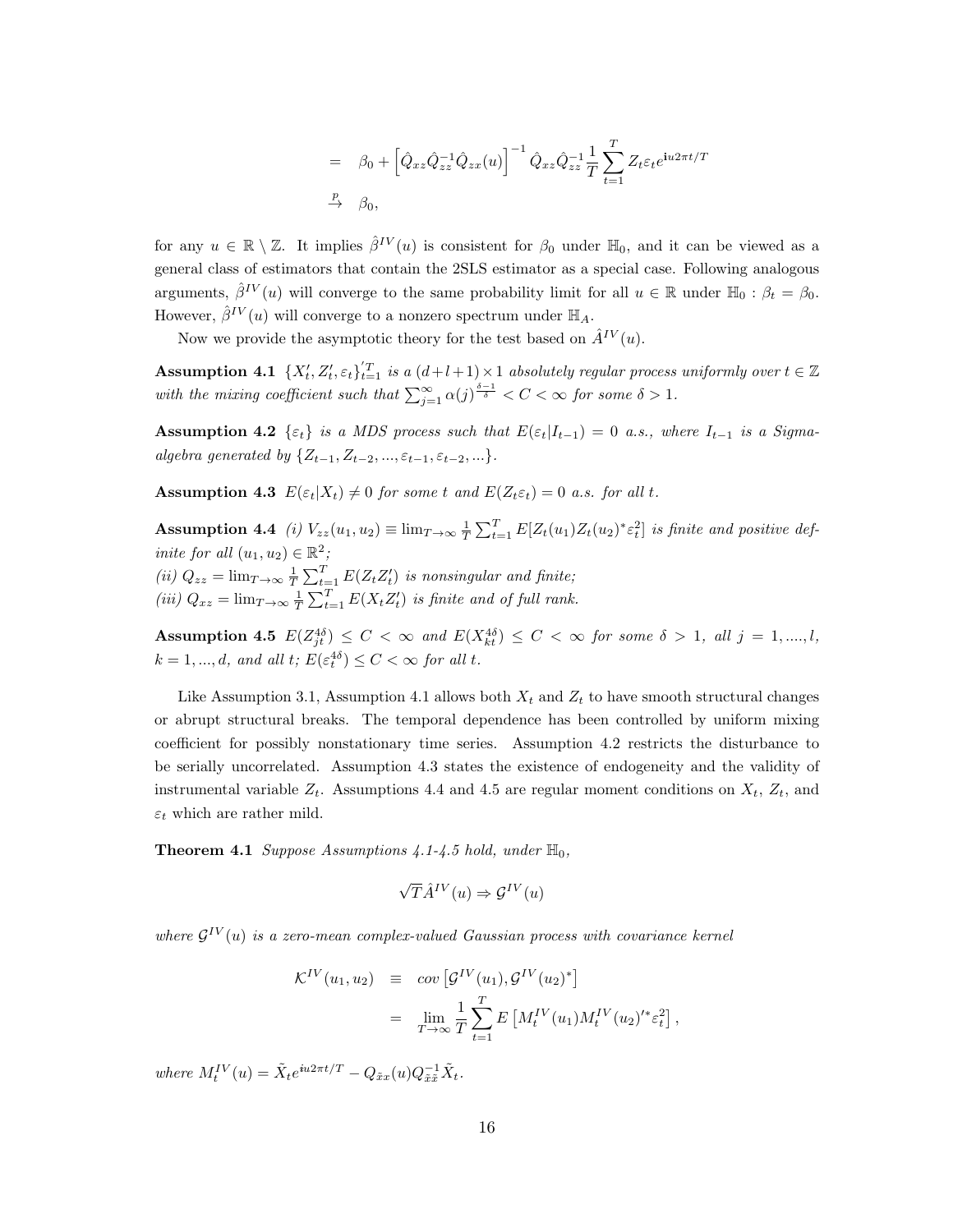The asymptotic null distribution for the DFT  $\sqrt{T}\hat{A}^{IV}(u)$  is similar to Theorem 3.1 expect that the covariance kernels are different. When endogenous covariates are present, we need to first project  $X_t$  on  $Z_t$ , which introduces additional estimation uncertainty to the variance of the DFT. When both  $X_t$  and  $Z_t$  are weakly stationary, we can show

$$
\mathcal{K}^{IV}(u_1, u_2) = \gamma' E\left(Z_t Z_t' \varepsilon_t^2\right) \gamma \widetilde{\text{cov}}(e^{\mathbf{i} u_1 2\pi\tau}, e^{-\mathbf{i} u_2 2\pi\tau}).
$$

The covariance kernel for the DFT  $\sqrt{T} \hat{A}^{IV}(u)$  is equal to the variance of score function in the IV regression multiplied by a pseudo-covariance introduced by the Fourier transform.

**Theorem 4.2** Suppose Assumption 4.1 to 4.5 and 3.6 hold, under  $\mathbb{H}_A$ , as  $T \to \infty$ ,

$$
\sup_{u \in \mathbb{R}} \left\| \hat{A}^{IV}(u) - \tilde{A}^{IV}(u) \right\| \stackrel{p}{\to} 0,
$$

where  $\tilde{A}^{IV}(u) = \lim_{T \to \infty} \frac{1}{T} \sum_{t=1}^{T} E[M_t^{IV}(u)X_t']\beta_t$ .

Theorem 4.2 shows the limit of the DFT is a nonzero spectrum in the frequency domain, and it is a weighted average of the unknown parameter  $\beta_t$ . If we let  $X_t$  and  $Z_t$  be weakly stationary, and  $\beta_t \equiv \beta(\frac{t}{T})$  be a smooth function of rescaled time  $t/T \in (0, 1]$ , then the limit of  $\hat{A}^{IV}(u)$  is

$$
\tilde{A}^{IV}(u) = \gamma' E(Z_t X_t') \lim_{T \to \infty} \left[ \frac{1}{T} \sum_{t=1}^T \beta_t e^{\mathbf{i} u 2\pi t/T} - \frac{1}{T} \sum_{t=1}^T \beta_t \frac{1}{T} \sum_{t=1}^T e^{\mathbf{i} u 2\pi t/T} \right]
$$
\n
$$
\equiv \gamma' E(Z_t X_t') \widetilde{\text{cov}}[\beta(\tau), e^{\mathbf{i} u 2\pi \tau}],
$$

where  $\widetilde{\text{cov}}[\beta(\tau), e^{\mathbf{i}u2\pi\tau}]$  is defined as in Section 3. As long as  $\beta_t$  is not constant with respect to time, the pseudo-covariance will be different from 0 for  $u \neq 0$ . It is crucial to ensure the consistency of our test based on  $\hat{A}^{IV}(u)$ . To examine the behavior of the DFT  $\hat{A}^{IV}(u)$  at each frequency u, we consider the following  $KS$  and  $CM$  type test statistics:

$$
\hat{K}^{IV} = T \sup_{u \in \mathbb{R}} \left\| \hat{A}^{IV}(u) \right\|^2,
$$

and

$$
\hat{C}^{IV} = T \int_{\mathbb{R}} \left\| \hat{A}^{IV}(u) \right\|^{2} W(u) du,
$$

where  $W(\cdot)$  is a weighting function that satisfies [\(3.1\)](#page-11-0).

**Theorem 4.3** Suppose Assumptions 4.1 to 4.5 hold, under  $\mathbb{H}_0$ , by the continuous mapping theorem,

$$
\hat{K}^{IV} \stackrel{d}{\to} \sup_{u \in \mathbb{R}} \left\| \mathcal{G}^{IV}(u) \right\|^2,
$$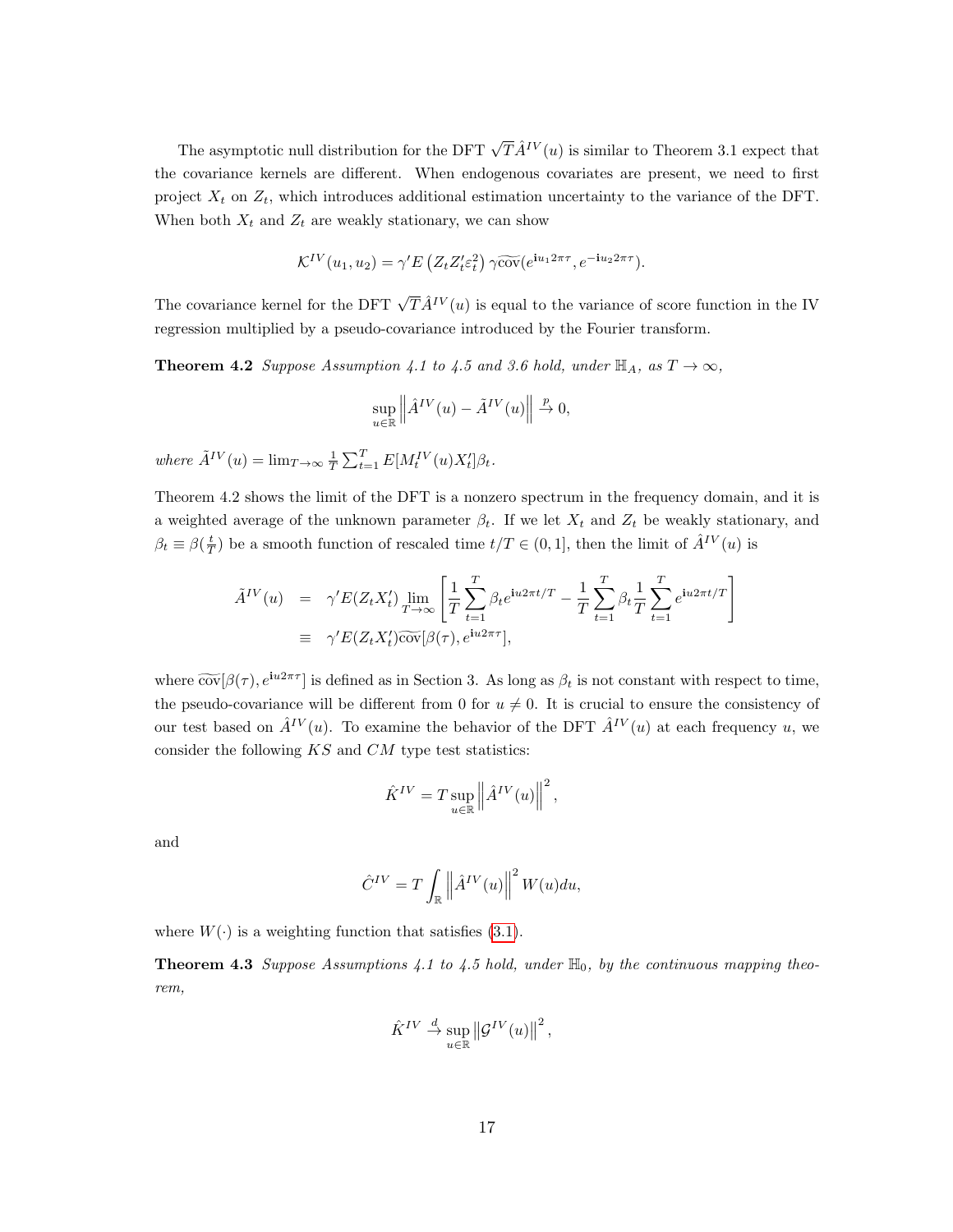$$
\hat{C}^{IV}\stackrel{d}{\rightarrow}\int_{\mathbb{R}}\left\Vert \mathcal{G}^{IV}(u)\right\Vert ^{2}W(u)du.
$$

Theorem 4.3 provides the asymptotic distributions of  $\hat{K}^{IV}$  and  $\hat{C}^{IV}$  under  $\mathbb{H}_0$ . Our test is tuning parameter-free, but we need resampling methods to obtain critical values. Like in the OLS case, we follow Hansen (1996) and propose the following resampling procedures.

- Step(i). Use the sample  $\{Y_t, X_t', Z_t'\}_{t=1}^T$  to estimate the model via the 2SLS, and compute  $\hat{K}^{IV}$  and  $\hat{C}^{IV}$ ;
- Step (ii). Generate i.i.d. $N(0, 1)$  random variables  $\{v_{bt}\}_{t=1}^T$  and compute  $\hat{K}_b^{IV}$  and  $\hat{C}_b^{IV}$  using  $\hat{A}_b(u) = \frac{1}{T} \sum_{t=1}^T \hat{M}_t^{IV}(u) \hat{\varepsilon}_t v_{bt}$ , where

$$
\hat{M}^{IV}_{t}(u)=\hat{X}_{t}e^{\textbf{i}u2\pi t/T}-\hat{Q}_{\hat{x}x}(u)\hat{Q}^{-1}_{\hat{x}\hat{x}}\hat{X}_{t},
$$

and  $\hat{\varepsilon}_t$  is the estimated residuals from the 2SLS;

- Step (iii). Repeat Step (ii) for a total of B times to obtain B bootstrap test statistics  $\{\hat{K}_{b}^{IV}, \hat{C}_{b}^{IV}\}_{b=1}^{B};$
- Step (iv). Compute the bootstrap p-values for  $\hat{K}^{IV}$  and  $\hat{C}^{IV}$  respectively, with  $p_{B,T}^{K,IV}$  =  $\frac{1}{B}\sum_{b=1}^B \mathbf{1}(\hat{K}_b^{IV} > \hat{K}^{IV})$  and  $p_{B,T}^{C,IV} = \frac{1}{B}\sum_{b=1}^B \mathbf{1}(\hat{C}_b^{IV} > \hat{C}^{IV})$ , where  $\mathbf{1}(\cdot)$  is the indicator function.

 $p_{B,T}^{K,IV}$  and  $p_{B,T}^{C,IV}$  are the conditional p-values for  $\hat{K}^{IV}$  and  $\hat{C}^{IV}$  via resampling for B times. By similar proof as in Corollary 3.1, we can show they are consistent for the true  $p$ -values.

Next, we state the asymptotic power of  $\hat{K}^{IV}$  and  $\hat{C}^{IV}$  against fixed alternatives.

**Theorem 4.4** Suppose Assumptions 4.1-4.5 and 3.6 hold. Then under  $\mathbb{H}_A$ , for any sequence of non-stochastic constants  $\{c_T = o(T)\}\text{, as } T \to \infty,$ 

$$
P(\hat{K}^{IV} > c_T) \rightarrow 1,
$$
  

$$
P(\hat{C}^{IV} > c_T) \rightarrow 1.
$$

Theorem 4.4 shows that our test statistics  $\hat{K}^{IV}$  and  $\hat{C}^{IV}$  diverge to infinity at a speed of T when  $\mathbb{H}_0$  is failed. Unlike Perron and Yamamoto (2015),  $\hat{K}^{IV}$  and  $\hat{C}^{IV}$  are consistent against both abrupt structural breaks and smooth structural changes. Compared to Chen's (2015) nonparametric consistent test,  $\hat{K}^{IV}$  and  $\hat{C}^{IV}$  avoid smoothed nonparametric estimation.

To investigate the local power property of  $\hat{K}^{IV}$  and  $\hat{C}^{IV}$ , we consider  $\mathbb{H}_{A1}$  defined in Section 3.

**Theorem 4.5** Suppose Assumptions 4.1-4.5 and  $\mathbb{H}_{A1}$  with  $\Delta_T = T^{-1/2}$  hold. Then as  $T \to \infty$ ,

$$
\hat{K}^{IV} \stackrel{d}{\to} \sup_{u \in \mathbb{R}} \left\| \xi^{IV}(u) + \mathcal{G}^{IV}(u) \right\|^2,
$$
  

$$
\hat{C}^{IV} \stackrel{d}{\to} \int_{\mathbb{R}} \left\| \xi^{IV}(u) + \mathcal{G}^{IV}(u) \right\|^2 W(u) du,
$$

and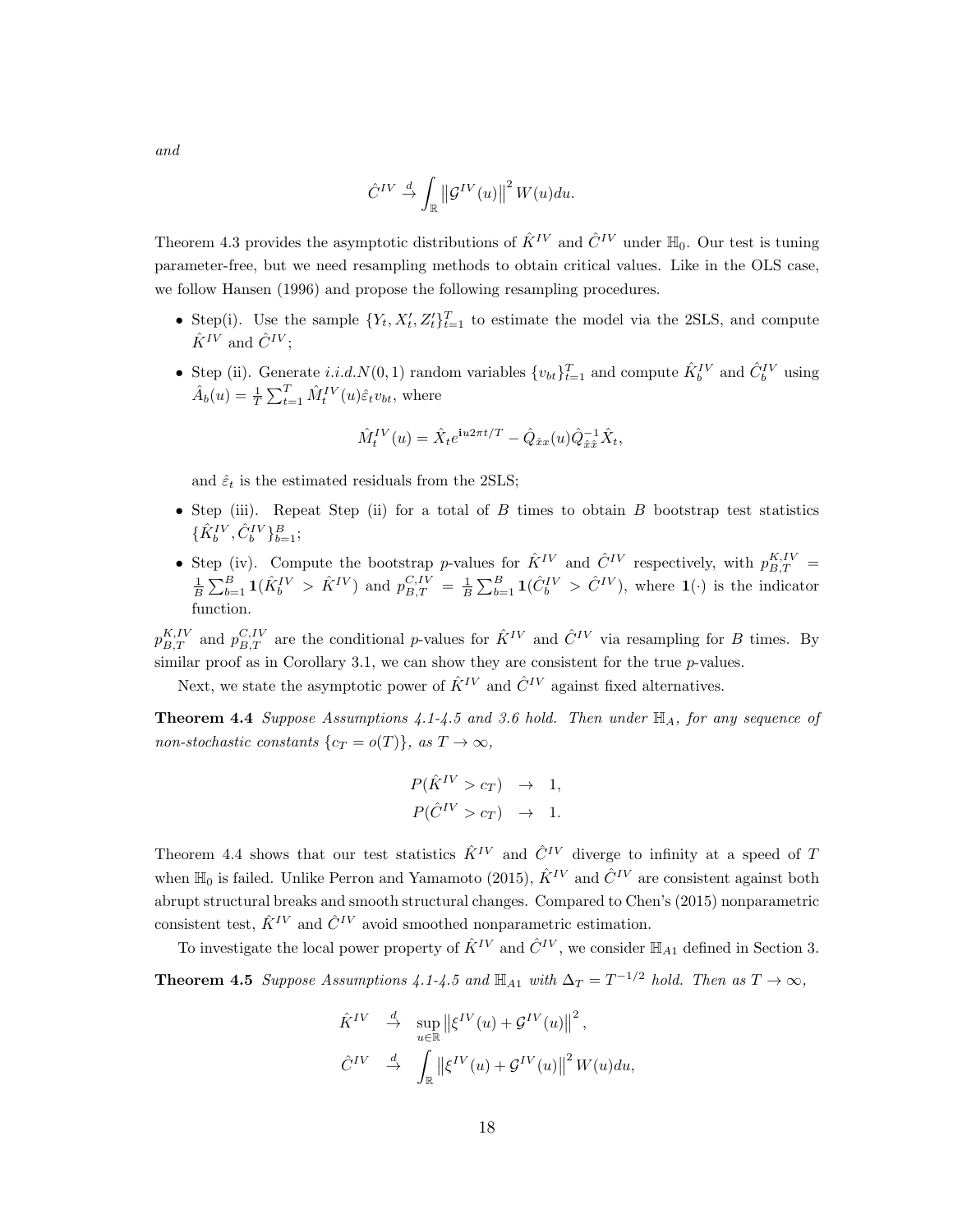where

$$
\xi(u)^{IV} \quad = \quad \lim_{T \rightarrow \infty} \frac{1}{T} \sum_{t=1}^T E\left[M_t^{IV}(u) X_t'\right] \phi_t.
$$

Theorem 4.5 implies that our tests  $\hat{K}^{IV}$  and  $\hat{C}^{IV}$  have nontrivial power against a class of local alternatives with rate  $\Delta_T = T^{-1/2}$ . This rate is faster than the nonparametric rate  $T^{-1/2}h^{-1/4}$ in Chen (2015) where the bandwidth  $h \to 0$  as  $T \to \infty$ . Thus, our test is asymptotically more powerful.

### 5 Model Misspecification

Many existing tests for structural change are based on a correctly specified conditional mean model. If the model is misspecified, then the rejection of a structural change test may come from model misspecification rather than the instability of unknown parameters (Chen and Hong, 2012). Unlike the existing literature that cannot distinguish the source of rejection from structural change and model misspecification, our frequency-based approach will be free of model misspecification under certain scenarios.

Suppose the true DGP is

$$
Y_t = X_t' \beta(\xi_t) + \varepsilon_t,
$$

where we assume  $\beta(\xi_t): \mathbb{R}^p \to \mathbb{R}^d$  is some unknown function of random variable  $\xi_t \in \mathbb{R}^p$ . When  $\xi_t = X_t$ , then the DGP can be viewed as a nonlinear function of  $X_t$ . We assume  $E(\varepsilon_t|X_t) = 0$  a.s., and  $\xi_t$  is weakly stationary.

Consider the the DFT  $\hat{A}(u)$  defined in Section 3:

$$
\hat{A}(u) = \frac{1}{T} \sum_{t=1}^{T} X_t \hat{\varepsilon}_t e^{iu2\pi t/T}
$$
\n
$$
= \frac{1}{T} \sum_{t=1}^{T} M_t(u) X_t \beta(\xi_t) + \frac{1}{T} \sum_{t=1}^{T} M_t(u) \varepsilon_t
$$
\n
$$
= \frac{1}{T} \sum_{t=1}^{T} X_t X_t' \beta(\xi_t) e^{iu2\pi t/T} - \hat{Q}_{xx}(u) \hat{Q}_{xx}^{-1} \frac{1}{T} \sum_{t=1}^{T} X_t X_t' \beta(\xi_t)
$$
\n
$$
+ \hat{A}_2(u).
$$

The DFT can also be decomposed to two parts. The second component  $\hat{A}_2(u)$  will converge to a zero spectrum in frequency domain due to the orthogonality condition between  $X_t$  and  $\varepsilon_t$ . And it determines the asymptotic distribution of the DFT. Under the null hypothesis of no structural change, the first component will converge to 0 in the following two scenarios: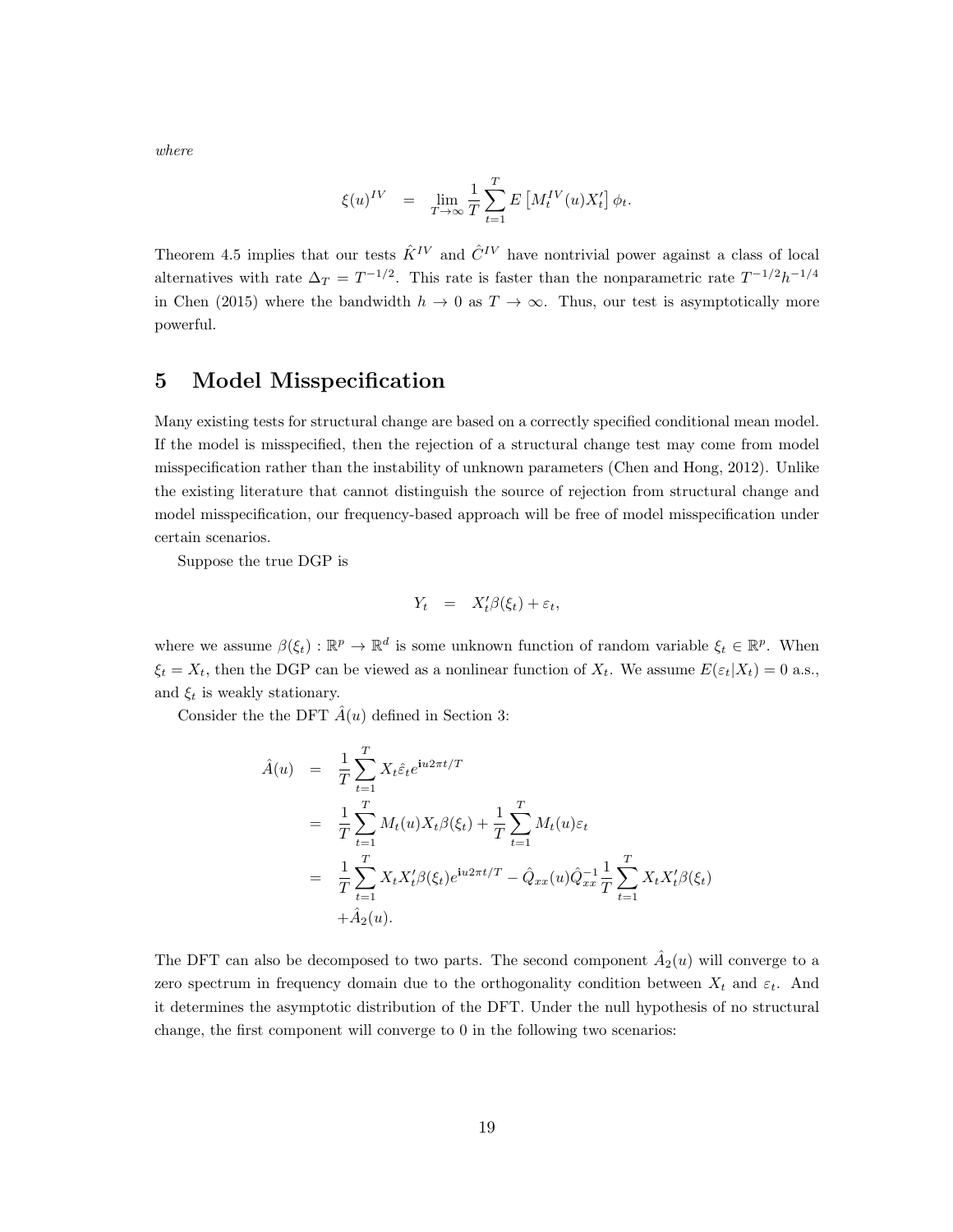• Scenario 1:  $X_t$  is nonstationary but is independent of  $\xi_t$ .

$$
\frac{1}{T} \sum_{t=1}^{T} X_t X_t' \beta(\xi_t) e^{i u 2\pi t/T} - \hat{Q}_{xx}(u) \hat{Q}_{xx}^{-1} \frac{1}{T} \sum_{t=1}^{T} X_t X_t' \beta(\xi_t)
$$
\n
$$
\xrightarrow{p} Q_{xx}(u) E[\beta(\xi_t)] - Q_{xx}(u) Q_{xx}^{-1} Q_{xx} E[\beta(\xi_t)]
$$
\n= 0,

as  $T \to \infty$ . Intuitively, when  $\xi_t$  is weakly stationary and independent of  $X_t$ , the first component of the DFT will behave like a projection of  $X_t$  using  $\hat{M}_t(u)$  defined in Section 3. It will converge to a zero spectrum because  $\sum_{t=1}^{T} M_t(u)X_t = 0$  for all u. Therefore, our test is robust to model misspecification when the true DGP is a functional coefficient model (e.g., Cai et al., 2000) with the dependent variable of regression coefficients being independent of  $X_t$ . In this case, the only source of rejection for our tests will be structural change.

• Scenario 2:  $X_t$  is weakly stationary.

$$
\frac{1}{T} \sum_{t=1}^{T} X_t X_t' \beta(\xi_t) e^{i u 2\pi t/T} - \hat{Q}_{xx}(u) \hat{Q}_{xx}^{-1} \frac{1}{T} \sum_{t=1}^{T} X_t X_t' \beta(\xi_t)
$$
\n
$$
\stackrel{p}{\to} E[X_t X_t' \beta(\xi_t)] \int_0^1 e^{i u 2\pi \tau} d\tau - Q_{xx} \int_0^1 e^{i u 2\pi \tau} d\tau Q_{xx}^{-1} E[X_t X_t' \beta(\xi_t)]
$$
\n= 0,

as  $T \to \infty$ . Intuitively, when both  $X_t$  and  $\xi_t$  are stationary, our test cannot capture any information about the unknown parameter as a function of time, so the DFT will always converge to 0 for all  $u$ .

The derivation above shows a salient feature of testing based on frequency domain analysis. The DFT we proposed in this paper is designed particularly to detect if the unknown parameter is a deterministic function of time. Even when the model is misspecified, as long as the unknown parameter contains no information about the deterministic time trend, our test will be robust to model misspecification. In particular, when both  $X_t$  and  $\xi_t$  are weakly stationary, the only source of rejection for our test is structural instability. Compared with the existing tests that cannot distinguish the structural change from model misspecification, the advantage of our tests is obvious.

# 6 Monte Carlo Simulations

In this section, we study the finite sample performance of the proposed tests through Monte Carlo simulations. We consider the time series regressions with exogenous covariates and endogenous covariates respectively. For the case of exogenous covariates, we compare our test with Andrews' (1993) supremum LM test, Bai and Perron's (1998) double maximum test and Chen and Hong's (2012) generalized Hausman test. For the case of endogenous covariates, we compare our test with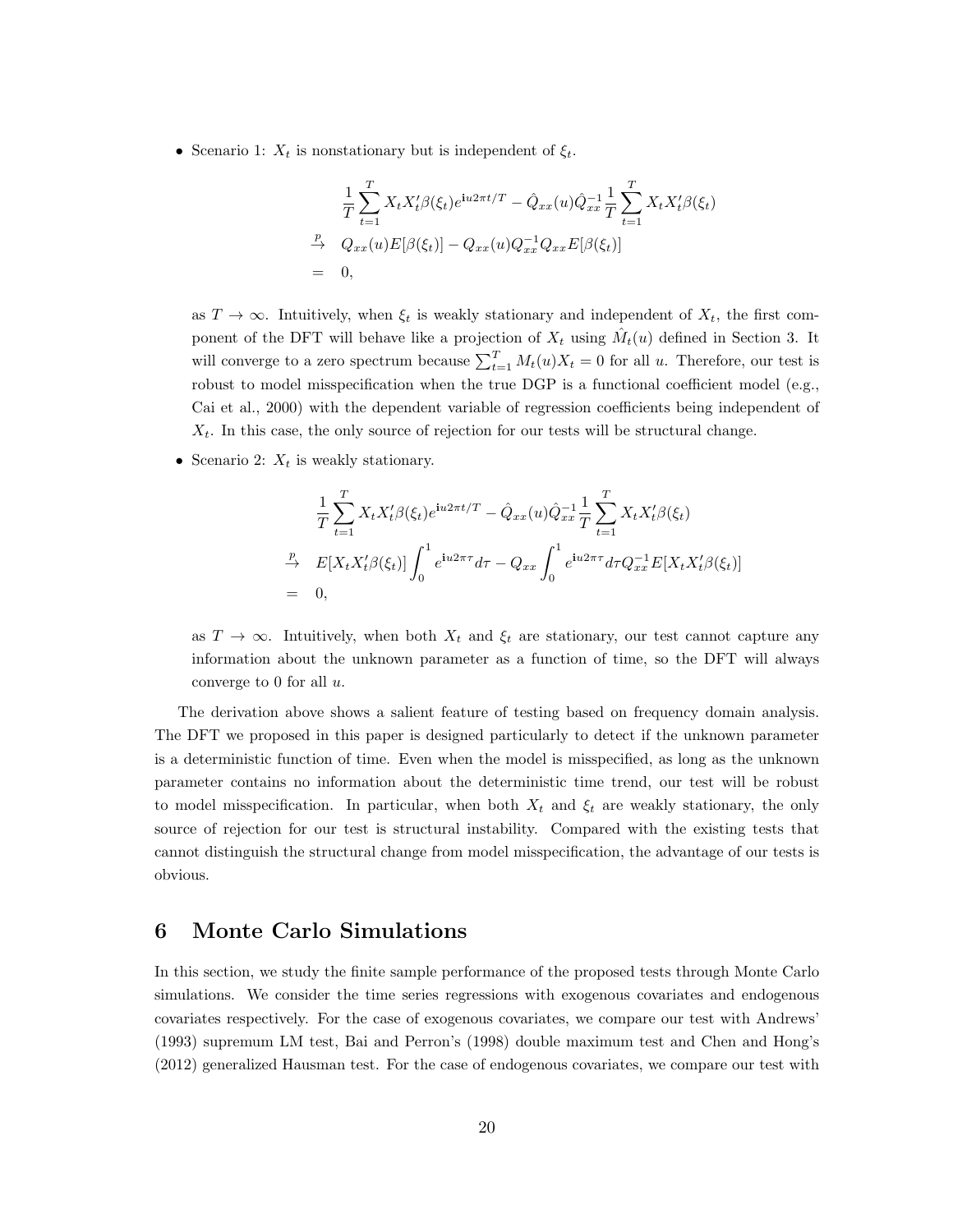Chen's (2015) test.

### 6.1 Exogenous Covariate

In this subsection, we check the performance of our tests for exogenous covariates. To examine the size and power, we consider the following regressions:

DGP.S1: (No structural change)

$$
Y_t = 1 + 0.5X_t + \varepsilon_t
$$

DGP.P1: (Single structural break)

$$
Y_t = \begin{cases} 1 + 0.5X_t + \varepsilon_t, & \text{if } t \le 0.3T, \\ 1.2 + X_t + \varepsilon_t, & \text{otherwise}; \end{cases}
$$

DGP.P2: (Multiple structural breaks)

$$
Y_t = \begin{cases} 1 + 0.1X_t + \varepsilon_t, & \text{if } 0.1T \le t \le 0.3T \\ 1 + X_t + \varepsilon_t, & \text{if } 0.7T \le t \le 0.9T, \\ 1 + 0.5X_t + \varepsilon_t, & \text{otherwise.} \end{cases}
$$

DGP.P3: (Monotonic smooth structural change)

$$
Y_t = 1.5 + \beta(t/T)X_t + \varepsilon_t
$$

where  $\beta(u) = 0.5 + 0.5\{1 + \exp[-20(u - 0.5)]\}^{-1}$ . DGP.P4: (Non-monotonic smooth structural change)

$$
Y_t = 1 + \theta(t/T)X_t + \varepsilon_t
$$

where  $\theta(\tau) = 0.5 + 1.5 \exp[-3(\tau - 0.5)^2];$ 

To examine the robustness of tests, we follow Chen and Hong (2012) to consider three cases for the error term { $\varepsilon_t$ }: (i) i.i.d. case  $\varepsilon_t \sim i.i.d. N(0, 1)$ ; (ii) ARCH case  $\varepsilon_t = \sqrt{h_t} \nu_t$ ,  $h_t = 0.2 + 0.5 \varepsilon_{t-1}^2$ ,  $\nu_t \sim i.i.d.N(0, 1);$ (iii) Heteroscedasticity case  $\varepsilon_t = \sqrt{h_t} \nu_t$ ,  $h_t = 0.2 + 0.5X_t^2$ ,  $\nu_t \sim i.i.d.N(0, 1).$  In addition, we show that our tests are robust to structural changes in  $X_t$ . To check the finite sample performance of our tests, we also consider three cases for the covariate  $X_t$ : Case 1: no structural change in  $X_t$ 

$$
X_t = 0.5X_{t-1} + \eta_t;
$$

Case 2: abrupt structural break in  $X_t$ 

$$
X_t = \begin{cases} 1.5 + 0.5X_{t-1} + \eta_t, & \text{if } t \le T/4, \\ -0.3X_{t-1} + \eta_t, & \text{otherwise.} \end{cases}
$$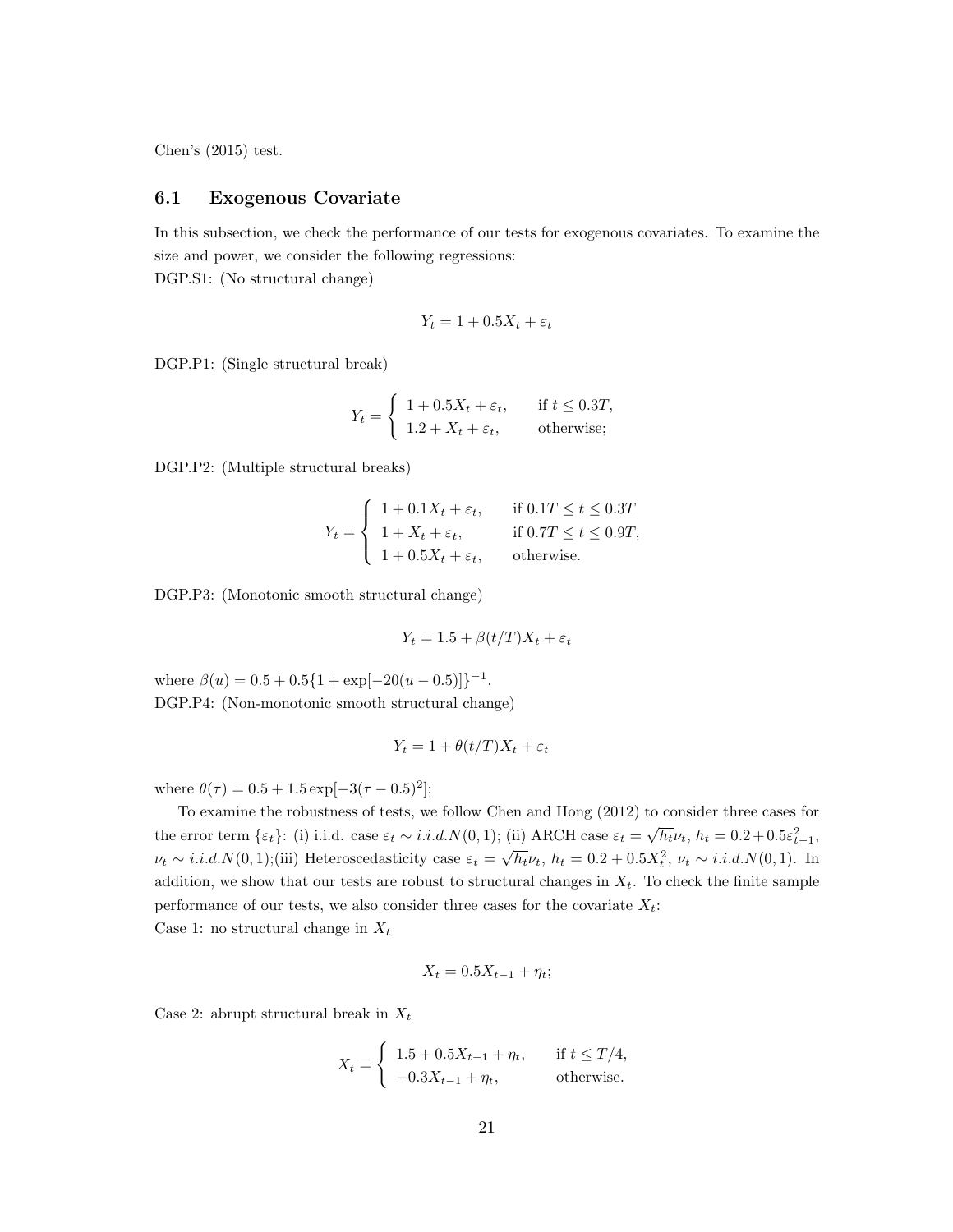Case 3: smooth structural change in  $X_t$ 

$$
X_t = 1 + \alpha(t/T)X_{t-1} + \eta_t
$$
  
\n
$$
\alpha(\tau) = 1.5 - 1.5 \exp[-3(\tau - 0.5)^2];
$$

where the innovation  $\eta_t \sim i.i.d.N(0, 1)$  is independent of the error term  $\varepsilon_t$ .

DGP.S1 satisfies the null hypothesis of structural stability and is used to study the sizes of our tests. Specifically, we examine the performance of our tests under various combinations of error terms and covariate, which allow for i.i.d., conditional heteroscedasticity and heteroscedasticity error terms and stable, abrupt structural break and smooth structural change in  $X_t$ . DGP.P1-P4 describe various kinds of structural changes, including the single structural break, multiple structural breaks, monotonic and non-monotonic smooth structural change. We check the power property of our tests by using DGP.P1-P4 with various combinations of  $\varepsilon_t$  and  $X_t$ .

For each DGP, we generate 500 data sets of the random sample  $\{X_t, Y_t\}_{t=1}^T$  for  $T = 100, 200$ and 500. The computation of K involves searching over all possible  $u \in \mathbb{R}$  which is computationally infeasible. Thanks to the periodicity and symmetry of the trigonometric function, we can compute K using a finite interval  $U$  that covers certain full periods of the sine and cosine waves. In this simulation study, we choose  $\mathcal{U} = [0.01, 0.02, \dots, 1]$ . One can choose different grids based on specific problems. Our simulation studies show that the choice of grids has little impact on the performance of our  $\hat{K}$  test. We compute  $\hat{K}$  as follows:

$$
\hat{K} = \max_{u \in \mathcal{U}} T \hat{A}(u)' \hat{A}(u)^{*}
$$
\n
$$
= \max_{u \in \mathcal{U}} \frac{1}{T} \sum_{s=1}^{T} \sum_{t=1}^{T} X'_{s} X_{t} \hat{\varepsilon}_{s} \hat{\varepsilon}_{t} \cos \left[ \frac{2\pi u(s-t)}{T} \right].
$$

For  $\hat{C}$ , we use the standard normal density weighting function  $W(u) = \frac{1}{\sqrt{2}}$  $rac{1}{2\pi}$ exp $\left(-\frac{u^2}{2}\right)$  $\frac{u^2}{2}$  and compute it as follows:

$$
\hat{C} = T \int_{\mathbb{R}} \hat{A}(u)' \hat{A}(u)^* W(u) du
$$
  
= 
$$
\frac{1}{T} \sum_{s=1}^T \sum_{t=1}^T X'_s X_t \hat{\varepsilon}_s \hat{\varepsilon}_t \exp\left[-\frac{2\pi^2 (s-t)^2}{T^2}\right]
$$

.

The critical values of  $\hat{K}$  and  $\hat{C}$  are obtained by the resampling method described in Section 3, and we set the number of resampling in each replication to be  $B = 200$ . For Chen and Hong's (2012) generalized Hausman test, we follow their paper to use the rule of thumb bandwidth  $h =$ 1/ √  $\overline{12}T^{-1/5}$  and the uniform kernel. The critical values of Chen and Hong's (2012) test is computed by the wild bootstrap method provided in their paper. Following Andrews (1993), we choose the trimming parameter  $\pi = 0.15$  for the tests of Andrews (1993) and Bai and Perron (1998). For Bai and Perron's (1998) test, we follow Chen and Hong (2012) to set the upper bound of the number of breaks as 5. We consider the heteroscedasticity-robust versions of all tests.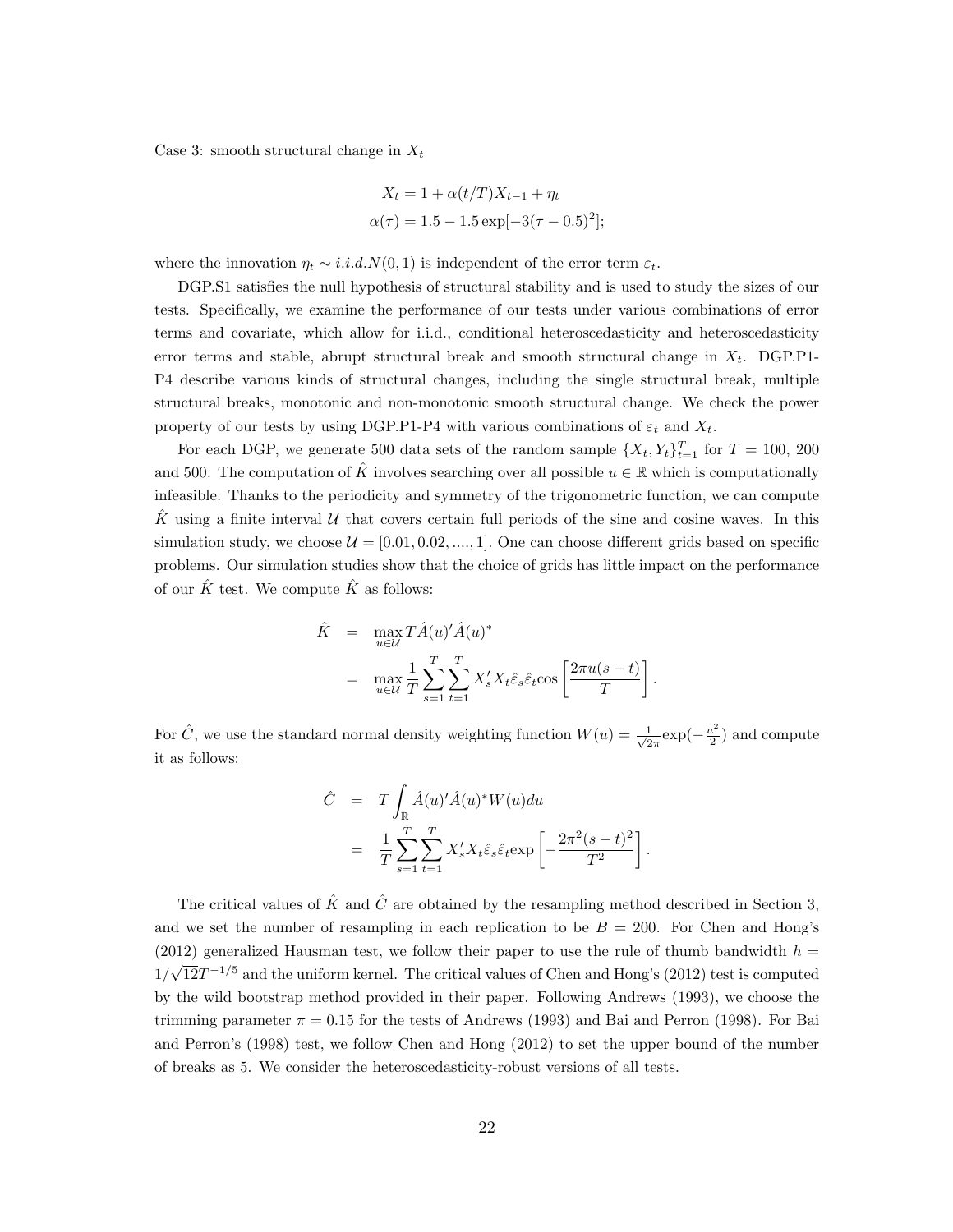Table [1](#page-23-0) reports the empirical sizes of various tests at 5% and 10% significant levels when the sample size  $T = 100$ , 200 and 500. We can see the proposed tests  $\hat{K}$  and  $\hat{C}$  are robust to unknown structural change in  $X_t$  and unknown conditional volatility dynamics of  $\varepsilon_t$ . The empirical rejection rates of both  $\hat{K}$  and  $\hat{C}$  are close to the nominal levels in both small and large samples. For other tests, Chen and Hong's (2012) generalized Hausman test also delivers reasonable size. In contract, Andrews' (1993) sup-LM test tends to under-rejection, while Bai and Perron's (1998) test displays strong over-rejection, especially for the cases of  $N = 100$  and  $N = 200$ .

<span id="page-23-0"></span>

|             |                                                           | $X_t$ has no change |                |           |                   |  |              |     | $X_t$ has abrupt break |  |                               |     |           | $X_t$ has smooth change |                                 |         |             |     |             |
|-------------|-----------------------------------------------------------|---------------------|----------------|-----------|-------------------|--|--------------|-----|------------------------|--|-------------------------------|-----|-----------|-------------------------|---------------------------------|---------|-------------|-----|-------------|
|             |                                                           |                     | $N=100$        | $N = 200$ |                   |  | $N = 500$    |     | $N = 100$              |  | $N = 200$                     |     | $N = 500$ |                         | $N = 100$                       |         | $N = 200$   |     | $N = 500$   |
|             |                                                           |                     | 5\% 10\%       |           | 5\% 10\% 5\% 10\% |  |              |     |                        |  | 5\% 10\% 5\% 10\% 5\% 10\%    |     |           |                         | 5% 10% 5% 10% 5% 10%            |         |             |     |             |
| I.I.D.      | $\ddot{K}$                                                |                     | 4.2 10.2       |           | 4.8 11.0 5.0 11.8 |  |              |     |                        |  | 5.4 11.6 6.2 11.8 4.4         |     | 9.0       |                         | 6.4 12.6 4.4 7.8 6.2 11.8       |         |             |     |             |
|             |                                                           |                     | 4.4 10.2       |           | 5.6 11.0          |  | 5.0 11.2     |     |                        |  | 5.4 10.4 6.0 10.0 4.8         |     | 8.8       |                         | 6.6 12.8 4.0                    |         | 8.0         |     | 7.0 11.4    |
|             | $\hat{H}_h$                                               | 4.4                 | 9.2            | 4.4       |                   |  | 9.6 5.6 11.8 |     |                        |  | 6.4 13.8 7.2 14.2 4.0         |     | 9.2       |                         | 6.4 11.8                        | 4.0     | 8.8         | 4.2 | 8.4         |
|             | $sup-LM$                                                  | $2.0\,$             | 5.0            |           | 2.2 5.0 4.2 10.2  |  |              |     | 2.2 5.0 3.2            |  | 7.0                           | 4.0 | 8.6       |                         | 1.8 5.8 3.0                     |         | 6.8         | 4.0 | 9.0         |
|             | UDMax 14.6 23.2                                           |                     |                |           | 8.0 16.4 7.0 14.2 |  |              |     |                        |  | 9.4 15.2 7.8 11.4 2.2         |     | 4.2       |                         | 11.6 17.4 6.2 10.0              |         |             | 5.6 | 9.2         |
| <b>ARCH</b> | Κ                                                         | 4.6                 | 9.6            |           | 3.8 9.4 7.2 13.2  |  |              |     |                        |  | 7.0 12.8 6.6 11.4 4.6         |     | 8.6       |                         | 5.4 13.0 6.0 11.2 5.0 10.0      |         |             |     |             |
|             |                                                           | 5.6                 | 9.8            |           | 5.4 11.0          |  | 6.8 11.8     |     |                        |  | 6.4 11.6 6.4 10.4 4.4 8.2     |     |           |                         | 5.4 11.2 6.0 10.6 5.0 10.0      |         |             |     |             |
|             | $\hat{H}_h$                                               |                     | 8.0 13.2       | 5.8       |                   |  | 9.4 7.6 13.2 |     |                        |  | 8.0 13.2 9.0 14.4 5.0 10.4    |     |           |                         | 6.8 13.8 6.0 11.0               |         |             |     | 6.4 10.8    |
|             | $sup-LM$                                                  |                     | $2.0\quad 6.2$ | 2.2       | 5.4 4.2           |  | 9.6          |     |                        |  | $1.2$ 4.8 3.0 6.4 4.6         |     | 8.2       | 1.8                     | 4.4 2.0                         |         |             |     | 5.8 3.4 7.2 |
|             | UDMax 14.2 22.0                                           |                     |                |           | 8.2 13.6 7.6 13.2 |  |              |     |                        |  | $10.6$ 15.2 6.6 10.4 3.0      |     | 4.8       |                         | 11.8 18.8 6.8 11.2              |         |             |     | 4.4 8.4     |
| Heter.      | K                                                         |                     | 5.2 13.0       |           | 4.8 12.2 3.8      |  | 8.6          |     |                        |  | 6.6 13.0 5.8 11.8 4.0         |     | 9.6       |                         | 7.2 13.6 8.0 12.2 5.8 11.4      |         |             |     |             |
|             | Ĉ                                                         |                     | 5.2 10.8       |           | 4.8 10.8 3.2      |  | 9.2          | 5.2 |                        |  | 9.4 5.2 11.0 4.4              |     | 9.0       |                         | 8.2 12.4 7.6 12.2 6.0 10.6      |         |             |     |             |
|             | $\hat{H}_h$                                               | 5.2                 | 9.8            | 5.2       | 9.4 2.6           |  | 8.0          | 4.8 |                        |  | 9.2 7.6 13.2 4.4              |     | 9.8       |                         | 3.8 9.2 5.4 10.2 6.8 10.8       |         |             |     |             |
|             | $sup-LM$                                                  | 1.4                 | 2.4            | $1.6\,$   | $5.0\,3.6$        |  | 7.2          |     |                        |  | $1.0$ $2.6$ $2.4$ $6.2$ $3.4$ |     | 7.8       | 1.2                     |                                 | 4.2 1.2 | 3.6 2.6 6.8 |     |             |
|             | UDMax 20.4 32.4 15.8 23.6 7.8 14.6 14.6 21.0 8.2 12.8 2.0 |                     |                |           |                   |  |              |     |                        |  |                               |     |           |                         | 4.6 12.6 18.2 9.4 13.0 6.8 10.2 |         |             |     |             |

Table 1: Empirical size for DGP.S1 with exogenous covariate

Notes: (i)  $\hat{K}$  denotes this paper's KS type test computed using a grid of  $\mathcal{U} = [0.01, 0.02, ..., 1]$ ; (ii)  $\hat{C}$ is this paper's CM type test computed using the standard normal weighting function; (iii)  $\hat{H}$  denotes Chen and Hong's (2012) generalized Hausman test with bandwidths  $h = (1/\sqrt{12})T^{-1/5}$ ; (iv) sup-LM denotes Andrews' (1993) supremum LM test; (v) UDMax denotes Bai and Perron's (1998) double maximum test; (vi) Number of replication  $= 500$ , Number of resampling  $= 200$ . The main entries report the average percentage of rejection.

Table [2](#page-24-0) provides the empirical powers of various tests for DGP.P1-P4 at the 5% and 10% significant levels when the sample size  $T = 100$ , 200 and 500. We first consider the single structural break process given by DGP.P1. All tests are powerful against this DGP and Bai and Perron's (1998) test is most powerful for  $T = 100$  and 200. As shown in Table [1,](#page-23-0) Bai and Perron's (1998) test tends to over-reject seriously even under the null hypothesis. Therefore, it is not surprise to see that Bai and Perron's (1998) test has the highest reject rate. The proposed tests  $\hat{K}$  and  $\hat{C}$ perform better than Andrews' (1993) test and Chen and Hong's (2012) test. Andrews' (1993) test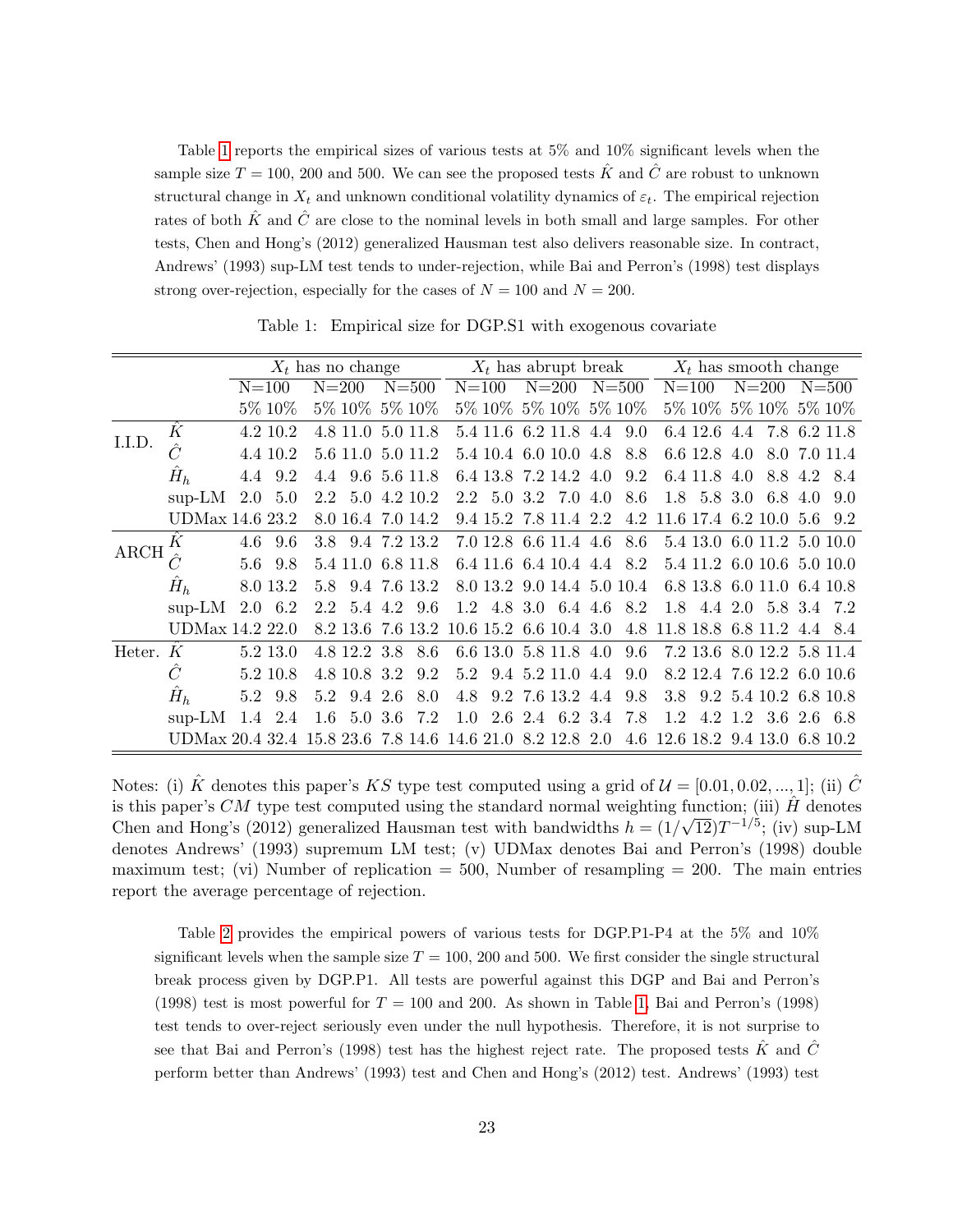is the worst one when the sample size is small, which may due to the under-rejection of this test for the small sample. Next, we consider the multiple structural breaks process given by DGP.P2. Under DGP.P2, the proposed tests  $\hat{K}$  and  $\hat{C}$  dominate all other tests. Chen and Hong's (2012) test performs better than Andrews' (1993) test and Bai and Perron's (1998) test. Then, we consider the monotonic smooth structural changes given by DGP.P3. The  $\hat{K}$  and  $\hat{C}$  tests are most powerful except the case of  $T = 100$  when  $X_t$  is stable. As we mentioned before, the high rejection rate of Bai and Perron's (1998) test may due to the severe over-rejection when the sample size is small. When the sample size increases, our tests outperform Bai and Perron's (1998) test. Finally, we consider the non-monotonic smooth structural changes. Our tests outperform other tests and the improvement is significant. Andrews' (1993) test almost has no power when the sample size is small. To sum up, our test is powerful to detect bothy smooth and abrupt structural changes. They outperform Chen and Hong's (2012) generalized Hausman test for any cases, which is consistent with our analysis on the relative efficiency between our tests and Chen and Hong's (2012) test.

Table 2: Empirical power for DGP.P1-P4 with exogenous covariate (i.i.d. error term)

<span id="page-24-0"></span>

|        |       |              | $X_t$ has no change |               |         | $X_t$ has abrupt break                                                         |           | $X_t$ has smooth change |                                                                                                 |                   |  |
|--------|-------|--------------|---------------------|---------------|---------|--------------------------------------------------------------------------------|-----------|-------------------------|-------------------------------------------------------------------------------------------------|-------------------|--|
|        |       | $N = 100$    | $N = 200$           | $N = 500$     | $N=100$ | $N = 200$                                                                      | $N = 500$ | $N = 100$               | $N = 200$                                                                                       | $N = 500$         |  |
|        |       | $5\%$ $10\%$ |                     | 5% 10% 5% 10% |         | 5\% 10\% 5\% 10\%                                                              |           | 5\% 10\% 5\% 10\%       | $5\%$ $10\%$                                                                                    | 5\% 10\%          |  |
| DGP.P1 |       |              |                     |               |         | 44.6 57.0 74.8 84.0 99.2 99.6 92.2 96.0 99.8 99.8                              |           | 100 100 98.6 100        | 100 100                                                                                         | 100 100           |  |
|        |       |              |                     |               |         | 47.8 59.6 79.2 86.4 99.6 99.6 92.0 95.4 99.8 100                               | 100       | 100 99.4 100            | 100<br>100                                                                                      | 100<br>100        |  |
|        | $H_h$ |              |                     |               |         | 38.4 51.8 71.2 80.6 99.0 99.4 76.0 83.8 98.6 99.6                              |           | 100 100 95.2 97.0       | 100<br>100                                                                                      | -100<br>100.      |  |
|        |       |              |                     |               |         | sup-LM 23.2 39.4 69.8 79.8 99.2 99.6 72.0 84.0 99.0 99.8 100 100 93.2 96.8     |           |                         | 100 100                                                                                         | 100 100           |  |
|        |       |              |                     |               |         | UDMax 57.8 69.0 81.4 86.6 99.4 99.8 48.6 59.4 74.2 84.4 99.8 100 97.4 98.4 100 |           |                         | <sup>100</sup>                                                                                  | 100 100           |  |
| DGP.P2 | Κ     |              |                     |               |         |                                                                                |           |                         | 53.4 65.8 82.0 87.0 99.6 99.8 84.0 90.2 98.2 99.2 100 100 91.4 96.2 99.8 100                    | 100<br>-100       |  |
|        |       |              |                     |               |         | 53.8 65.6 81.8 87.2 99.4 99.8 84.6 91.4 98.8 99.4 100 100 92.2 96.2 99.6       |           |                         | 100                                                                                             | 100<br>100        |  |
|        | $H_h$ |              |                     |               |         | 37.6 52.4 73.6 84.6 99.4 99.6 63.0 75.4 96.6 98.8 100 100 86.8 91.8 99.6 100   |           |                         |                                                                                                 | 100 100           |  |
|        |       |              |                     |               |         |                                                                                |           |                         | sup-LM 22.0 36.0 60.2 73.6 98.4 99.0 37.8 54.2 83.0 92.0 100 100 65.0 75.0 96.0 98.2            | 100 100           |  |
|        |       |              |                     |               |         |                                                                                |           |                         | UDMax 49.6 61.6 72.6 81.2 97.8 98.8 32.2 40.6 64.6 73.8 88.4 93.4 62.4 73.4 89.4 94.0           | 100 100           |  |
| DGP.P3 | Κ     |              |                     |               |         |                                                                                |           |                         | 51.4 61.8 83.8 90.4 99.8 99.8 74.8 82.8 97.2 99.0 100 100 99.2 99.8 100 100                     | 100<br>-100       |  |
|        |       |              |                     |               |         | 52.4 61.0 84.0 90.6 99.8 99.8 73.0 79.0 96.6 99.0 100 100 99.2 100             |           |                         | 100<br>100                                                                                      | 100<br>100        |  |
|        | $H_h$ |              |                     |               |         | 35.4 48.0 72.0 81.6 98.6 99.4 54.4 66.8 88.4 93.2 99.8 100 89.4 96.0           |           |                         | 100<br><b>100</b>                                                                               | <b>100</b><br>100 |  |
|        |       |              |                     |               |         |                                                                                |           |                         | sup-LM 27.4 43.8 71.2 82.4 99.6 99.8 40.0 57.0 88.4 94.8 100 100 89.2 95.2 100 100              | 100 100           |  |
|        |       |              |                     |               |         |                                                                                |           |                         | UDMax 53.2 64.2 83.8 88.0 99.6 99.8 32.8 41.2 40.8 55.2 93.4 97.4 96.0 97.2 99.8 100            | 100 100           |  |
| DGP.P4 | Κ     |              |                     |               |         | 52.8 64.2 86.6 91.6 100 100 72.4 83.8 98.8 99.8 100 100 91.4 96.0              |           |                         | 100<br><b>100</b>                                                                               | <b>100</b><br>100 |  |
|        |       |              |                     |               |         | 48.0 58.4 83.4 88.6 100 100 65.4 77.4 98.0 99.2 100 100 89.2 93.6              |           |                         | - 100-100                                                                                       | 100<br>100.       |  |
|        | $H_h$ |              |                     |               |         | 36.0 51.0 76.4 84.2 99.6 99.8 49.4 63.4 95.0 97.6 100 100 82.8 89.6 99.8 99.8  |           |                         |                                                                                                 | -100<br>100       |  |
|        |       |              |                     |               |         |                                                                                |           |                         | sup-LM 6.6 16.0 26.4 44.6 91.2 97.6 22.2 35.6 75.2 87.4 100 100 24.6 41.0 76.2 87.8 99.8 100    |                   |  |
|        |       |              |                     |               |         |                                                                                |           |                         | UDMax 49.2 59.8 74.6 84.6 99.4 99.8 42.4 53.6 71.6 79.6 99.4 99.6 63.2 74.6 87.0 92.2 99.6 99.6 |                   |  |

Notes: See notes in Table 1.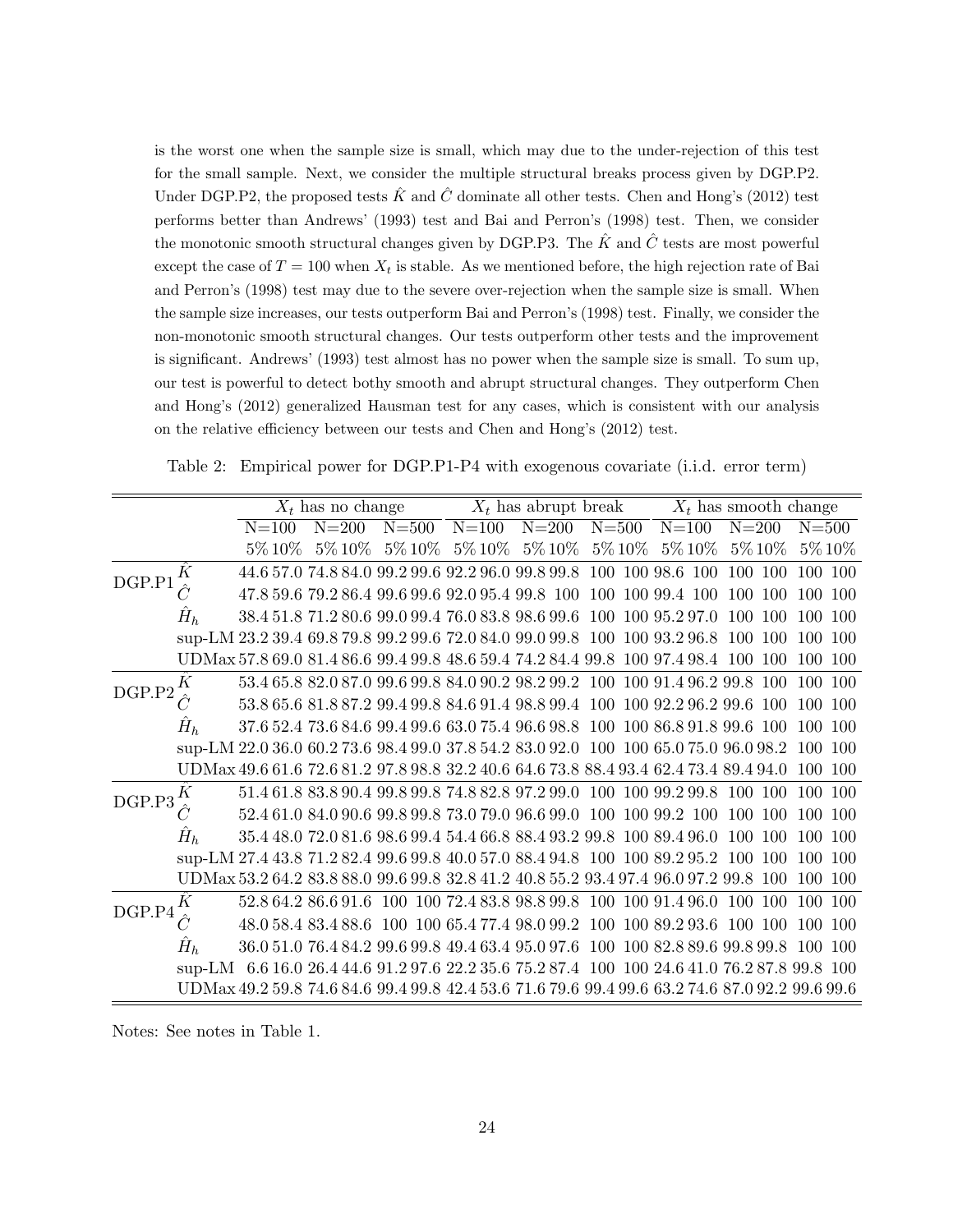#### 6.2 Endogenous Covariate

In this subsection, we examine the finite sample performance of our tests  $\hat{K}^{IV}$  and  $\hat{C}^{IV}$  for endogenous covariates. We still use DGP.S1 and DGP.P1-P4 in the last subsection to examine the size and power of our tests. To allow for misspecification of the relationship between endogenous covariate  $X_t$  and instrumental variable  $Z_t$ , we consider the follow three cases:

Case 1: no structural change

$$
X_t = 0.5Z_t + \eta_t
$$

Case 2: abrupt structural change

$$
X_t = \begin{cases} 0.8Z_t + \eta_t, & \text{if } t \le T/4, \\ 0.4Z_t + \eta_t, & \text{otherwise.} \end{cases}
$$

Case 3: smooth structural change

$$
X_t = \gamma(t/T)Z_t + \eta_t
$$
  
 
$$
\gamma(\tau) = 3.5 \exp[-(4u - 1)^2] + 3.5 \exp[-(4u - 3)^2] - 1.5
$$

The third case has been considered by Chen (2015). Following Chen (2015), we generate the instrument variable  $Z_t$  as follows:

$$
Z_t = 1 + 0.5Z_{t-1} + u_t
$$

where  $u_t \sim i.i.d.N(0,1)$  is independent of  $\varepsilon_t$  and  $\eta_t$ . To check the robustness of our test, we also consider three cases for the error term  $\varepsilon_t$ : (i) i.i.d. case:  $\int_{0}^{\varepsilon_t}$  $\eta_t$  $\bigg\} \sim i.i.d.N \left( \begin{array}{cc} 1 & \rho \end{array} \right)$  $\rho$  1  $\setminus$ ; (ii) ARCH case  $\varepsilon_t = \sqrt{h_t} \nu_t$ ,  $h_t = 0.2 + 0.5 \varepsilon_{t-1}^2$ ,  $\left(\nu_t\right)$  $\eta_t$  $\bigg\} \sim i.i.d.N \left( \begin{array}{cc} 1 & \rho \end{array} \right)$  $\rho$  1  $\setminus$ ;(iii) Heteroscedasticity case  $\varepsilon_t = \sqrt{h_t} \nu_t$ ,  $h_t = 0.2 + 0.5X_t^2$ ,  $\left(\nu_t\right)$  $\eta_t$  $\bigg\} \sim i.i.d.N \left( \begin{array}{cc} 1 & \rho \end{array} \right)$  $\rho$  1  $\setminus$ . Here, the parameter  $\rho$  measures the degree of endogeneity. We set  $\rho = 0.6$  in this subsection. We also redo the simulations by setting  $\rho = 0.2$  and  $\rho = 0.8$  respectively. Although the reject rates of all tests are affected by this parameter, the conclusion is the same as those reported here.

By using a grid  $\mathcal{U} = [0.01, 0.02, ..., 1]$  for  $\hat{K}^{IV}$  and the standard normal density weighting function  $W(u) = \frac{1}{\sqrt{2}}$  $rac{1}{2\pi}$ exp $\left(-\frac{u^2}{2}\right)$  $\frac{\mu^2}{2}$ ) for  $\hat{C}^{IV}$ , we have

$$
\hat{K}^{IV} = \max_{u \in \mathcal{U}} T \hat{A}^{IV}(u)^{\prime} \hat{A}^{IV}(u)^{*}
$$
\n
$$
= \max_{u \in \mathcal{U}} \frac{1}{T} \sum_{s=1}^{T} \sum_{t=1}^{T} \hat{X}_{s}^{\prime} \hat{X}_{t} \hat{\varepsilon}_{s} \hat{\varepsilon}_{t} \cos \left[ \frac{2\pi u(s-t)}{T} \right],
$$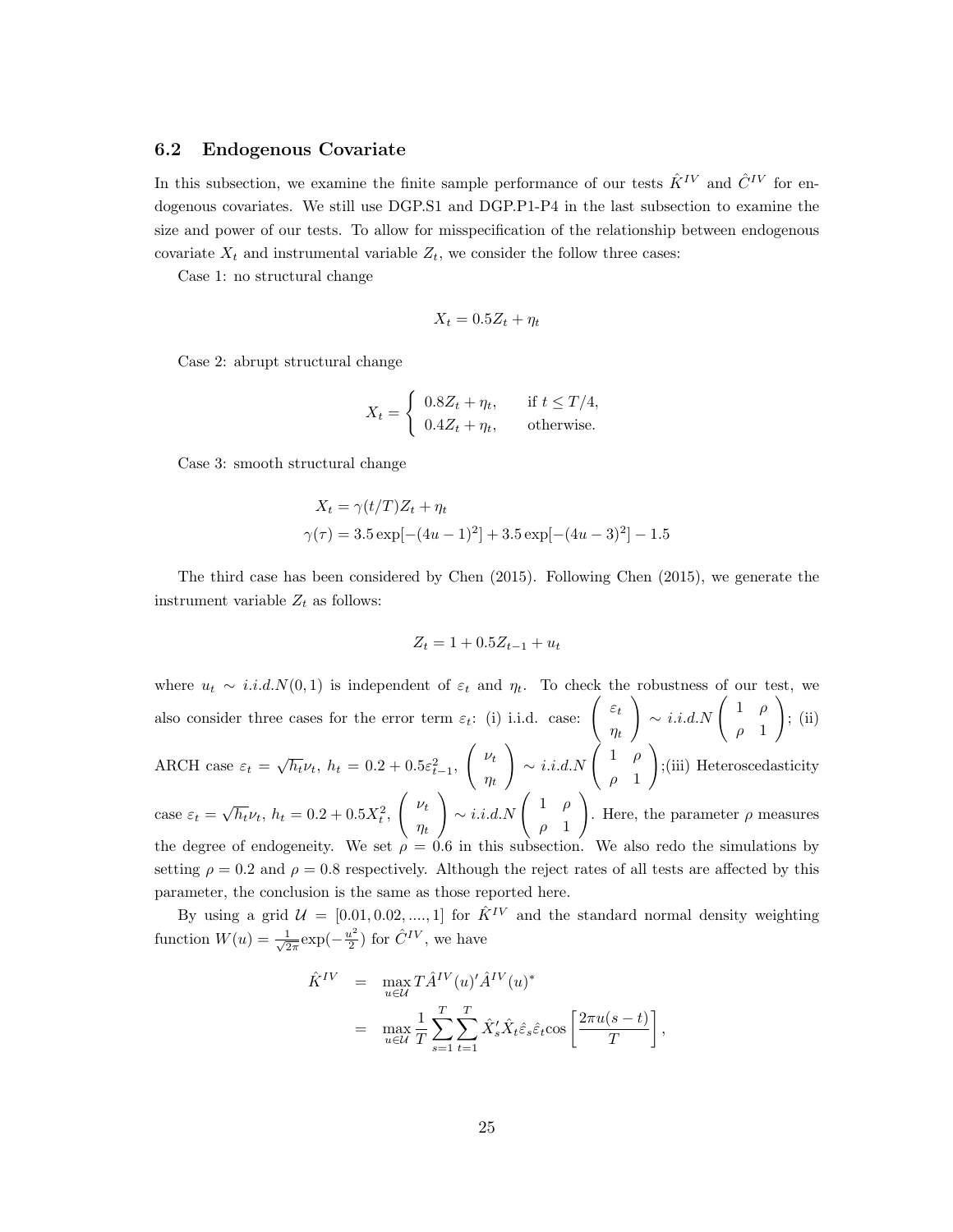$$
\hat{C}^{IV} = T \int_{\mathbb{R}} \hat{A}^{IV}(u)' \hat{A}^{IV}(u)^{*} W(u) du
$$

$$
= \frac{1}{T} \sum_{s=1}^{T} \sum_{t=1}^{T} \hat{X}'_{s} \hat{X}_{t} \hat{\varepsilon}_{s} \hat{\varepsilon}_{t} \exp\left[-\frac{2\pi^{2}(s-t)^{2}}{T^{2}}\right]
$$

,

respectively. Compared to the case with exogenous covariates,  $X_t$  and  $\hat{\varepsilon}_t = Y_t - X_t\hat{\beta}$  are replaced by  $\hat{X}_t$  and  $\hat{\varepsilon}_t = Y_t - \hat{X}'_t \hat{\beta}_{2sls}$ , respectively.

We compare the finite sample power of  $\hat{K}^{IV}$  and  $\hat{C}^{IV}$  with the consistent test  $\hat{H}^{IV}$  proposed by Chen (2015). The critical values of  $\hat{K}^{IV}$  and  $\hat{C}^{IV}$  are obtained by the resampling method described in Section 4, and we set the number of resampling in each replication to be  $B = 200$ . Chen's (2015) test involves two different bandwidths, which are used in two different stages. We follow Chen's (2015) Cross-validation method to choose these two bandwidths. For each DGPs, we generate 500 data sets of the random sample  $\{X_t, Z_t, Y_t\}_{t=1}^T$  for  $T = 100, 200$  and 500 respectively.

Table 3: Empirical size for DGP.S1 with endogenous covariate

<span id="page-26-0"></span>

|        |                  |     |             |     |                                |     |           |                                                 |           |           |     |                                                                         |                  | $X_t$ has no change $X_t$ has abrupt break $X_t$ has smooth change |  |                 |
|--------|------------------|-----|-------------|-----|--------------------------------|-----|-----------|-------------------------------------------------|-----------|-----------|-----|-------------------------------------------------------------------------|------------------|--------------------------------------------------------------------|--|-----------------|
|        |                  |     | $N = 100$   |     | $N = 200$                      |     | $N = 500$ | $N = 100$                                       | $N = 200$ | $N = 500$ |     | $N = 100$                                                               |                  | $N = 200$                                                          |  | $N = 500$       |
|        |                  |     | 5\% 10\%    |     | 5% 10%                         |     |           |                                                 |           |           |     |                                                                         |                  | 5% 10% 5% 10% 5% 10% 5% 10% 5% 10% 5% 10% 5% 10%                   |  |                 |
|        |                  |     |             |     | $\hat{K}^{IV}$ 5.0 8.8 4.4 8.6 | 3.6 |           |                                                 |           |           |     | 7.8 4.8 9.2 5.8 9.0 5.0 9.4 6.2 11.4                                    | 4.2 8.6 3.4 10.0 |                                                                    |  |                 |
| I.I.D. | $\hat{C}^{IV}$   |     |             |     |                                |     |           | 4.2 8.4 4.2 8.0 3.6 7.0 5.4 9.2 6.0 9.2 5.0 9.0 |           |           |     | 6.0 10.0                                                                | 4.2              |                                                                    |  | 8.2 4.0 8.2     |
|        | $\hat{H}^{IV}$   |     | 3.4 8.6 4.2 |     |                                |     |           | 8.0 3.8 6.8 3.4 7.8 2.0 3.8 4.2 11.0            |           |           | 3.0 | 6.8 1.6                                                                 |                  | 3.6 0.6 1.8                                                        |  |                 |
| ARCH   |                  |     |             |     |                                |     |           |                                                 |           |           |     | $\hat{K}^{IV}$ 4.2 9.0 5.4 8.8 3.4 8.0 4.6 9.2 4.8 9.4 3.6 9.2 5.6 10.6 | 4.4              |                                                                    |  | $9.6$ 3.6 $9.0$ |
|        |                  |     |             |     |                                |     |           |                                                 |           |           |     | $\hat{C}^{IV}$ 4.0 7.6 4.8 8.2 3.2 7.2 4.8 9.4 5.0 9.6 4.0 8.2 5.4 9.6  | 4.4              | 8.6 3.8 8.2                                                        |  |                 |
|        | $\hat{H}^{IV}$   | 44  |             |     | 7.6 6.6 10.0                   |     |           | 4.8 9.8 3.4 7.8 0.8 3.0 1.0 2.4 4.0             |           |           |     | 7.6 0.6                                                                 |                  | 3.4 4.0                                                            |  |                 |
| Heter  | $\ddot{K}^{IV}$  | 4.8 | 9.6         |     | 3.8 7.8                        | 4.0 |           |                                                 |           |           |     |                                                                         |                  | 7.8 4.4 9.6 5.0 9.4 3.4 8.0 6.2 11.8 3.8 10.0 3.8 7.6              |  |                 |
|        | $\tilde{C}^{IV}$ |     | 3.8 8.0 3.2 |     | $6.8\,$                        | 4.0 |           |                                                 |           |           |     | 7.8 3.8 9.4 4.0 10.0 3.6 7.6 5.8 11.2 3.6                               |                  |                                                                    |  | 9.8 3.6 7.2     |
|        | $\hat{H}^{IV}$   |     | 38 66       | 4 O | 8.6                            | 4.0 |           | 7.6 3.6 9.0 2.6 5.6 2.8                         |           | 5.0       |     | 6.0 10.2                                                                | -3.0             | 6.8 3.8                                                            |  |                 |

Notes: (i)  $\hat{K}^{IV}$  denotes this paper's KS type test for endogenous regressors computed using a grid of  $\mathcal{U} = [0.01, 0.02, ..., 1]$ ; (ii)  $\hat{C}^{IV}$  is this paper's CM type test for endogenous regressors computed using the standard normal weighting function; (iii)  $\hat{H}^{IV}$  denotes Chen's (2015) test; (iv) Number of replication  $= 500$ , Number of resampling  $= 200$ . The main entries report the average percentage of rejection.

Table [3](#page-26-0) reports the empirical sizes of these tests at both 5% and 10% significance level when the sample size  $T = 100$ , 200 and 500. As shown in the table, the proposed tests  $\hat{K}^{IV}$  and  $\hat{C}^{IV}$ are robust to unknown structural changes in covariate. Our tests deliver reasonable sizes for most cases. They tend to under-reject the null hypothesis slightly for some cases but are still acceptable. Chen's (2015) test also has reasonable size for the cases of  $X_t$  has no structural change, but it shows more under-rejection when  $X_t$  suffers from structural changes.

and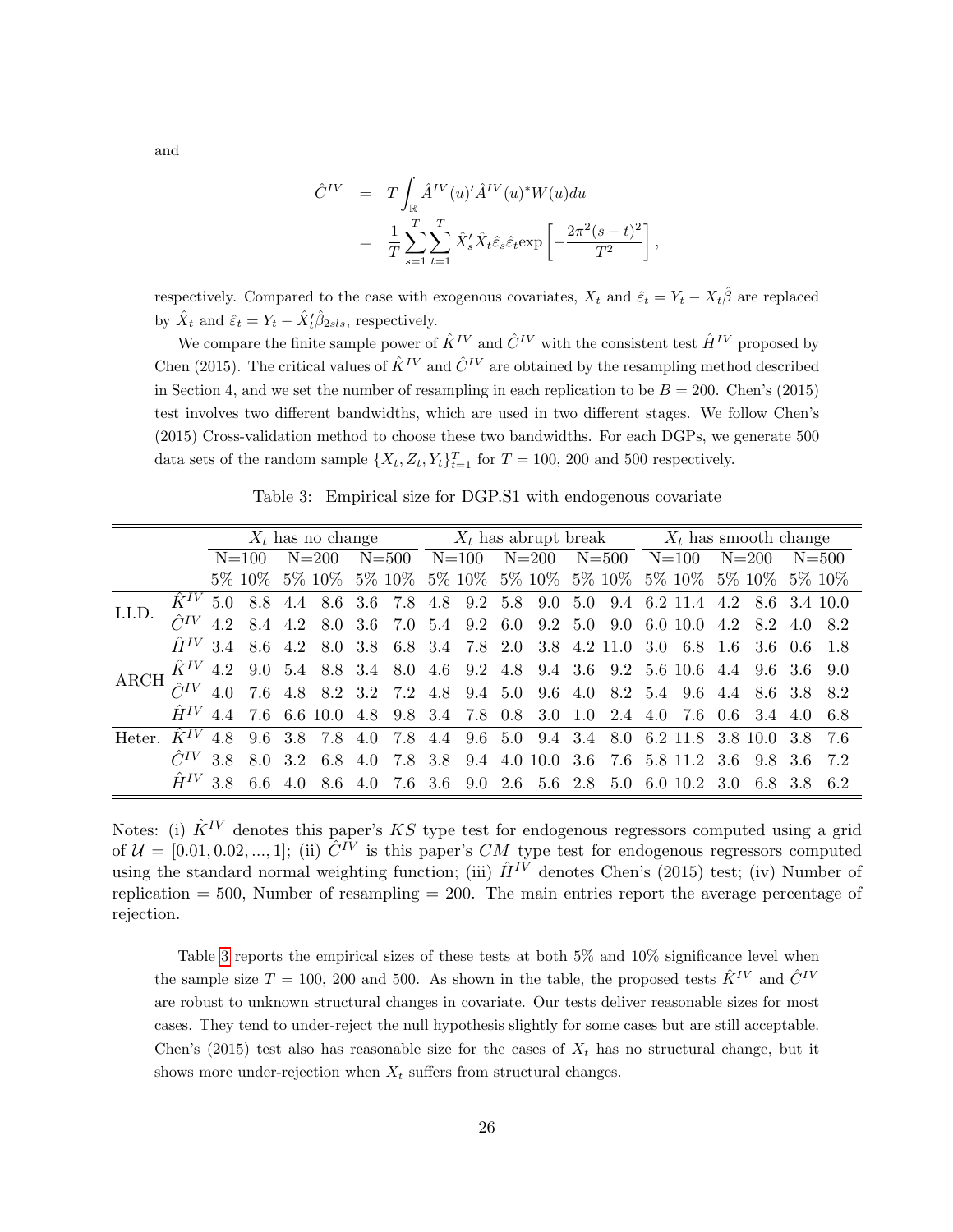<span id="page-27-0"></span>

|                          |            | $X_t$ has no change                                                                                                 |            |              |            |              | $X_t$ has abrupt break $X_t$ has smooth change |                                                                                                           |  |  |
|--------------------------|------------|---------------------------------------------------------------------------------------------------------------------|------------|--------------|------------|--------------|------------------------------------------------|-----------------------------------------------------------------------------------------------------------|--|--|
|                          | $N = 100$  | $N = 200$                                                                                                           | $N = 500$  | $N = 100$    | $N = 200$  | $N = 500$    | $N = 100$                                      | $N = 200$<br>$N = 500$                                                                                    |  |  |
|                          | $5\%~10\%$ | $5\%~10\%$                                                                                                          | $5\%~10\%$ | $5\%$ $10\%$ | $5\%~10\%$ | $5\%$ $10\%$ |                                                | 5\% 10\% 5\% 10\% 5\% 10\%                                                                                |  |  |
| $\hat{K}^{IV}$<br>DGP.P1 |            | 82.0 88.2 99.2 99.8 100 100 75.4 83.2 96.6 98.0 100 100                                                             |            |              |            |              | 100                                            | 100 100 100 100 100                                                                                       |  |  |
| $\hat{C}^{IV}$           |            | 85.2 91.6 99.6 99.6 100 100 79.8 87.6 98.0 98.8                                                                     |            |              |            | 100<br>100   | 100<br>100                                     | 100                                                                                                       |  |  |
| $H^{IV}$                 |            | 35.6 48.8 70.8 78.0 100 100 53.8 65.8 89.0 92.0 100 100                                                             |            |              |            |              | 100 100 100                                    | 100 100                                                                                                   |  |  |
| $\hat{K}^{IV}$<br>DGP.P2 |            |                                                                                                                     |            |              |            |              |                                                | $64.6\ 73.2\ 90.4\ 94.0\ 100\ 100\ 56.0\ 69.0\ 80.2\ 87.0\ 99.0\ 99.6\ 99.8\ 99.8\ 100\ 100\ 100$<br>-100 |  |  |
|                          |            |                                                                                                                     |            |              |            |              |                                                | $\hat{C}^{IV}$ 64.8 73.8 90.2 93.8 100 100 57.2 69.0 80.6 87.6 99.6 99.6 99.8 100 100 100 100             |  |  |
|                          |            |                                                                                                                     |            |              |            |              |                                                | $\hat{H}^{IV}$ 31.0 41.4 58.6 67.4 95.8 97.8 48.6 62.8 73.8 81.2 97.8 98.8 99.6 99.8 100 100 100 100      |  |  |
| DGP.P3 $\hat{K}^{IV}$    |            |                                                                                                                     |            |              |            |              |                                                | 67.6 78.4 94.4 97.0 100 100 60.6 69.6 83.2 87.8 99.4 99.6 94.8 96.6 100 100 100 100                       |  |  |
|                          |            |                                                                                                                     |            |              |            |              |                                                | $\hat{C}^{IV}$ 68.2 76.6 93.8 97.2 100 100 61.8 69.4 82.8 88.2 99.4 99.6 97.2 98.6 100 100 100 100        |  |  |
|                          |            |                                                                                                                     |            |              |            |              |                                                | $\hat{H}^{IV}$ 30.4 41.6 65.0 69.4 98.4 98.6 47.6 59.4 72.6 78.8 98.2 99.0 94.0 96.0 100 100 100 100      |  |  |
| DGP.P4 $\hat{K}^{IV}$    |            | $70.4 \ 81.6 \ 95.2 \ 97.4 \ \ 100 \ \ 100 \ \ 65.0 \ 77.2 \ \ 95.2 \ 97.4 \ \ 100 \ \ 100 \ \ 96.8 \ 98.0 \ \ 100$ |            |              |            |              |                                                | 100 100                                                                                                   |  |  |
|                          |            |                                                                                                                     |            |              |            |              |                                                | 64.2 75.0 92.6 95.6 100 100 58.2 71.4 92.2 96.2 100 100 96.8 98.4 100 100 100 100                         |  |  |
| $\ddot{H}^{IV}$          |            |                                                                                                                     |            |              |            |              |                                                | 14.4 22.2 31.0 55.2 60.6 6.8 13.0 19.4 25.6 58.6 62.6 95.0 97.6 100 100 100                               |  |  |

Table 4: Empirical power for DGP.P1-P4 with endogenous covariate

Notes: See notes in Table 3.

Table [4](#page-27-0) reports the empirical powers of our tests and Chen's (2015) test at the 5% and 10% significance levels when the sample size  $T = 100, 200$  and 500. From the table, we could get the following important findings. First, our  $\hat{K}^{IV}$  and  $\hat{C}^{IV}$  tests are powerful in detecting all forms of structural changes given by DGP.P1-P4 and the simulation results are consistent with our theoretical conclusion that our test is able to detect both sudden structural breaks and smooth structural changes. Second, our tests are more powerful than Chen's (2015) test in all DGPs. In fact, the nonparametric test proposed by Chen (2015) relies on nonparametric estimations for both the structural equation and the first stage reduced form. While our tests are based on the 2SLS using the whole sample. Third, the unknown structural change in the covariates and instruments may help to increase the power of our tests.

# 7 Empirical Application to Taylor Rule

In this section, we apply our tests to check whether the U.S. Taylor rule suffer from structural changes. Taylor rule, firstly proposed by Taylor (1993), describes central banks' behavior through a linear function of interest rate to inflation gap and output gap. It has been a benchmark of central banks when conducting monetary policy to stabilize price and smooth output fluctuations. After Taylor (1993), Clarida et al. (1998, 2000) extend the rule to the forward-looking version by incorporating central banks' forward-looking behavior and tendency to smooth changes in interest rates. However, some recent studies argue that the reaction function of the interest rate to inflation and output gap may suffer from structural changes and try to model the structural changes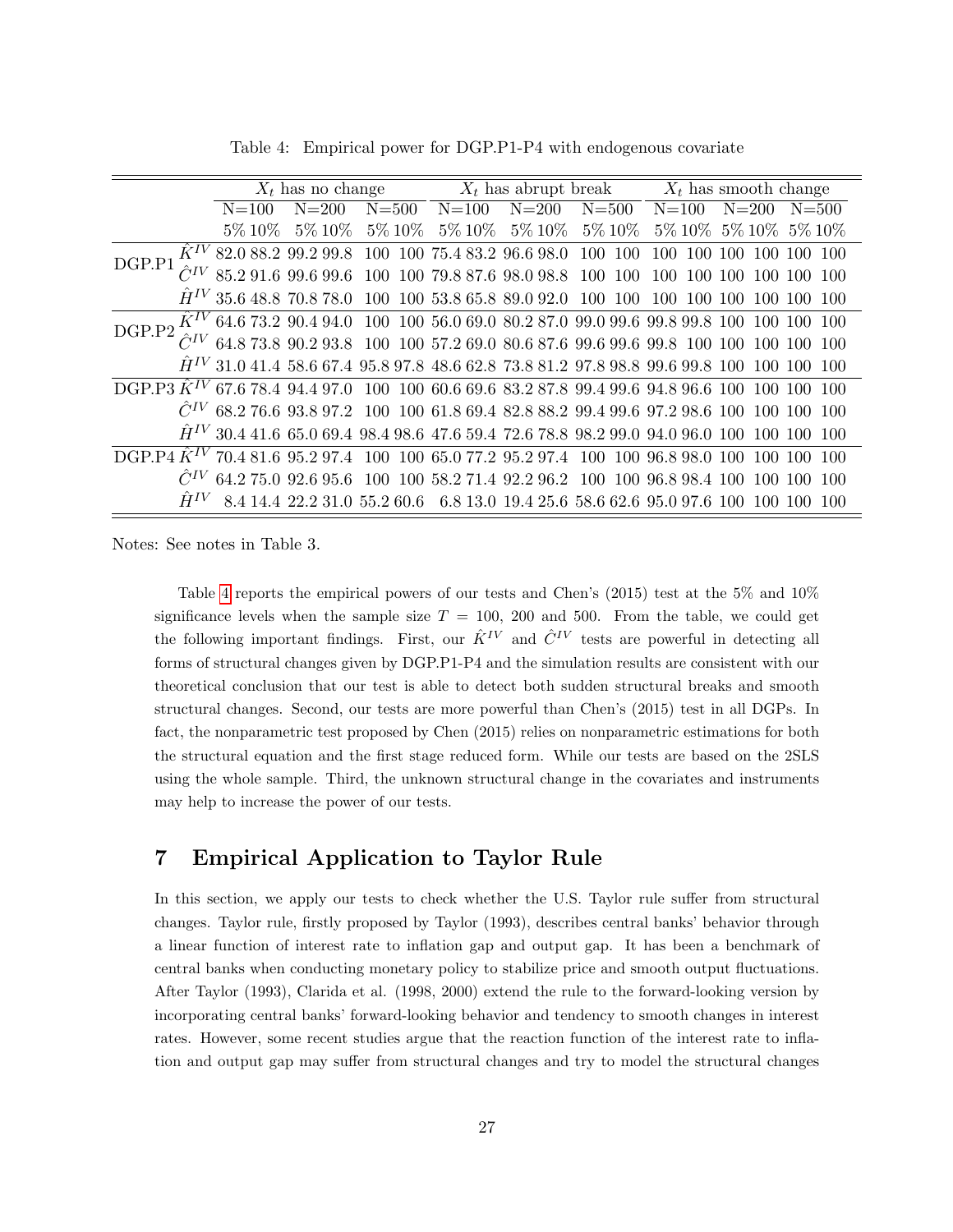by employing nonlinear models. For example, Kim and Nelson (2006) and Boivin (2006) adopt time varying parameter models to fit the U.S. data during the past 50 years. Brüggemann and Riedel (2011) use logistic smooth transition regression (LSTR) models with time varying parameters to estimate the U.K. monetary policy reaction function and Zheng et al. (2012) introduce a regime-switching model to examine the reaction of China's monetary policy. However, all these papers model the non-constancy of parameters directly without formally testing the significance of instability behavior of the parameters. In fact, most of the 90% confidence bands of model parameters given in those papers cover a horizontal line through the whole period. Based on that, the existence of structural change is not evident.

Following Clarida et al. (1998, 2000) and Kim and Nelson (2006), the forward-looking Taylor rule with smooth interest rate adjustment could be written as follows:

<span id="page-28-0"></span>
$$
r_t = (1 - \rho)[c + \beta \pi_{t+p} + \gamma y_{t+q}] + \rho r_{t-1} + \varepsilon_t,
$$
\n(7.1)

where  $r_t$  is the nominal short-term interest rate at time t,  $\pi_{t+p}$  is the inflation at time  $t+p$ , and  $y_{t+q}$ is the output gap at time  $t+q$ . The error  $\varepsilon_t = -(1-\rho)\{\beta[\pi_{t+p}-E_t(\pi_{t+p})]+\gamma[y_{t+q}-E_t(y_{t+q})]\}+m_t$ , where  $E_t$  is the conditional expectation operator. Conditional on information available to the monetary authority at time t,  $E_t(\pi_{t+p})$  is the p-th periods ahead forecast for inflation at time t, and  $m_t$  is a random error term caused by the central bank's control of interest rate.  $c = \bar{r}-(\beta-1)\pi^*$ , where  $\bar{r}$  is the equilibrium real interest rate, and  $\pi^*$  is the target value of inflation. Suppose we define  $\beta_0 = (1 - \rho)c$ ,  $\beta_1 = (1 - \rho)\beta$ ,  $\beta_2 = (1 - \rho)\gamma$  and  $\beta_3 = \rho$ , then Eq. (7.[1\)](#page-28-0) could be written as:

<span id="page-28-1"></span>
$$
r_t = \beta_0 + \beta_1 \pi_{t+p} + \beta_2 y_{t+q} + \beta_3 r_{t-1} + \varepsilon_t \tag{7.2}
$$

If  $p < 0$  and  $q < 0$ , then Eq. [\(7](#page-28-1).2) is the backward-looking Taylor rule, and  $\varepsilon_t = m_t$ . In this case, the parameters in (7.[2\)](#page-28-1) could be consistently estimated via OLS. If  $p = 0$  and  $q = 0$ , then (7.2) is contemporary Taylor rule. If  $p > 0$  and  $q > 0$ , then [\(7](#page-28-1).2) is the forward-looking Taylor rule. As shown by Kim and Nelson (2006), the contemporary and forward-looking Taylor rules suffer from endogenous problem since the error term  $\varepsilon_t$  contains forecast errors, and should be estimated by IV method. As in Clarida et al. (1998, 2000) and Kim and Nelson (2006), we consider  $p = q = 1$ for the forward-looking Taylor rule.

Using the U.S. quarterly data from 1960Q1 to 2018Q1, we investigate the stability of the backward-looking, contemporary and forward-looking monetary reaction functions by the proposed frequency domain based tests. We apply the frequency domain based tests proposed in Section 3, Andrews' (1993) supremum LM test and Chen and Hong's (2012) generalized Hausman test to check the stability of backward-looking Taylor rule corresponding to  $p = -1, q = -1$  and apply the tests proposed in Section 4 and Chen's (2015) generalized Hausman test to check the stability of contemporary and forward-looking Taylor rules corresponding to  $p = 0, q = 0$  and  $p = 1, q = 1$ respectively. As in Clarida et al. (1998, 2000) and Kim and Nelson (2006), the interest rate is measured by the average Federal Funds rate in the first month of each quarter, expressed in annal rates, the inflation measure is the annualized rate of change of the GDP deflator between two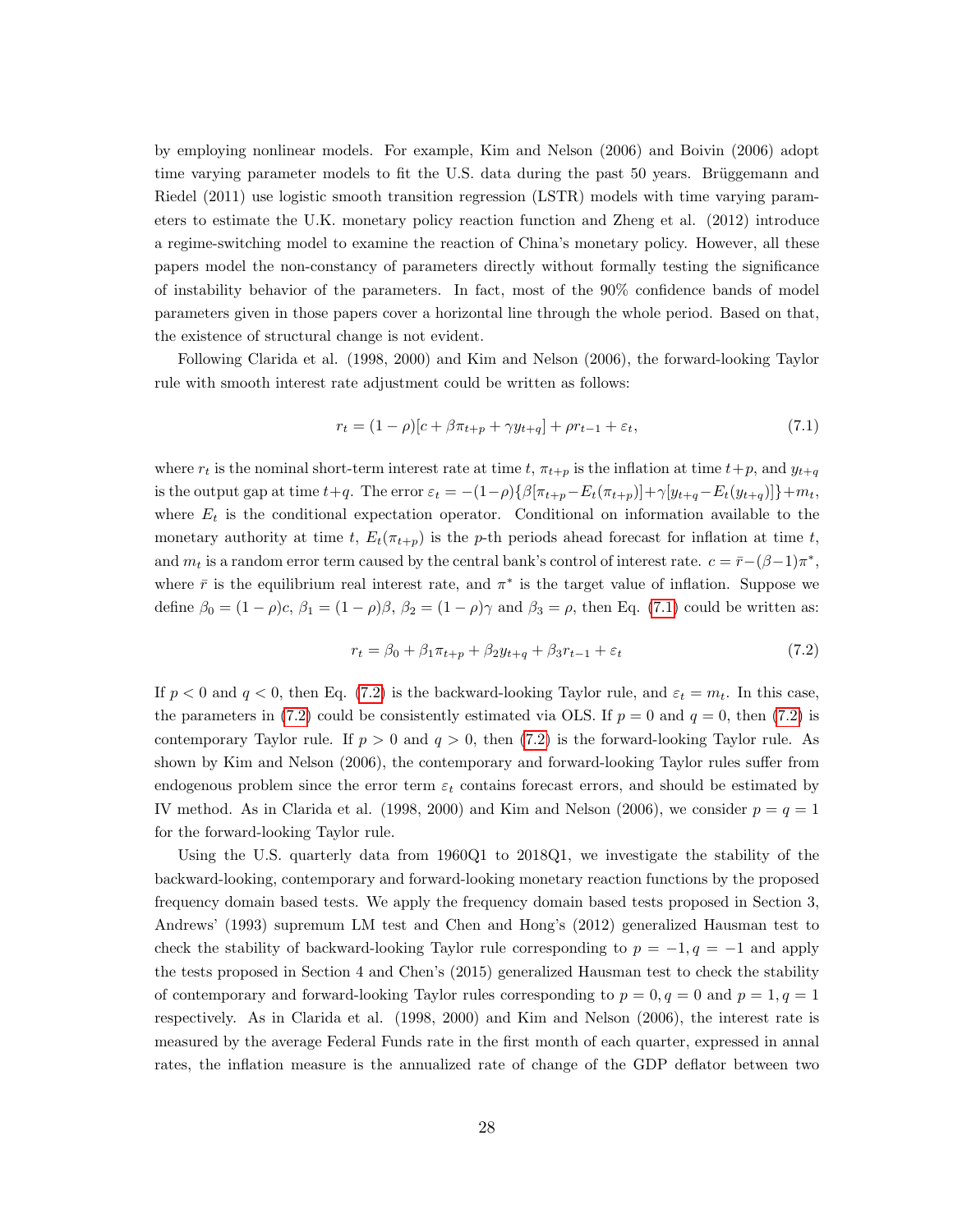subsequent quarters, and the output gap is the series constructed by the Congressional Budget Office. The set of instruments includes four lags of each of the following variables: the federal funds rate, output gap, inflation, commodity price inflation, M2 growth, and the spread between the long-term bond rate and the three-month Treasury Bill rate.

<span id="page-29-0"></span>

|                | Ĉ                                                | $\boldsymbol{K}$ | $\sup LM$                                       | H     |  |  |  |  |  |  |  |
|----------------|--------------------------------------------------|------------------|-------------------------------------------------|-------|--|--|--|--|--|--|--|
|                | 1960Q1-2018Q1: the whole sample                  |                  |                                                 |       |  |  |  |  |  |  |  |
| $p=-1, q=-1$   | 0.003                                            | 0.019            | 0.041                                           | 0.004 |  |  |  |  |  |  |  |
| $p = 0, q = 0$ | 0.000                                            | 0.002            |                                                 | 0.872 |  |  |  |  |  |  |  |
| $p=1, q=1$     | 0.000                                            | 0.000            |                                                 | 0.908 |  |  |  |  |  |  |  |
|                |                                                  |                  | 1960Q1-1996Q4: Clarida et al. (2000)            |       |  |  |  |  |  |  |  |
| $p=-1, q=-1$   | 0.002                                            | 0.014            | 0.002                                           | 0.012 |  |  |  |  |  |  |  |
| $p = 0, q = 0$ | 0.000                                            | 0.001            |                                                 | 0.824 |  |  |  |  |  |  |  |
| $p=1, q=1$     | 0.000                                            | 0.004            |                                                 | 0.918 |  |  |  |  |  |  |  |
|                | 1960Q1-2001Q2: Kim and Nelson (2006)             |                  |                                                 |       |  |  |  |  |  |  |  |
| $p=-1, q=-1$   | 0.000                                            | 0.006            | 0.001                                           | 0.008 |  |  |  |  |  |  |  |
| $p = 0, q = 0$ | 0.000                                            | 0.000            |                                                 | 0.876 |  |  |  |  |  |  |  |
| $p=1, q=1$     | 0.000                                            | 0.002            |                                                 | 0.884 |  |  |  |  |  |  |  |
|                |                                                  |                  | 1960Q1-1979Q2: Clarida et al. (2000)'s pre-1979 |       |  |  |  |  |  |  |  |
| $p=-1, q=-1$   | 0.028                                            | 0.039            | 0.000                                           | 0.002 |  |  |  |  |  |  |  |
| $p = 0, q = 0$ | 0.091                                            | 0.127            |                                                 | 0.872 |  |  |  |  |  |  |  |
| $p = 1, q = 1$ | 0.534                                            | 0.393            |                                                 | 0.964 |  |  |  |  |  |  |  |
|                | 1979Q3-1996Q4: Clarida et al. (2000)'s post-1979 |                  |                                                 |       |  |  |  |  |  |  |  |
| $p=-1, q=-1$   | 0.043                                            | 0.043            | 0.001                                           | 0.006 |  |  |  |  |  |  |  |
| $p = 0, q = 0$ | 0.008                                            | 0.006            |                                                 | 0.364 |  |  |  |  |  |  |  |
| $p = 1, q = 1$ | 0.046                                            | 0.039            |                                                 | 0.482 |  |  |  |  |  |  |  |

Table 5: Testing for structural changes in Taylor rules

Notes: (i) numbers in the main entries are p-values; (ii)  $\hat{C}$  and  $\hat{K}$  denote the proposed frequency domain based tests, which are calculated by the OLS based tests given in Section 3 for the  $p = -1, q = -1$ , and are calculated by the IV based tests given in section 4 for  $p = 0, q = 0$  and  $p = 1, q = 1$ ; (iii) sup LM is Andrews' (1993) supremum LM test; (iv)  $\hat{H}$  is the generalized Hausman test, which is calculated according to Chen and Hong (2012) for the case of  $p = -1, q = -1$ , and is calculated according to Chen (2015) for the other cases. (v) the p-values of  $\ddot{C}$ ,  $\ddot{K}$  and Chen and Hong's (2012) test are based on 2000 bootstrap iterations, while the p-values of Chen's (2015) test are based on 500 bootstrap iterations due to the time consuming CV bandwidth selection. (vi) K<sup> $\dot{K}$ </sup> is calculated using a grid of  $\mathcal{U} = [0.01, 0.02, \cdots, 1]$  with 100 grid point in the set [0, 1].

Table [5](#page-29-0) reports the results of the proposed tests  $\hat{C}$  and  $\hat{K}$ , Andrews' (1993) supremum LM test as well as Chen and Hong's (2012) or Chen's (2015) generalized Hausman test. We first check the stability of Taylor rules for the whole sample from 1960Q1 to 2018Q1. The p-values of the proposed tests based on bootstrapped distributions all less than 5% for any cases. This results document the existence of structural changes in various Taylor rules. We also check the stability of Taylor rules for the sub-samples 1960Q1-1996Q4 and 1960Q1-2001Q2, which are the samples considered by Clarida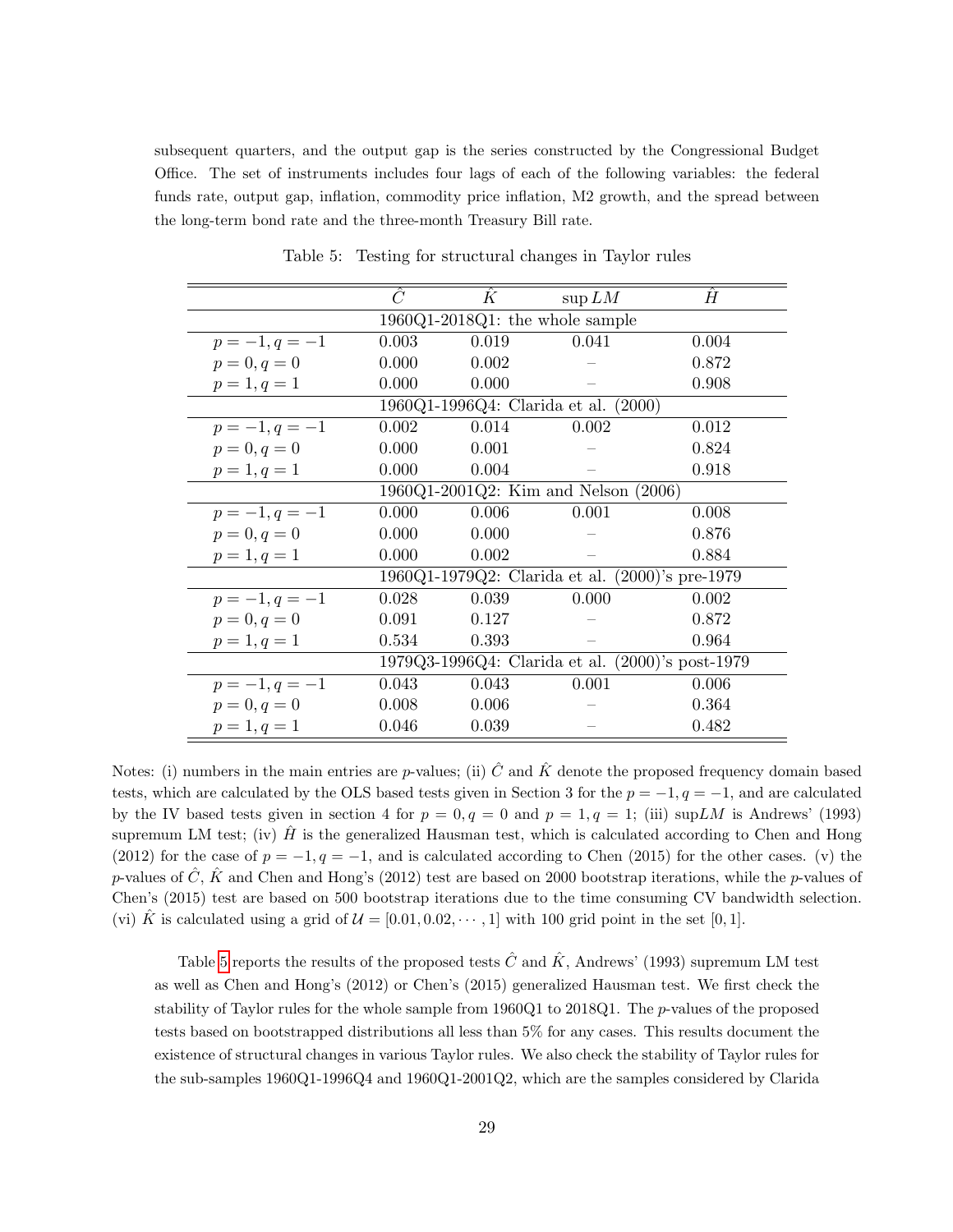et al.  $(2000)$  and Kim and Nelson  $(2006)$  respectively. The *p*-values of the proposed tests reported in the second and third parts of Table [5](#page-29-0) also less than 5% for all cases, show that there exists substantial evidence of structural instabilities of the Taylor rules during these periods. Clarida et al. (2000) point out that there is a significant difference in the way of monetary policy was conducted pre- and post-1979, the year Paul Volcker was appointed the Chairman of the Board of Governors of the Federal Reserve System. Therefore, they divide the sample into two sub-periods: the pre-1979 period from 1960Q1 to 1979Q2 and the post-1979 period from 1979Q3 to 1996Q4 and estimate the stable forward-looking Taylor rule for each period. The fourth and fifth parts of Table [5](#page-29-0) report the test results for these two periods. According to the results of the proposed tests, we find no significant evidence against the stability of the contemporary and forward-looking Taylor rules for the first period, which encompasses the tenures of William M. Martin, Arthur Burns and G. William Miller as Federal Reserve chairmen. However, the results reveal the existence of structural changes for Taylor rules during the second period, which is supposed to be stable by Clarida et al.  $(2000).$ 

Table [5](#page-29-0) also reports the results of Chen and Hong's (2012) generalized Hausman test and Andrews' (1993) supremum LM test for the backward-looking Taylor rule and the results of Chen's (2015) generalized Hausman test for the contemporary and forward-looking Taylor rules. Our experience shows that the results of Andrews' (1993) test are affected by the choice of trimming parameter. For example, if we set the trimming parameter  $\pi_0 = 0.15$ , the p-value for the whole sample is 0.041, while it changes to 0.063 if we set  $\pi_0 = 0.05$ , which will fail to reject the null of no structural changes at the [5](#page-29-0)% level. Table 5 reports the results by setting  $\pi_0 = 0.15$ . For the backward-looking Taylor rule, the results of Chen and Hong's (2012) generalized Hausman test and Andrews' (1993) supremum LM test are consistent with our frequency domain based tests for exogenous variable. However, the results of Chen's (2015) test can not detect the possible structural changes in contemporary and forward-looking Taylor rules for any samples. This is consistent with our theoretical results and simulation studies that our tests are asymptotically more powerful than Chen's (2015) test.

To sum up, our results reveal the existence of structural changes in Taylor rules. In particular, we find that the Taylor rules in the post-1979 period from 1979Q3 to 1996Q4 suffer from structural changes, which is treated as stable by Clarida et al. (2000). This empirical findings are not only useful in understanding the central banks' monetary policy, but also justify the use of nonlinear models for Taylor rules.

# 8 Conclusion

This paper proposes a novel DFT-based approach to testing for structural change in a linear time series regression model, which is consistent against both abrupt structural breaks and smooth structural changes. It avoids smoothed nonparametric estimation of the unknown model parameter. Therefore it is tuning parameter-free and can detect a class of local alternatives at the parametric rate, which is asymptotically more efficient than the existing smoothed nonparametric tests. Our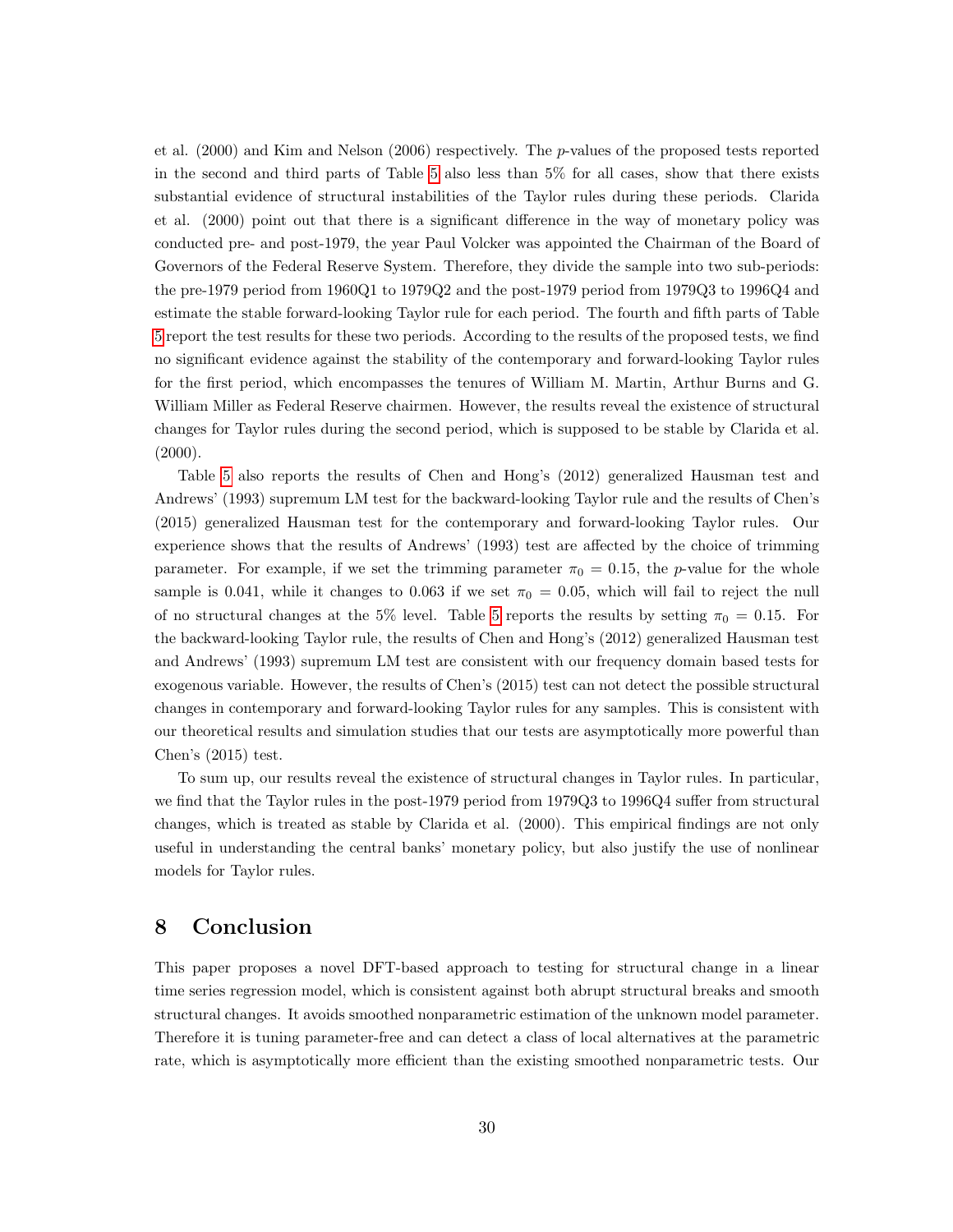approach applies to linear time series regression models with both exogenous and endogenous variables. In particular, it is robust to structural changes of unknown type in both regressors and instruments. Furthermore, we show that our tests are robust to certain model misspecification such that the only source of rejection is the structural change.

Our tests can also be extended to many other frameworks where the constancy of unknown parameters is investigated. The only input we need is sample moment condition which is identical to 0 implied by the estimation method. To extract the local information contained in the unknown parameter, we can use the DFT as a filter to capture it. The testing method we employed in the linear time series model is based on the first order condition. That implies we can test the constancy of parameter characterized by moment conditions for multiple equations (e.g., DSGE models). We can also apply our testing method to test structural change in volatility dynamics, where the only input we need is the score function. Compared to the test based on the local QMLE in Chen and Hong (2016), our DFT-based approach is much easier to implement and will be asymptotically more powerful. Moreover, based on the discussion in Section 5, our tests can also examine the constancy of a functional coefficient model by replacing the Fourier basis functions of time with the Fourier basis functions of a random variable. In this way, nonparametric smoothed estimation can be avoided.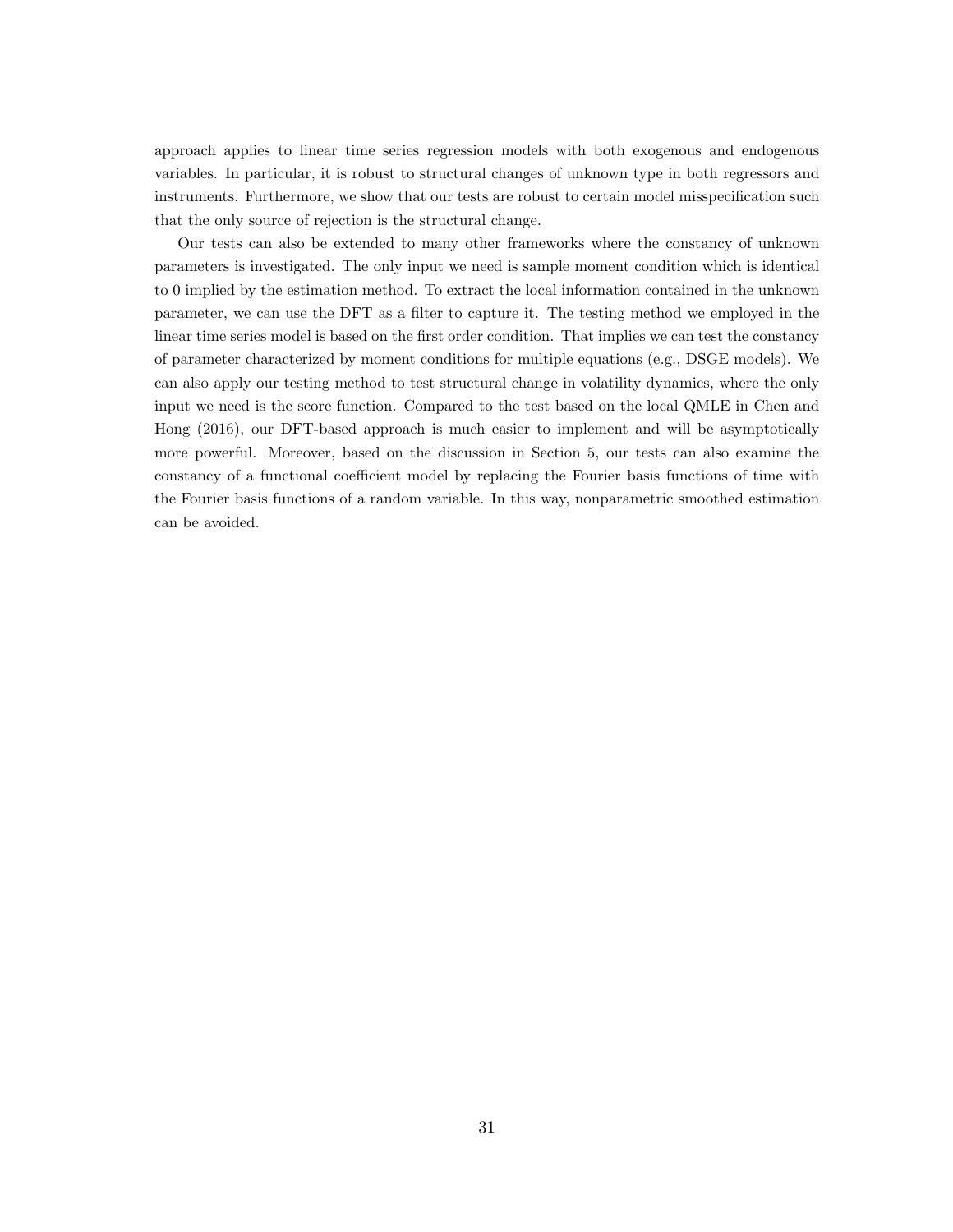# Mathematical Appendix

Throughout the appendix, " $\stackrel{p}{\rightarrow}$ ", " $\stackrel{d}{\rightarrow}$ ", and " $\Rightarrow$ " denote convergence in probability, convergence in distribution, and weak convergence respectively. We use the same notations as in the paper and we denote C to be a generic bounded constant,  $A^*$  to be the conjugate transpose of  $A \in \mathbb{C}$ , and  $\text{Re}(A)$  to be the real part of  $A \in \mathbb{C}$ .

# A Technical Lemmas

Lemma A.1 Suppose Assumptions 3.1 to 3.5 hold,

$$
\frac{1}{T} \sum_{t=1}^{T} [X_t X_t' - E(X_t X_t')] e^{iu2\pi t/T},
$$

$$
\frac{1}{\sqrt{T}} \sum_{t=1}^{T} X_t \varepsilon_t e^{iu2\pi t/T},
$$

are stochastically equicontinuous.

**Proof of Lemma A.1.** We first show that  $\frac{1}{T} \sum_{t=1}^{T} [X_t X_t' - E(X_t X_t')] e^{i u 2\pi t/T}$  is stochastically equicontinuous, i.e., we need to show that, for any  $\epsilon > 0$  and  $\kappa > 0$ , there exists  $\delta > 0$  such that

$$
\lim_{T \to \infty} P\left[\sup_{u_1, u_2 \in \mathbb{R}: |u_1 - u_2| < \delta} \left\| \frac{1}{T} \sum_{t=1}^T \left[ X_t X_t' - E(X_t X_t') \right] \left( e^{i u_1 2\pi t/T} - e^{i u_2 2\pi t/T} \right) \right\| > \kappa \right] < \epsilon.
$$

Let  $\bar{u} = au_1 + (1 - a)u_2$  for some  $a \in (0, 1)$  and

$$
e^{i u_1 2\pi t/T} = e^{i u_2 2\pi t/T} + i 2\pi t / T e^{i\bar{u}2\pi t/T} (u_1 - u_2),
$$

then

$$
\lim_{T \to \infty} P\left[\sup_{u_1, u_2 \in \mathbb{R}: |u_1 - u_2| < \delta} \left\| \frac{1}{T} \sum_{t=1}^T \left[ X_t X_t' - E(X_t X_t') \right] \left( e^{i u_1 2\pi t/T} - e^{i u_2 2\pi t/T} \right) \right\| > \kappa \right]
$$
\n
$$
= \lim_{T \to \infty} P\left[\sup_{u_1, u_2 \in \mathbb{R}: |u_1 - u_2| < \delta} \left\| \frac{1}{T} \sum_{t=1}^T \left[ X_t X_t' - E(X_t X_t') \right] \left( i2\pi t / T e^{i\bar{u}2\pi t/T} \right) (u_1 - u_2) \right\| > \kappa \right]
$$
\n
$$
\leq \lim_{T \to \infty} P\left[\sup_{\bar{u} \in \mathbb{R}} \left\| \frac{1}{T} \sum_{t=1}^T \left[ X_t X_t' - E(X_t X_t') \right] \left( i2\pi t / T e^{i\bar{u}2\pi t/T} \right) \right\| > \kappa/\delta \right]
$$
\n
$$
\leq \lim_{T \to \infty} P\left[\sup_{\bar{u} \in \mathbb{R}} \frac{1}{T} \sum_{t=1}^T \left\| \left[ X_t X_t' - E(X_t X_t') \right] \left( i2\pi t / T e^{i\bar{u}2\pi t/T} \right) \right\| > \kappa/\delta \right]
$$
\n
$$
\leq \lim_{T \to \infty} P\left[\sqrt{\frac{1}{T} \sum_{t=1}^T \left\| X_t X_t' - E(X_t X_t') \right\|^2 \sup_{\bar{u} \in \mathbb{R}} \left\| \frac{1}{T} \sum_{t=1}^T \left\| \left( i2\pi t / T e^{i\bar{u}2\pi t/T} \right) \right\|^2 > \kappa/\delta \right]
$$
\n
$$
= \lim_{T \to \infty} P\left[\sqrt{\frac{1}{T} \sum_{t=1}^T \left\| X_t X_t' - E(X_t X_t') \right\|^2 \sqrt{\frac{1}{T} \sum_{t=1}^T 4\pi t^2 / T^2} > \kappa/\delta \
$$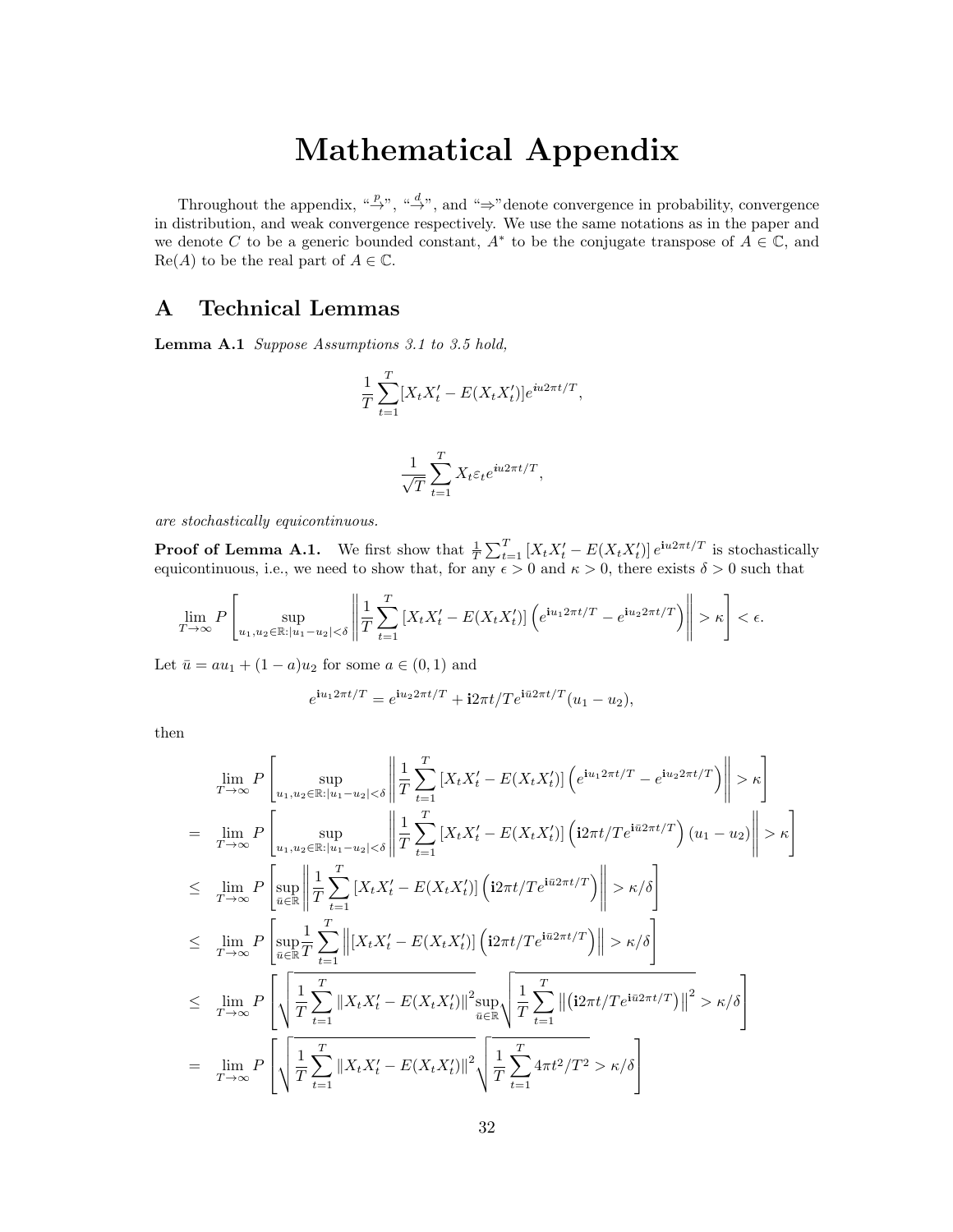$<$   $\epsilon$ ,

where the third to last inequality is by triangle inequality and the second to last is by Cauchy-Swartz inequality. As is shown in Andrews (1994), the last inequality holds since we always find a  $\delta > 0$  small enough given  $\frac{1}{T} \sum_{t=1}^T ||[X_t X_t' - E(X_t X_t')]||^2$  is  $O_P(1)$ , and  $\frac{1}{T} \sum_{t=1}^T 4\pi t^2 / T^2$  is  $O(1)$ . By analogous argument, we can show  $\frac{1}{\sqrt{2}}$  $\frac{1}{T} \sum_{t=1}^T X_t \varepsilon_t e^{\mathbf{i}u2\pi t/T}$  is also stochastically equicontinuous.

**Lemma A.2** Suppose Assumptions 3.1 to 3.5 hold, then as  $T \to \infty$ ,

$$
\sup_{u \in \mathbb{R}} \left\| \hat{Q}_{xx}(u) - Q_{xx}(u) \right\| \stackrel{p}{\to} 0.
$$

Proof of Lemma A.2.

$$
\sup_{u \in \mathbb{R}} \left\| \hat{Q}_{xx}(u) - Q_{xx}(u) \right\|
$$
\n
$$
= \sup_{u \in \mathbb{R}} \left\| \frac{1}{T} \sum_{t=1}^{T} \left[ X_t X_t' - E(X_t X_t') \right] e^{i u 2 \pi t/T} \right\|
$$
\n
$$
\leq \sup_{u \in \mathbb{R}} \left\| \frac{1}{T} \sum_{t=1}^{T} \left[ X_t X_t' - E(X_t X_t') \right] \cos(u 2 \pi t/T) \right\| + \sup_{u \in \mathbb{R}} \left\| \frac{1}{T} \sum_{t=1}^{T} \left[ X_t X_t' - E(X_t X_t') \right] \sin(u 2 \pi t/T) \right\|
$$
\n
$$
\equiv R_1 + R_2, \text{ say.}
$$

Next, we show that  $R_1 = o_P(1)$ . Let D be the space of all functions  $\theta : [0,1] \rightarrow [-1,1]$ , where  $\theta(\tau) = \cos(u2\pi\tau)$  for  $\tau = t/T$ ,  $t = 1, 2, ..., T$ , and  $\theta(\tau) = 0$  otherwise. Therefore,

$$
\lim_{T \to \infty} P(R_1 > 2\kappa) \leq \lim_{T \to \infty} P\left(\sup_{\theta \in \mathbb{D}} \left\| \frac{1}{T} \sum_{t=1}^T \left[ X_t X_t' - E(X_t X_t') \right] \theta(\tau) \right\| > 2\kappa \right)
$$
\n
$$
\leq \lim_{T \to \infty} P\left(\max_{j \leq J} \sup_{\tilde{\theta} \in B(\theta_j, \delta)} \left\{ \left\| \frac{1}{T} \sum_{t=1}^T \left[ X_t X_t' - E(X_t X_t') \right] \left[ \tilde{\theta}(\tau) - \theta_j(\tau) \right] \right\| \right.
$$
\n
$$
+ \left\| \frac{1}{T} \sum_{t=1}^T \left[ X_t X_t' - E(X_t X_t') \right] \theta_j(\tau) \right\| \right\} > 2\kappa \right)
$$
\n
$$
\leq \lim_{T \to \infty} P\left(\sup_{\theta \in \mathbb{D}} \sup_{\tilde{\theta} \in B(\theta_j, \delta)} \left\| \frac{1}{T} \sum_{t=1}^T \left[ X_t X_t' - E(X_t X_t') \right] \left[ \tilde{\theta}(\tau) - \theta_j(\tau) \right] \right\| > \kappa \right)
$$
\n
$$
+ \lim_{T \to \infty} P\left(\max_{j \leq J} \left\| \frac{1}{T} \sum_{t=1}^T \left[ X_t X_t' - E(X_t X_t') \right] \theta_j(\tau) \right\| \right\} > \kappa \right)
$$
\n
$$
< \kappa,
$$

where we let  $\{B(\theta_j, \delta) : j = 1, 2, ..., J\}$  be a finite cover of D such that  $\theta \in B(\theta_j, \delta)$  if and only if  $d(\theta, \theta_j) \equiv \sqrt{\int_0^1 |\theta(\tau) - \theta_j(\tau)|^2 d\tau} \leq \delta$ . To let the last inequality hold, we need to show: (i).  $\frac{1}{T}\sum_{t=1}^T [X_tX_t'-E(X_tX_t')]\theta(\tau)$  is stochastically equicontinuous; and (ii).  $\frac{1}{T}\sum_{t=1}^T [X_tX_t'-E(X_tX_t')]\theta(\tau) =$  $o_P(1)$  for any  $\theta \in \mathbb{D}$ .

For (i):

$$
\lim_{T \to \infty} P\left[\sup_{\theta_1, \theta_2 \in \mathbb{D}: d(\theta_1, \theta_2) < \delta} \left\| \frac{1}{T} \sum_{t=1}^T \left[ X_t X_t' - E(X_t X_t') \right] (\theta_1(\tau) - \theta_2(\tau)) \right\| > \kappa \right]
$$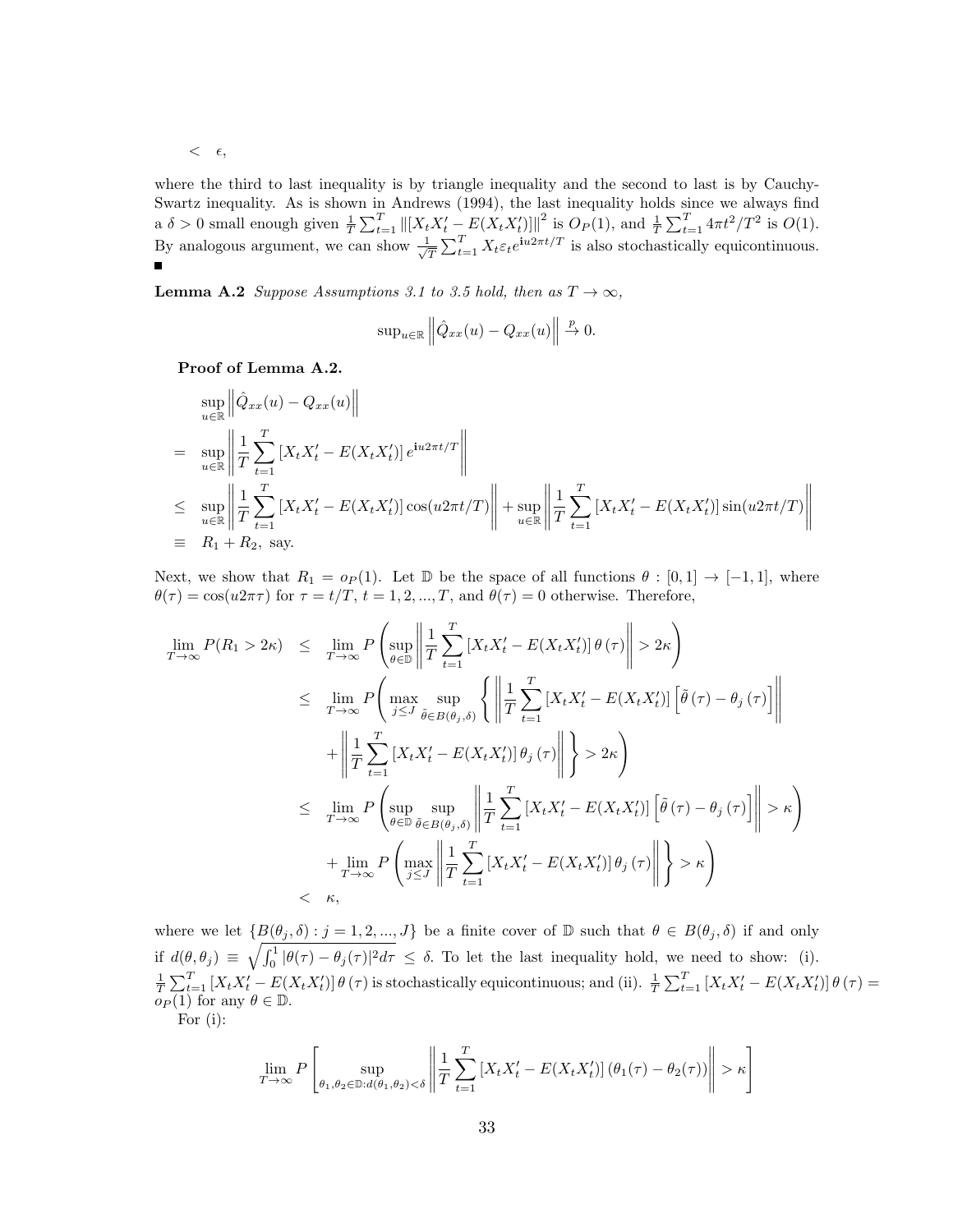$$
\leq \lim_{T \to \infty} P\left[ \left\| \frac{1}{T} \sum_{t=1}^T \left[ X_t X_t' - E(X_t X_t') \right] \right\| > \kappa/\delta \right] < \epsilon,
$$

by analogous arguments in the proof of Lemma A.1. The point-wise convergence (ii) is easy to verify given Assumptions 3.1, 3.2, 3.5, and the boundedness condition of D. By analogous proof, we can show that  $R_2 = o_P(1)$ . Thus, we have proved the result.  $\blacksquare$ 

# B Proof of Theorems

**Proof of Theorem 3.1.** Under  $\mathbb{H}_0$ ,  $\hat{A}_1(u) = 0$ , thus

$$
\begin{split}\n\sqrt{T}\hat{A}(u) &= \sqrt{T}\hat{A}_2(u) \\
&= \frac{1}{\sqrt{T}} \sum_{t=1}^T \hat{M}_t(u)\varepsilon_t \\
&= \frac{1}{\sqrt{T}} \sum_{t=1}^T M_t(u)\varepsilon_t \\
&+ \frac{1}{\sqrt{T}} \sum_{t=1}^T \left[ \hat{M}_t(u) - M_t(u) \right] \varepsilon_t.\n\end{split}
$$

We first show that the second term converge to 0 uniformly over all  $u$ .

$$
\sup_{u \in \mathbb{R}} \left\| \frac{1}{\sqrt{T}} \sum_{t=1}^{T} \left[ \hat{M}_t(u) - M_t(u) \right] \varepsilon_t \right\|
$$
\n
$$
= \sup_{u \in \mathbb{R}} \left\| \frac{1}{\sqrt{T}} \sum_{t=1}^{T} \left[ \hat{Q}_{xx}(u) \hat{Q}_{xx}^{-1} - Q_{xx}(u) Q_{xx}^{-1} \right] X_t \varepsilon_t \right\|
$$
\n
$$
= \sup_{u \in \mathbb{R}} \left\| \frac{1}{\sqrt{T}} \sum_{t=1}^{T} \left[ \hat{Q}_{xx}(u) \hat{Q}_{xx}^{-1} - Q_{xx}(u) Q_{xx}^{-1} \right] X_t \varepsilon_t \right\|
$$
\n
$$
= \sup_{u \in \mathbb{R}} \left\| \frac{1}{\sqrt{T}} \sum_{t=1}^{T} \left[ \hat{Q}_{xx}(u) \hat{Q}_{xx}^{-1} - \hat{Q}_{xx}(u) Q_{xx}^{-1} + \hat{Q}_{xx}(u) Q_{xx}^{-1} - Q_{xx}(u) Q_{xx}^{-1} \right] X_t \varepsilon_t \right\|
$$
\n
$$
\leq \sup_{u \in \mathbb{R}} \left\| \frac{1}{\sqrt{T}} \sum_{t=1}^{T} \hat{Q}_{xx}(u) \left[ \hat{Q}_{xx}^{-1} - Q_{xx}^{-1} \right] X_t \varepsilon_t \right\| + \sup_{u \in \mathbb{R}} \left\| \frac{1}{\sqrt{T}} \sum_{t=1}^{T} \left[ \hat{Q}_{xx}(u) - Q_{xx}(u) \right] Q_{xx}^{-1} X_t \varepsilon_t \right\|
$$
\n
$$
\leq \sup_{u \in \mathbb{R}} \left\| \hat{Q}_{xx}(u) \right\| \left\| \hat{Q}_{xx}^{-1} - Q_{xx}^{-1} \right\| \left\| \frac{1}{\sqrt{T}} \sum_{t=1}^{T} X_t \varepsilon_t \right\| + \sup_{u \in \mathbb{R}} \left\| \hat{Q}_{xx}(u) - Q_{xx}(u) \right\| \left\| Q_{xx}^{-1} \sum_{t=1}^{T} X_t \varepsilon_t \right\|
$$
\n
$$
= O_P(1) \cdot o_P(1) \cdot O_P(1) + o_P(1) \cdot
$$

where the last equality is by Lemma A.2, and Assumptions 3.1-3.5. Define

$$
\frac{1}{\sqrt{T}} \sum_{t=1}^{T} M_t(u) \varepsilon_t \equiv S_T(u),
$$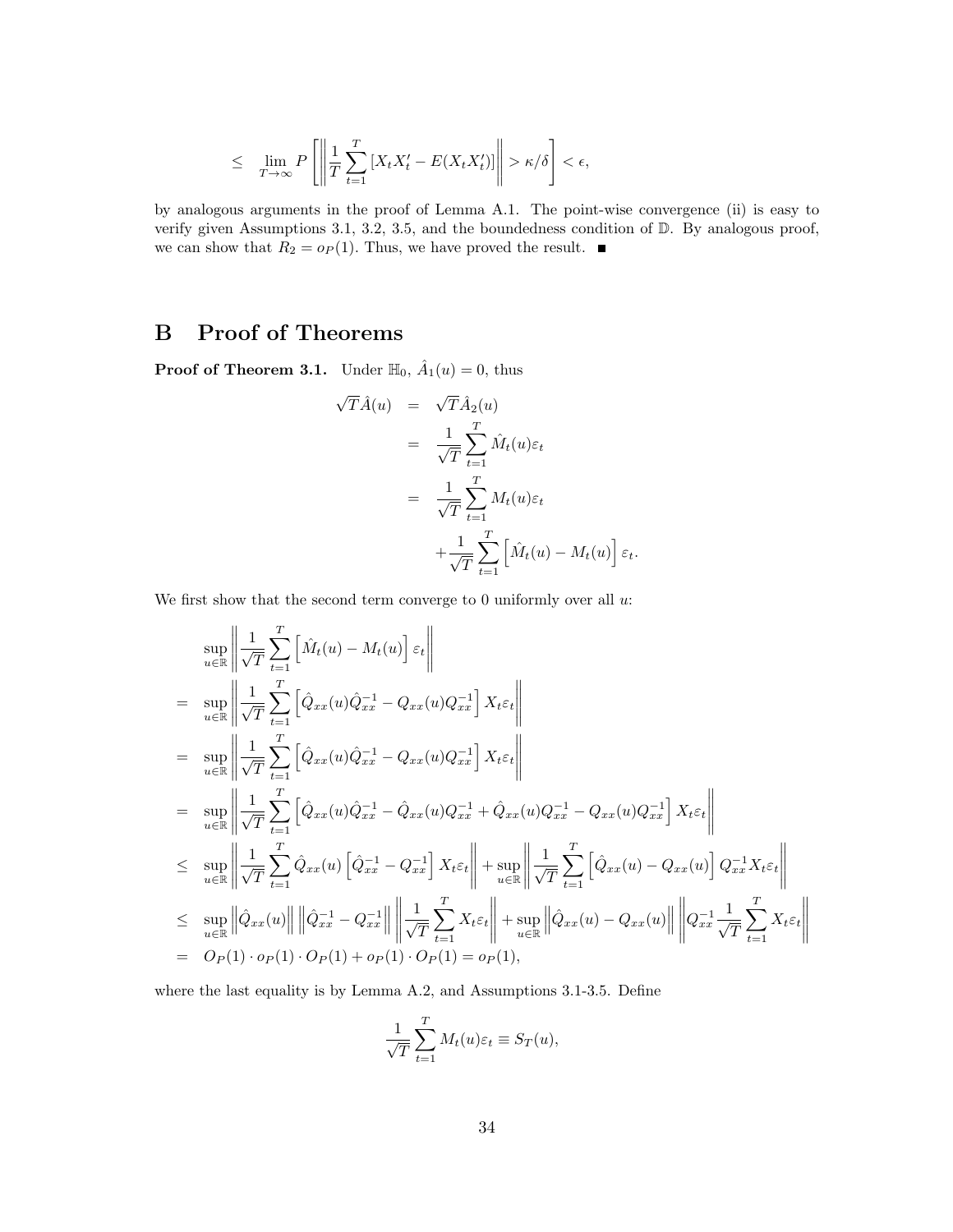then  $\sqrt{T}\hat{A}(u) = S_T(u) + o_P(1)$ . We want to first show that  $S_T(u)$  converges in distribution to a normal distribution for each fixed  $u \in \mathbb{R}$ . Then we show that  $S_T(u)$  is stochastically equicontinuous and establish the weak convergence result.

Let

$$
U_T(u) = \frac{1}{\sqrt{T}} \sum_{t=1}^T \Lambda' M_t(u) \varepsilon_t
$$
  
= 
$$
\sum_{t=1}^T \left[ \frac{1}{\sqrt{T}} \sum_{j=1}^d \Lambda_j M_{jt}(u) \varepsilon_t \right],
$$

where  $\Lambda \in \mathbb{R}^d$  is any nonzero vector such that  $\Lambda' \Lambda = 1$ , and  $\Lambda_j$  and  $M_{jt}(u)$  represent the jth entry of  $d \times 1$  column vectors  $\Lambda$  and  $M_t(u)$  respectively.

Furthermore we define

$$
\begin{split}\n\zeta_T^2(u) & \equiv E[U_T(u)^2] \\
& = \frac{1}{T} \sum_{s,t=1}^T \sum_{j,k=1}^d E\left[\Lambda_j M_{jt}(u) \varepsilon_t \Lambda_k M_{ks}(u)^* \varepsilon_s\right] \\
& = \frac{1}{T} \sum_{j,k=1}^d \Lambda_j \Lambda_k \left[\sum_{s,t=1}^T E[M_{jt}(u) \varepsilon_t M_{ks}(u)^* \varepsilon_s]\right] \\
& = \frac{1}{T} \sum_{j,k=1}^d \Lambda_j \Lambda_k \left[\sum_{t=1}^T E[M_{jt}(u) M_{kt}(u)^* \varepsilon_t^2]\right] \\
& = O(1).\n\end{split}
$$

for all  $u \in \mathbb{R}$ , where the second to last equality comes from the fact that  $E(\varepsilon_t|I_{t-1}) = 0$  almost surely, and last equality is due to the fact that  $E|X_{tj}|^{4\delta} < \infty$ ,  $E|\varepsilon_t|^{4\delta} < \infty$  and  $\Lambda_j^2 < 1$  for all  $j = 1, 2, ..., d$ .

By Cramer-Wold device, to show joint normality, we just need to show

$$
\zeta_T(u)^{-1}U_T(u) \stackrel{d}{\to} N(0,1),
$$

for each fixed  $u \in \mathbb{R}$  and all  $\Lambda$ .

Let

$$
\Psi_t(u) \equiv \frac{1}{\sqrt{T}} \sum_{j=1}^d \Lambda_j X_{jt}(u) \varepsilon_t,
$$

then  $U_T(u) = \sum_{t=1}^T \Psi_t(u)$ . By Theorem 1.1 in Bradley and Tone (2015), we need to show the following:

- (i)  $\alpha'(\{\Psi_t(u)\}_{t=1}^T, m) \to 0$ , as  $m \to \infty$ ;
- (ii)  $\rho'(\{\Psi_t(u)\}_{t=1}^T, 1) < 1;$
- (iii)  $\zeta_T^2(u) > 0;$
- (iv)  $E(\Psi_t(u)^2) = \frac{1}{T} \sum_{j,k=1}^d \Lambda_j \Lambda_k E[M_{jt}(u)M_{kt}(u)^* \varepsilon_t^2] < \infty;$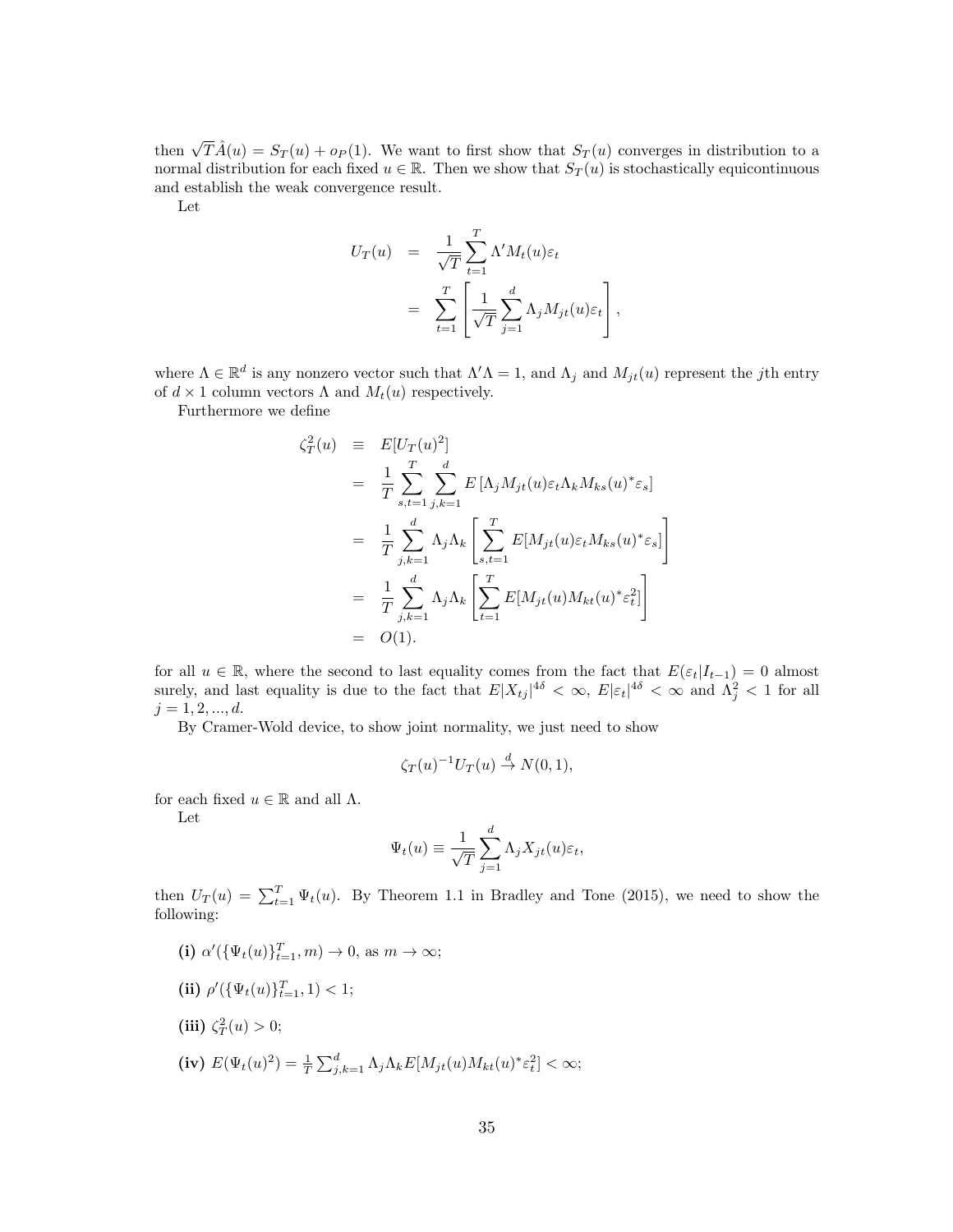(v) The Lindeberg condition holds:

$$
\lim_{T \to \infty} \frac{1}{\zeta_T^2(u)} \sum_{t=1}^T E\left[\Psi_t(u)^2 \mathbf{1}\left(|\Psi_t(u)| > \zeta_T(u)\epsilon\right)\right] = 0, \ \forall \epsilon > 0.
$$

First, Condition (i) can be implied by Assumption 3.1.

$$
\alpha'(\{\Psi_t(u)\}_{t=1}^T, m) = \sup_{1 \le t \le T-m} \alpha \left[ \sigma \left( \sum_{j=1}^d \Lambda_j M_{jt}(u) \varepsilon_t \right), \sigma \left( \sum_{j=1}^d \Lambda_j M_{jt+m}(u) \varepsilon_{t+m} \right) \right]
$$
  

$$
= \sup_{1 \le t \le T-m} \alpha [\sigma(X_t \varepsilon_t), \sigma(X_{t+m}) \varepsilon_{t+m}]
$$
  

$$
\le Cm^{-\nu},
$$

for all u. Thus  $\alpha'(\{\Psi_t(u)\}_{t=1}^T, m) \to 0$  as  $m \to \infty$ .

For condition (ii), notice that  $\Psi_t(u)$  is martingale difference sequence process:

$$
E(\Psi_t(u)|I_{t-1}) = E\left(\frac{1}{\sqrt{T}}\sum_{j=1}^d \Lambda_j M_{jt}(u)\varepsilon_t \middle| I_{t-1}\right) = 0,
$$

almost surely.

Thus

$$
\rho'(\{\Psi_t(u)\}_{t=1}^T, 1) = 0,
$$

where the maximal coefficient of correlation

$$
\rho(\mathcal{A}, \mathcal{B}) \equiv \sup_{f \in L^2(\mathcal{A}), g \in L^2(\mathcal{B})} |corr(f, g)|,
$$

and  $L^2(\mathcal{A})$  consists any  $\mathcal{A}$ -measurable random variables with finite second moments.

Condition (iii) has been shown by  $\zeta_T^2(u) = O(1)$  and thus is satisfied.

Condition (iv) is satisfied due to  $E|X_{tj}|^{4\delta} < \infty$ ,  $E|\varepsilon_t|^{4\delta} < \infty$  and  $\tau_j^2 < 1$  for all  $j = 1, 2, ..., d$ . Lastly, we verify the Lindeberg condition:  $\forall \epsilon > 0$ ,

$$
\lim_{T \to \infty} \frac{1}{\zeta_T^2(u)} \sum_{t=1}^T E \left[ \Psi_t(u)^2 \mathbf{1} \left( |\Psi_t(u)| > \zeta_T(u)\epsilon \right) \right]
$$
\n
$$
\leq \lim_{T \to \infty} \frac{1}{\zeta_T^2(u)} \sum_{j=1}^d \left( E \left[ \Psi_t(u)^4 \right] \right)^{1/2} E \left[ \mathbf{1} \left( |\Psi_t(u)| > \zeta_T(u)\epsilon \right) \right]^{1/2}
$$
\n
$$
\leq \lim_{T \to \infty} \frac{1}{\zeta_T^2(u)} \sum_{j=1}^d \left( E \left[ \Psi_t(u)^4 \right] \right)^{1/2} \left( \frac{1}{\zeta_T^2(u)\epsilon^2} E \left[ \Psi_t(u)^2 \right] \right)^{1/2}
$$
\n
$$
= \lim_{T \to \infty} \frac{1}{\zeta_T^3(u)\epsilon} \sum_{j=1}^d \left( E \left[ \Psi_t(u)^4 \right] \right)^{1/2} \left( E \left[ \Psi_t(u)^2 \right] \right)^{1/2}
$$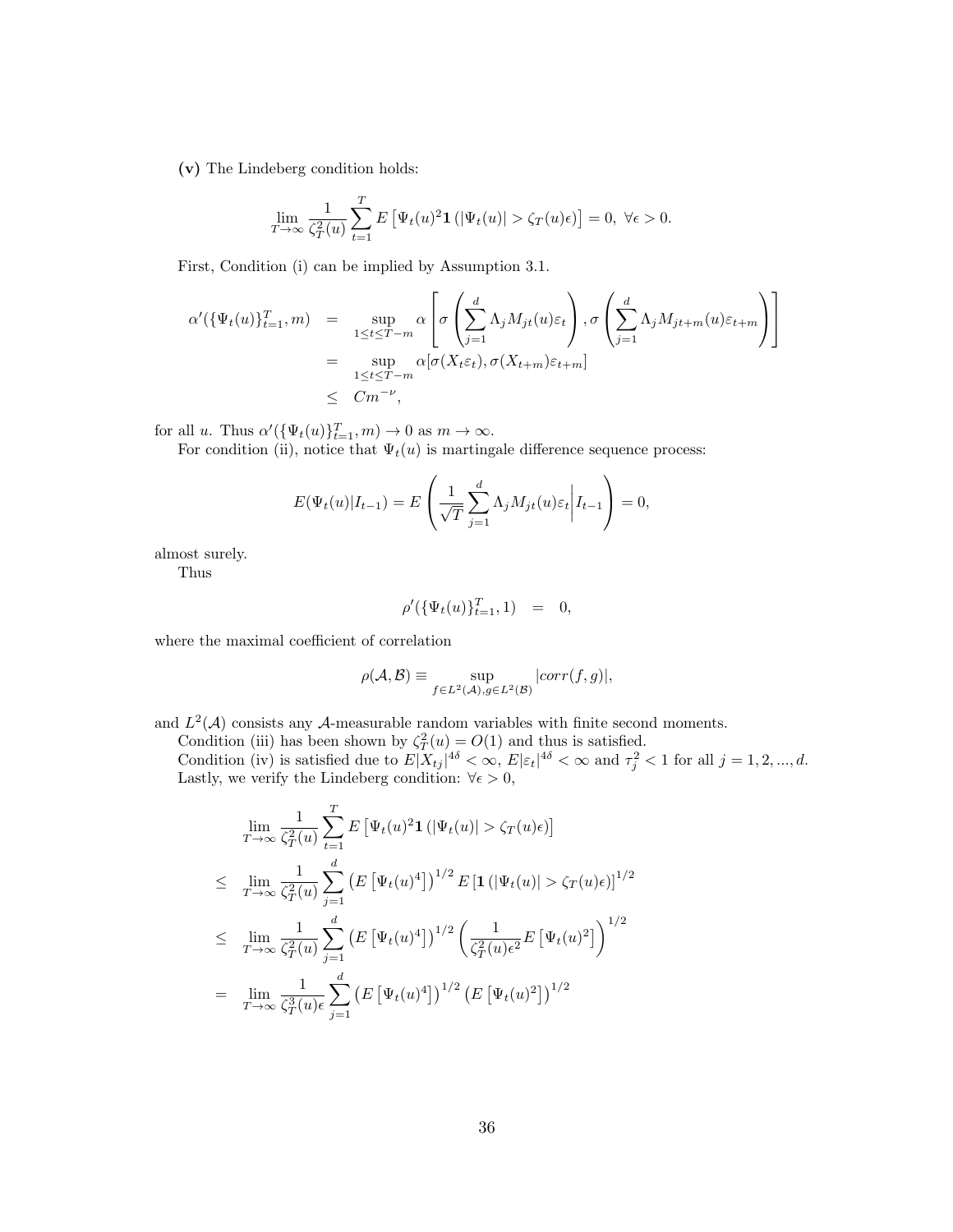$$
= \lim_{T \to \infty} \frac{1}{\zeta_T^3(u)} \sum_{j=1}^d \left( \frac{1}{T^2} E\left[\sum_{j=1}^d \Lambda_j X_{jt}(u) \varepsilon_t \right]^4 \right)^{1/2} \left( \frac{1}{T} E\left[\sum_{j=1}^d \Lambda_j X_{jt}(u) \varepsilon_t \right]^2 \right)^{1/2}
$$
  
=  $O(T^{-3/2}) = o(1).$ 

where the first inequality is due to the Cauchy-Schwartz inequality given  $E[\Psi_t(u)^2] = E[|\Psi_t(u)^2|]$ ,  $E[\mathbf{1}(|\Psi_t(u)| > \zeta_T(u)\epsilon)] = E[|\mathbf{1}(|\Psi_t(u)| > \zeta_T(u)\epsilon)]$  due to the non-negativity of indicator function, and  $E[\mathbf{1}(|\Psi_j(T, u)| > \zeta_T(u)\epsilon)^2] = E[\mathbf{1}(|\Psi_j(T, u)| > \zeta_T(u)\epsilon)].$  The second inequality is due to the Chebyshev's Inequality. Thus, we have verified condition (iv).

By Theorem 1.1 in Bradley and Tone (2015), for each  $u \in \mathbb{R}$ ,

$$
\zeta_T(u)^{-1} \sum_{t=1}^T \Psi_t(u) \stackrel{d}{\to} N(0,1).
$$

Since this result holds for all  $\Lambda' \Lambda = 1$ , by Cramer-Wold Device,

$$
S_T(u) = \frac{1}{\sqrt{T}} \sum_{t=1}^T M_t(u) \varepsilon_t \stackrel{d}{\to} N[0, \mathcal{K}(u, u)],
$$

for each fixed  $u \in \mathbb{R}$ , where

$$
\mathcal{K}(u, u) = \lim_{T \to \infty} \frac{1}{T} \sum_{t=1}^{T} E[M_t(u) M_t(u)^{*'} \varepsilon_t^2].
$$

Next, we show  $S_T(u)$  is stochastically equicontinuous over  $u \in \mathbb{R}$ , i.e., we need to show that, for any  $\epsilon > 0$  and  $\kappa > 0$ , there exists  $\delta > 0$  such that

$$
\lim_{T \to \infty} P\left[\sup_{u_1, u_2 \in \mathbb{R}: |u_1 - u_2| < \delta} \|S_T(u_1) - S_T(u_2)\| > \kappa\right] < \epsilon.
$$

Given

$$
\sup_{u_1, u_2 \in \mathbb{R}: |u_1 - u_2| < \delta} \|S_T(u_1) - S_T(u_2)\|
$$
\n
$$
\leq \sup_{u_1, u_2 \in \mathbb{R}: |u_1 - u_2| < \delta} \left\| \frac{1}{\sqrt{T}} \sum_{t=1}^T \left[ X_t(u_1) - X_t(u_2) \right] \varepsilon_t \right\|
$$
\n
$$
+ \sup_{u_1, u_2 \in \mathbb{R}: |u_1 - u_2| < \delta} \|Q_{xx}(u_1) - Q_{xx}(u_2)\| \left\| Q_{xx}^{-1} \frac{1}{\sqrt{T}} \sum_{t=1}^T X_t \varepsilon_t \right\|,
$$

 $S_T(u)$  is stochastically equicontinuous by Lemma A.1 and the fact that  $\left|\left|Q_{xx}^{-1}\frac{1}{\sqrt{2}}\right|\right|$  $\frac{1}{T} \sum_{t=1}^T X_t \varepsilon_t \Big\| =$  $O_P(1)$ . Therefore, we have

$$
S_T(u) \Rightarrow \mathcal{G}(u)
$$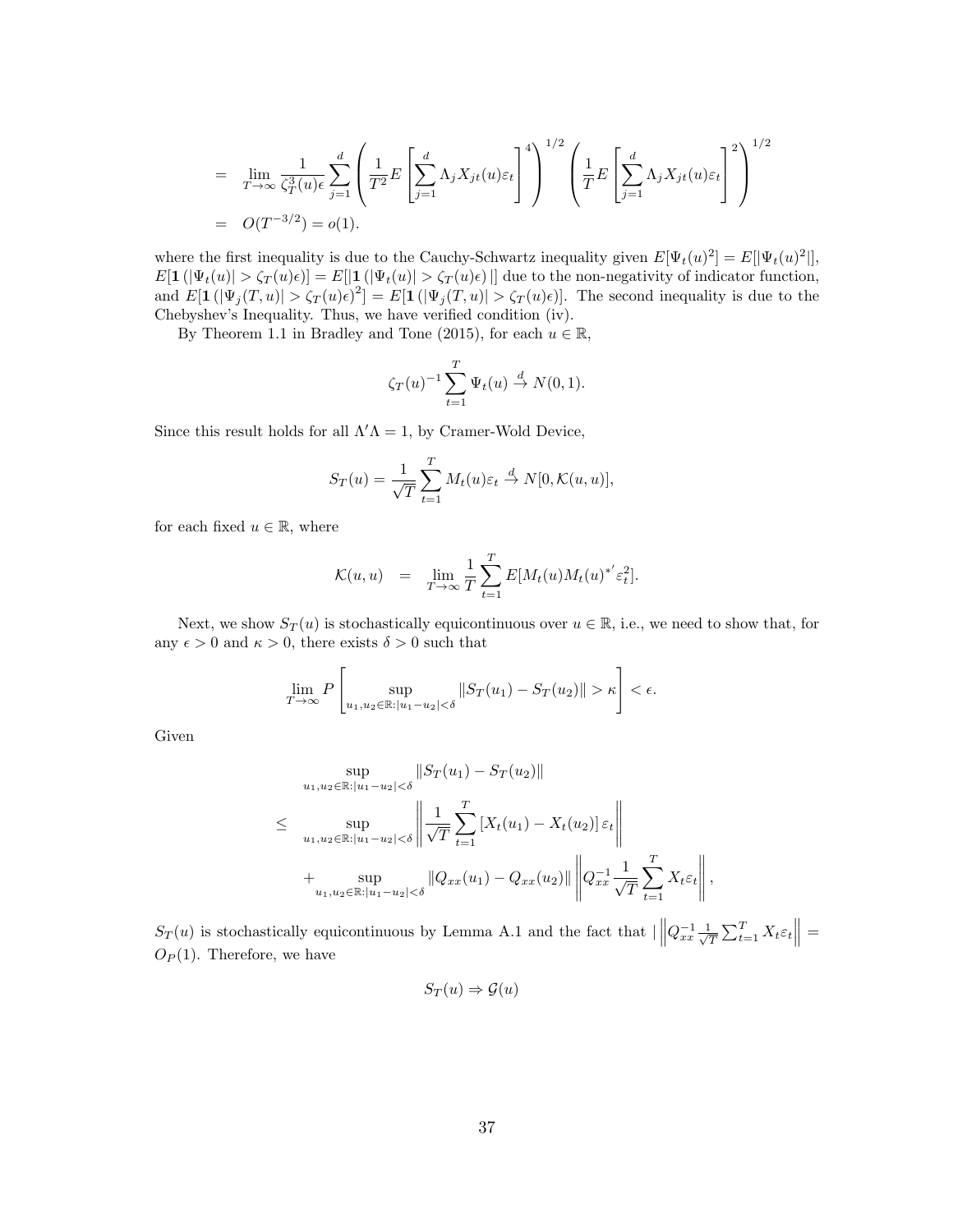where  $\mathcal{G}(u)$  is a zero-mean complex-valued Gaussian process with covariance kernel

$$
\mathcal{K}(u_1, u_2) = \lim_{T \to \infty} \frac{1}{T} \sum_{t=1}^T E[M_t(u_1) M_t(u_2)^{*'} \varepsilon_t^2].
$$

Furthermore, when  $X_t$  is weakly stationary

$$
E[M_t(u_1)M_t(u_2)^{*'}\varepsilon_t^2] = E\left\{ [X_t(u_1) - Q_{xx}(u_1)Q_{xx}^{-1}X_t][X_t(u_2) - Q_{xx}(u_2)Q_{xx}^{-1}X_t]^{*'}\varepsilon_t^2 \right\}
$$
  
= 
$$
E(X_tX_t'\varepsilon_t^2)\left(e^{iu_12\pi t/T} - \int_0^1 e^{iu_12\pi \tau}d\tau\right)\left(e^{iu_22\pi t/T} - \int_0^1 e^{iu_22\pi \tau}d\tau\right)^*.
$$

Therefore,

$$
\mathcal{K}(u_1, u_2) = E\left(X_t X_t' \varepsilon_t^2\right) \lim_{T \to \infty} \frac{1}{T} \sum_{t=1}^T \left(e^{i u_1 2\pi t/T} - \int_0^1 e^{i u_1 2\pi \tau} d\tau\right) \left(e^{i u_2 2\pi t/T} - \int_0^1 e^{i u_2 2\pi \tau} d\tau\right)^*
$$
  
= 
$$
E\left(X_t X_t' \varepsilon_t^2\right) \left(\int_0^1 e^{i 2\pi (u_1 - u_2)\tau} d\tau - \int_0^1 e^{i 2\pi u_1 \tau} d\tau \int_0^1 e^{-i 2\pi u_2 \tau} d\tau\right).
$$

**Proof of Theorem 3.2.** Under  $\mathbb{H}_A$ ,

$$
\hat{A}(u) = \hat{A}_1(u) + \hat{A}_2(u) \n= \hat{A}_1(u) + o_P(1).
$$

Let

 $\blacksquare$ 

$$
\tilde{A}(u) = \lim_{T \to \infty} \frac{1}{T} \sum_{t=1}^{T} E\left[M_t(u)X_t'\right]\beta_t,
$$

we have

$$
\lim_{T \to \infty} \sup_{u \in \mathbb{R}} \left\| \hat{A}_1(u) - \tilde{A}(u) \right\| \n\leq \lim_{T \to \infty} \sup_{u \in \mathbb{R}} \left\| \frac{1}{T} \sum_{t=1}^T \left\{ \hat{M}_t(u) X_t' - M_t(u) X_t' \right\} \beta_t \right\| + \lim_{T \to \infty} \sup_{u \in \mathbb{R}} \left\| \frac{1}{T} \sum_{t=1}^T \left\{ M_t(u) X_t' - E\left[ M_t(u) X_t' \right] \right\} \beta_t \right\| \n= \lim_{T \to \infty} \sup_{u \in \mathbb{R}} \left\| \left[ Q_{xx}(u) Q_{xx}^{-1} - \hat{Q}_{xx}(u) \hat{Q}_{xx}^{-1} \right] \frac{1}{T} \sum_{t=1}^T X_t X_t' \beta_t \right\| \n+ \lim_{T \to \infty} \sup_{u \in \mathbb{R}} \left\| \frac{1}{T} \sum_{t=1}^T \left\{ X_t(u) X_t' - E[X_t(u) X_t'] \right\} \beta_t - Q_{xx}(u) Q_{xx}^{-1} \frac{1}{T} \sum_{t=1}^T \left[ X_t X_t' - E(X_t X_t') \right] \beta_t \right\| \n\leq \lim_{T \to \infty} \sup_{u \in \mathbb{R}} \left\| Q_{xx}(u) Q_{xx}^{-1} - \hat{Q}_{xx}(u) \hat{Q}_{xx}^{-1} \right\| \left\| \frac{1}{T} \sum_{t=1}^T X_t X_t' \beta_t \right\| \n+ \lim_{T \to \infty} \sup_{u \in \mathbb{R}} \left\| \frac{1}{T} \sum_{t=1}^T \left\{ X_t(u) X_t' - E[X_t(u) X_t'] \right\} \beta_t \right\| \n+ \lim_{T \to \infty} \sup_{u \in \mathbb{R}} \left\| Q_{xx}(u) \right\| \left\| Q_{xx}^{-1} \frac{1}{T} \sum_{t=1}^T \left[ X_t X_t' - E(X_t X_t') \right] \beta_t \right\|
$$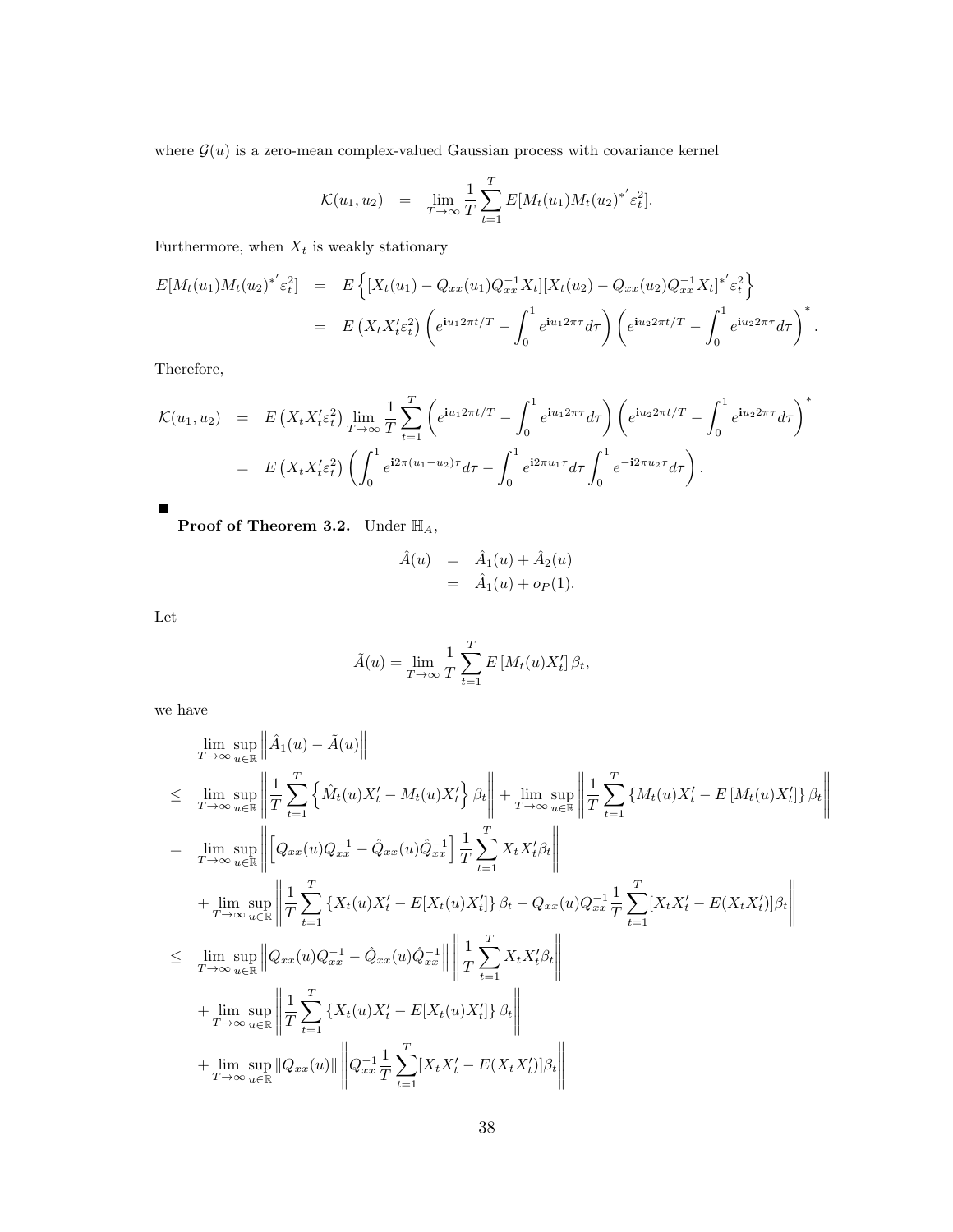$= R_1 + R_2 + R_3$ , say.

By Proof of Theorem 3.1, and Assumption 3.4-3.6,  $R_1 = 0$ . We can show  $R_2 = 0$  by analogous proof of Lemma A.2 and Assumption 3.6.  $R_3 = 0$  is by the moment conditions in Assumption 3.5, point-wise convergence, and Assumption 3.6.

Thus, we have shown

$$
\sup_{u \in \mathbb{R}} \left\| \hat{A}_1(u) - \tilde{A}(u) \right\| = o_P(1).
$$

Furthermore, when  $X_t$  is weakly stationary,

$$
\tilde{A}(u) = \lim_{T \to \infty} \frac{1}{T} \sum_{t=1}^{T} E\left[M_t(u)X_t'\right] \beta_t
$$
\n
$$
= \lim_{T \to \infty} \frac{1}{T} \sum_{t=1}^{T} \left[ E\left(X_t X_t'\right) e^{i u 2\pi t/T} \beta_t - \int_0^1 e^{i u 2\pi \tau} d\tau E(X_t X_t') \beta_t \right]
$$
\n
$$
= E(X_t X_t') \lim_{T \to \infty} \frac{1}{T} \sum_{t=1}^{T} \left[ e^{i u 2\pi t/T} \beta_t - \int_0^1 e^{i u 2\pi \tau} d\tau \beta_t \right].
$$

#### Proof of Theorem 3.3.

**Proot of Theorem 3.3.**<br>Theorem 3.1 established the weak convergence of  $\sqrt{T}\hat{A}(u)$  to a complex-valued Gaussian process  $\mathcal{G}(u)$ . By continuous mapping theorem, we have

$$
\hat{K} \stackrel{d}{\to} \sup_{u \in \mathbb{R}} \|\mathcal{G}(u)\|^2,
$$

and

П

$$
\hat{C} \stackrel{d}{\to} \int_{\mathbb{R}} ||\mathcal{G}(u)||^2 W(u) du.
$$

Proof of Corollary 3.1. We refer to Theorem 2 in Hansen (1996) by showing that Assumption 1 and Assumption 2 are satisfied.

First,  $\{X_t, Y_t\}_{t=1}^T$  is an absolutely regular process under Assumption 3.1. The stationarity assumption in Hansen (1996) is equivalent to the uniform boundedness of  $E(|X_{jt}|)$  for all j and all t. The corresponding regression score in this paper is

$$
s_T(u) \equiv \hat{M}_t(u)\varepsilon_t,
$$

we need to show

$$
\inf_{u \in \mathbb{R}} \left\{ \lim_{T \to \infty} \frac{1}{T} \sum_{t=1}^{T} E[\hat{M}_t(u)\hat{M}_t(u)^*] \right\} > 0.
$$

Given  $\hat{M}_t(u) = X_t e^{iu2\pi t/T} - \hat{Q}_{xx}(u)\hat{Q}_{xx}^{-1}X_t,$ 

$$
\frac{1}{T} \sum_{t=1}^{T} E[\hat{M}_t(u)\hat{M}_t(u)^*]
$$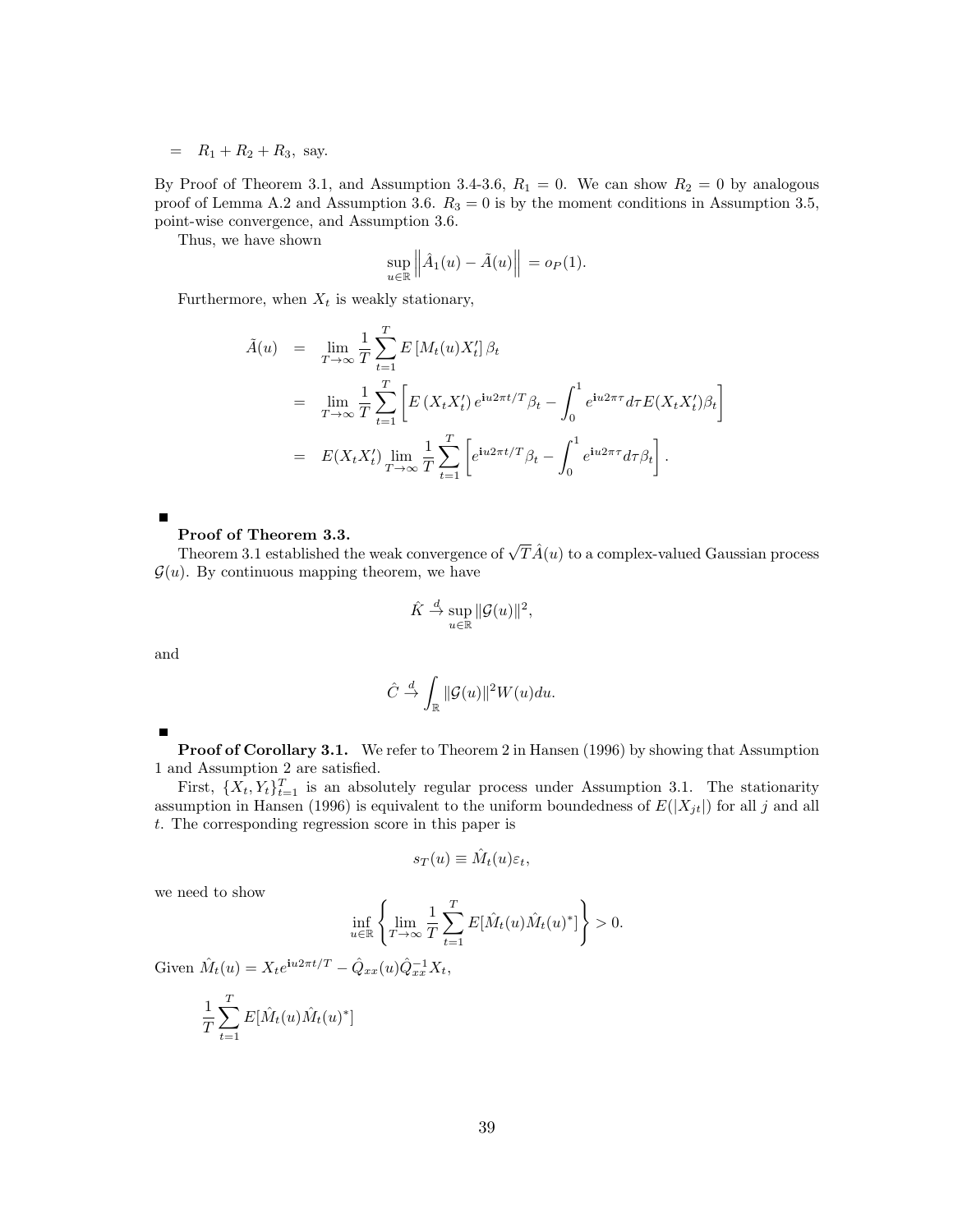$$
= \frac{1}{T} \sum_{t=1}^{T} E \left\{ \left[ X_t e^{i u 2\pi t/T} - \hat{Q}_{xx}(u) \hat{Q}_{xx}^{-1} X_t \right] \left[ X_t e^{i u 2\pi t/T} - \hat{Q}_{xx}(u)^* \hat{Q}_{xx}^{-1} X_t \right]' \right\}
$$
  
\n
$$
= \frac{1}{T} \sum_{t=1}^{T} E \left\{ X_t X_t' - \hat{Q}_{xx}(u) \hat{Q}_{xx}^{-1} X_t X_t' e^{-i u 2\pi t/T} - X_t X_t' e^{i u 2\pi t/T} \hat{Q}_{xx}^{-1} \hat{Q}_{xx}(u)^* + \hat{Q}_{xx}(u) \hat{Q}_{xx}^{-1} X_t X_t' \hat{Q}_{xx}^{-1} \hat{Q}_{xx}(u)^* \right\}
$$
  
\n
$$
\stackrel{P}{\rightarrow} Q_{xx} - Q_{xx}(u) Q_{xx}^{-1} Q_{xx}(u)^* \sim \text{p.s.d.}
$$

Next, we need to show that  $s_T(u)$  satisfies the Lipschitz condition. Then it is equivalent to show that

$$
\left\| X_t \varepsilon_t e^{\mathbf{i} u_1 2\pi t/T} - X_t \varepsilon_t e^{\mathbf{i} u_2 2\pi t/T} \right\| \le C|u_1 - u_2|,
$$

for some  $C < \infty$ . Observe that by Taylor expansion,

$$
X_t \varepsilon_t e^{\mathbf{i}u_1 2\pi t/T} - X_t \varepsilon_t e^{\mathbf{i}u_2 2\pi t/T}
$$
  
= 
$$
X_t \varepsilon_t \left[ e^{\mathbf{i} \bar{u} 2\pi t/T} 2\pi \frac{t}{T} (u_1 - u_2) \right].
$$

We can choose C to be  $2\pi E(||X_t||^2)E(\varepsilon_t^2)$  and the Lipschitz condition is satisfied.

Then by Theorem 2 of Hansen (1996), the consistency of the resampling method is established.

**Proof of Theorem 3.4.** Under  $\mathbb{H}_A$ , by Theorem 3.2,

$$
\hat{A}(u) = \hat{A}_1(u) + \hat{A}_2(u)
$$
  
= 
$$
\tilde{A}(u) + o_P(1).
$$

Given Lemma A.1, it is easy to show that  $\tilde{A}(u)$  is stochastically equicontinuous. Therefore,

$$
\hat{K} = T \sup_{u \in \mathbb{R}} ||\hat{A}(u)||^2 = O_P(T),
$$

and

$$
\hat{C} = T \int_{\mathbb{R}} ||\hat{A}(u)||^2 W(u) du = O_P(T).
$$

**Proof of Theorem 3.5.** Under  $\mathbb{H}_{A1}$ :  $\beta_t = \beta_0 + \Delta_T \phi_t$ ,

$$
\hat{A}(u) = \frac{1}{T} \sum_{t=1}^{T} \hat{M}_t(u) X'_t(\beta_0 + \Delta_T \phi_t) + \hat{A}_2(u) \n= \frac{\Delta_T}{T} \sum_{t=1}^{T} \hat{M}_t(u) X'_t \phi_t + \hat{A}_2(u),
$$

where the last equality is by

$$
\frac{1}{T} \sum_{t=1}^T \hat{M}_t(u) X'_t = 0.
$$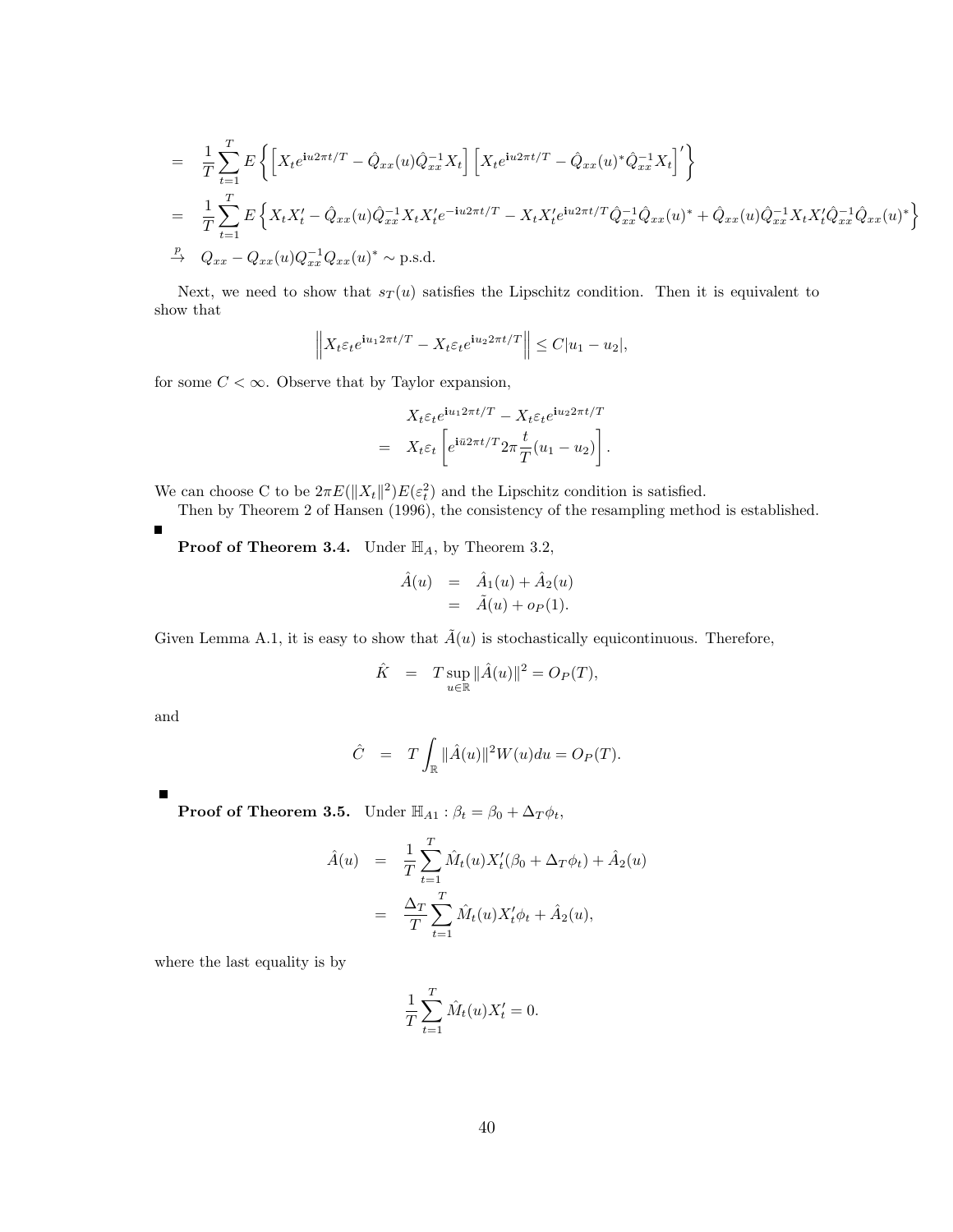Given  $\Delta_T = \frac{1}{\sqrt{2}}$  $\frac{\mathbb{I}}{T},$ 

$$
\sqrt{T}\hat{A}(u) = \frac{1}{T} \sum_{t=1}^{T} \hat{M}_t(u) X_t' \phi_t + \sqrt{T} \hat{A}_2(u).
$$

By analogous derivations in Proof of Theorem 3.2, we can show

$$
\sup_{u \in \mathbb{R}} \left\| \frac{1}{T} \sum_{t=1}^{T} \hat{M}_t(u) X_t' \phi_t - \xi(u) \right\| \xrightarrow{p} 0
$$

where

$$
\xi(u) = \lim_{T \to \infty} \frac{1}{T} \sum_{t=1}^{T} E[M_t(u) X'_t] \phi_t.
$$

By Theorem 3.1

$$
\sqrt{T}\hat{A}_2(u) \Rightarrow \mathcal{G}(u),
$$

where  $\mathcal{G}(u)$  is a complex-valued Gaussian process defined in Theorem 3.1. Therefore, under  $\mathbb{H}_{A1},$ 

$$
\sqrt{T}\hat{A}(u) \Rightarrow \xi(u) + \mathcal{G}(u).
$$

By continuous mapping theorem,

$$
\hat{K} \stackrel{d}{\to} \sup_{u \in \mathbb{R}} \|\xi(u) + \mathcal{G}(u)\|,
$$
  

$$
\hat{C} \stackrel{d}{\to} \int_{\mathbb{R}} \|\xi(u) + \mathcal{G}(u)\|^2 W(u) du.
$$

 $\blacksquare$ 

**Proof of Theorem 4.1.** Under  $\mathbb{H}_0 : \beta_t = \beta_0$ ,

$$
\hat{A}^{IV}(u) = \frac{1}{T} \sum_{t=1}^{T} \hat{X}_t \hat{\varepsilon}_t e^{iu2\pi t/T}
$$
\n
$$
= \frac{1}{T} \sum_{t=1}^{T} \hat{X}_t (Y_t - X_t' \hat{\beta}_{2sls}) e^{iu2\pi t/T}
$$
\n
$$
= \frac{1}{T} \sum_{t=1}^{T} M_t^{IV}(u) \varepsilon_t + \frac{1}{T} \sum_{t=1}^{T} \left[ \hat{M}_t^{IV}(u) - M^{IV}(u) \right] \varepsilon_t,
$$

where

$$
\hat{M}_{t}^{IV}(u) = \hat{X}_{t}(u) - \hat{Q}_{\hat{x}x}(u)\hat{Q}_{\hat{x}\hat{x}}^{-1}\hat{X}_{t} \n= \hat{\gamma}'Z_{t}(u) - \hat{\gamma}'\hat{Q}_{zx}(u)(\hat{Q}_{xz}\hat{Q}_{zz}^{-1}\hat{Q}_{zx})^{-1}\hat{\gamma}'Z_{t},
$$

and

$$
M_t^{IV}(u) = \tilde{X}_t(u) - Q_{\tilde{x}x}(u)Q_{\tilde{x}\tilde{x}}^{-1}\tilde{X}_t
$$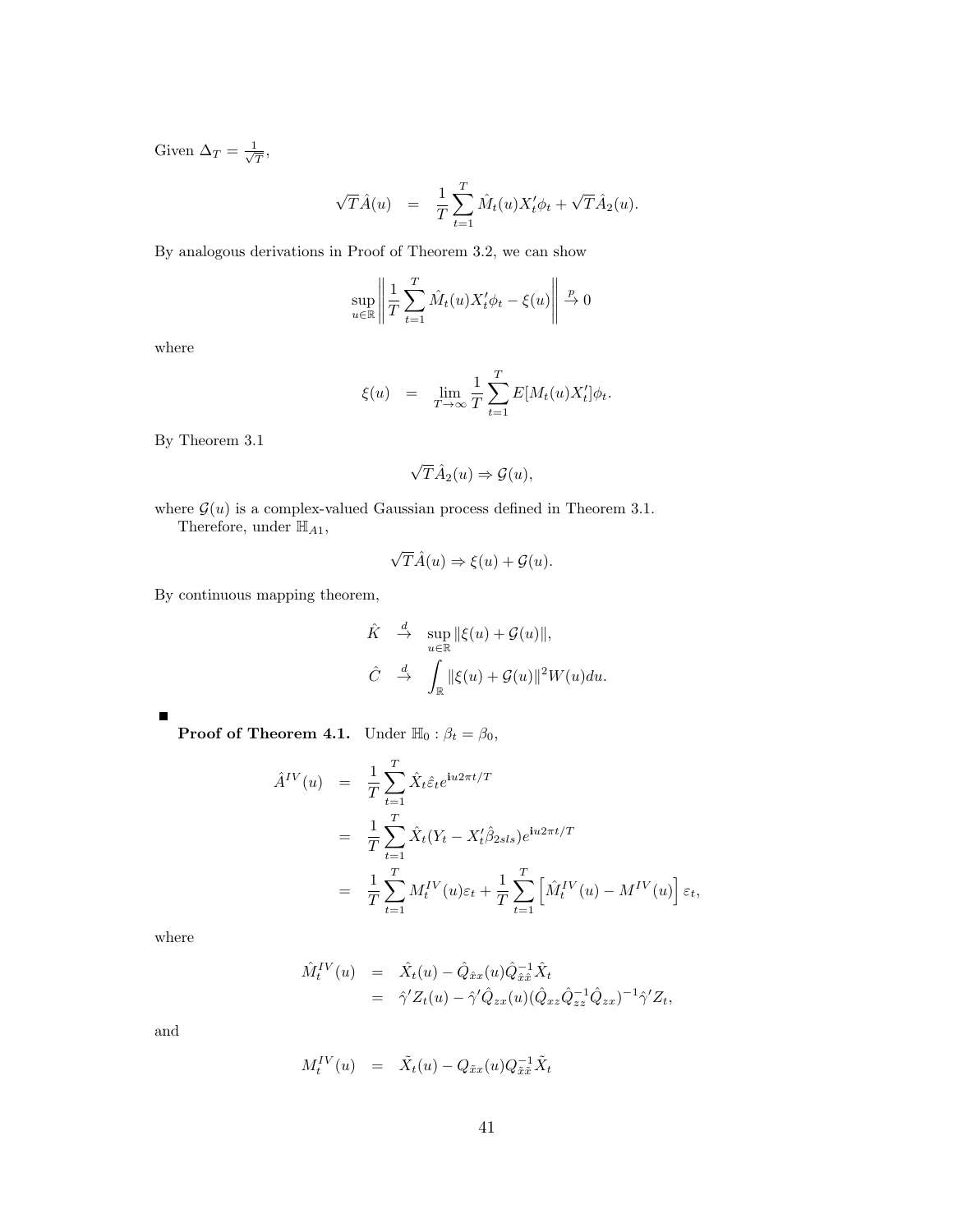$$
= \gamma' Z_t(u) - \gamma' Q_{zx}(u) (Q_{xz} Q_{zz}^{-1} Q_{zx})^{-1} \gamma' Z_t.
$$

Following Proof of Theorem 3.1, we first show that  $\sqrt{T} \hat{A}^{IV}(u)$  converges to a normal distribution pointwise, and then establish the weak convergence result via stochastic equicontinuity. By the algebra that

$$
\hat{a}\hat{b}\hat{c} - abc = \hat{a}(\hat{b} - b)\hat{c} + \hat{a}b(\hat{c} - c) + (\hat{a} - a)bc,
$$

$$
\sup_{u \in \mathbb{R}} \left\| \frac{1}{\sqrt{T}} \sum_{t=1}^{T} \left[ \hat{M}_{t}^{IV}(u) - M_{t}^{IV}(u) \right] \varepsilon_{t} \right\|
$$
\n
$$
= \sup_{u \in \mathbb{R}} \left\| \frac{1}{\sqrt{T}} \sum_{t=1}^{T} \left[ \hat{\gamma}' Z_{t}(u) - \gamma' Z_{t}(u) - \hat{\gamma}' \hat{Q}_{zx}(u) (\hat{Q}_{xz} \hat{Q}_{zz}^{-1} \hat{Q}_{zx})^{-1} \hat{\gamma}' Z_{t} + \gamma' Q_{zx}(u) (Q_{xz} Q_{zz}^{-1} Q_{zx})^{-1} \gamma' Z_{t} \right] \varepsilon_{t} \right\|
$$
\n
$$
\leq \sup_{u \in \mathbb{R}} \left\| \frac{1}{\sqrt{T}} \sum_{t=1}^{T} \left[ \hat{\gamma}' \hat{Q}_{zx}(u) (\hat{Q}_{xz} \hat{Q}_{zz}^{-1} \hat{Q}_{zx})^{-1} \hat{\gamma}' - \gamma' Q_{zx}(u) (Q_{xz} Q_{zz}^{-1} Q_{zx})^{-1} \gamma' \right] Z_{t} \varepsilon_{t} \right\|
$$
\n
$$
\leq \sup_{u \in \mathbb{R}} \left\| (\hat{\gamma} - \gamma)' \frac{1}{\sqrt{T}} \sum_{t=1}^{T} Z_{t}(u) \varepsilon_{t} \right\|
$$
\n
$$
+ \sup_{u \in \mathbb{R}} \left\| \left[ \hat{\gamma}' (\hat{Q}_{zx}(u) - Q_{zx}(u)) ((\hat{Q}_{xz} \hat{Q}_{zz}^{-1} \hat{Q}_{zx})^{-1} \hat{\gamma}' \right] \frac{1}{\sqrt{T}} \sum_{t=1}^{T} Z_{t} \varepsilon_{t} \right\|
$$
\n
$$
+ \sup_{u \in \mathbb{R}} \left\| \left[ (\hat{\gamma} - \gamma)' Q_{zx}(u) ((Q_{xz} \hat{Q}_{zz}^{-1} \hat{Q}_{zx})^{-1} \hat{\gamma}' - (Q_{xz} Q_{zz}^{-1} Q_{zx})^{-1} \gamma' \right] \frac{1}{\sqrt{T}} \sum_{t=1}^{T} Z_{t} \varepsilon_{t} \right\|
$$
\n
$$
+ \sup_{u \in \mathbb{R}} \left\| (\hat{\gamma} - \gamma)' Q_{zx}(
$$

where the second to last equality is by the following results: (i).  $\hat{\gamma} = \hat{Q}_{zz}^{-1} Q_{zx} = O_P(1);$ (ii).  $\hat{\gamma} - \gamma = o_P(1);$ (iii).  $(\hat{Q}_{xz}\hat{Q}_{zz}^{-1}\hat{Q}_{zx})^{-1})\hat{\gamma} - (Q_{xz}Q_{zz}^{-1}Q_{zx})^{-1}\gamma = o_P(1);$  $(iv). \frac{1}{\sqrt{2}}$  $\frac{1}{T} \sum_{t=1}^{T} Z_t \varepsilon_t = O_P(1);$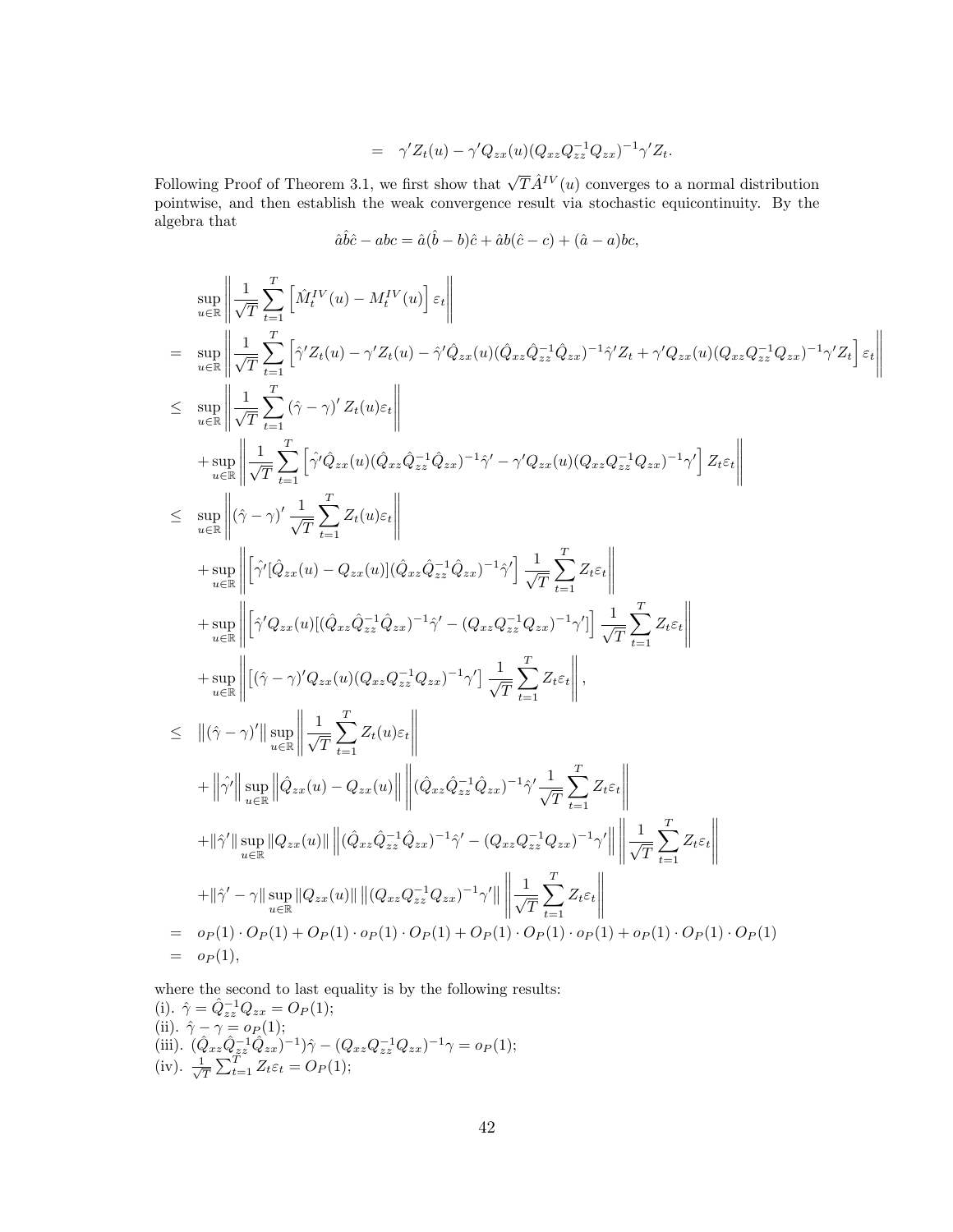(v).  $\sup_{u \in \mathbb{R}} ||\hat{Q}_{zx}(u) - Q_{zx}(u)|| = o_P(1);$ where  $(v)$ . is implied by Lemma A.2.

Next, we follow the similar arguments in Proof of Theorem 3.1, and we can show

$$
S_T^{IV}(u) = \frac{1}{\sqrt{T}} \sum_{t=1}^T M_t^{IV}(u) \varepsilon_t \stackrel{d}{\to} N[0, \mathcal{K}^{IV}(u, u)],
$$

for each fixed  $u \in \mathbb{R}$ , where

$$
\mathcal{K}^{IV}(u,u) \quad = \quad \lim_{T \rightarrow \infty} \frac{1}{T} \sum_{t=1}^T E[M_t^{IV}(u) M_t^{IV}(u)^{*'} \varepsilon_t^2].
$$

Next, we show  $S_T^{IV}(u)$  is stochastically equicontinuous over  $u \in \mathbb{R}$ , i.e., we need to show that, for any  $\epsilon > 0$  and  $\kappa > 0$ , there exists  $\delta > 0$  such that

$$
\lim_{T \to \infty} P\left[\sup_{u_1, u_2 \in \mathbb{R} : |u_1 - u_2| < \delta} \left\| S_T^{IV}(u_1) - S_T^{IV}(u_2) \right\| > \kappa \right] < \epsilon.
$$

Given

$$
\sup_{u_1, u_2 \in \mathbb{R}: |u_1 - u_2| < \delta} \| S_T^{\text{IV}}(u_1) - S_T^{\text{IV}}(u_2) \|
$$
\n
$$
\leq \sup_{u_1, u_2 \in \mathbb{R}: |u_1 - u_2| < \delta} \left\| \frac{1}{\sqrt{T}} \sum_{t=1}^T \gamma' \left[ Z_t(u_1) - Z_t(u_2) \right] \varepsilon_t \right\|
$$
\n
$$
+ \sup_{u_1, u_2 \in \mathbb{R}: |u_1 - u_2| < \delta} \| \gamma' [Q_{zx}(u_1) - Q_{zx}(u_2)] \| \left\| (Q_{xz} Q_{zz}^{-1} Q_{zx})^{-1} \gamma' \frac{1}{\sqrt{T}} \sum_{t=1}^T Z_t \varepsilon_t \right\|,
$$

and we can show that  $\frac{1}{\sqrt{2}}$  $\frac{1}{T} \sum_{t=1}^{T} Z_t(u) \varepsilon_t$  and  $Q_{zx}(u)$  are stochastically equicontinuous by similar arguments as in Proof of Lemma A.1. Therefore  $S_T^{IV}(u)$  is stochastically equicontinuous and

$$
S_T^{IV}(u) \Rightarrow \mathcal{G}^{IV}(u)
$$

where  $\mathcal{G}^{IV}(u)$  is a zero-mean complex-valued Gaussian process with covariance kernel

$$
\mathcal{K}^{IV}(u_1, u_2) = \lim_{T \to \infty} \frac{1}{T} \sum_{t=1}^{T} E[M_t^{IV}(u_1) M_t^{IV}(u_2)^{*'} \varepsilon_t^2].
$$

Furthermore, when  $\{X_t, Z_t\}$  is weakly stationary

$$
E[M_t^{IV}(u_1)M_t^{IV}(u_2)^{*'}\varepsilon_t^2] = E\left\{ \left[ \gamma' Z_t(u_1) - \gamma' Z_t \int_0^1 e^{i u_1 2\pi \tau} d\tau \right] \left[ \gamma' Z_t(u_2) - \gamma' Z_t \int_0^1 e^{i u_2 2\pi \tau} d\tau \right]^{*'} \varepsilon_t^2 \right\}
$$
  

$$
= \gamma' E\left(Z_t Z_t' \varepsilon_t^2\right) \gamma \left( e^{i u_1 2\pi t/T} - \int_0^1 e^{i u_1 2\pi \tau} d\tau \right) \left( e^{i u_2 2\pi t/T} - \int_0^1 e^{i u_2 2\pi \tau} d\tau \right)^*.
$$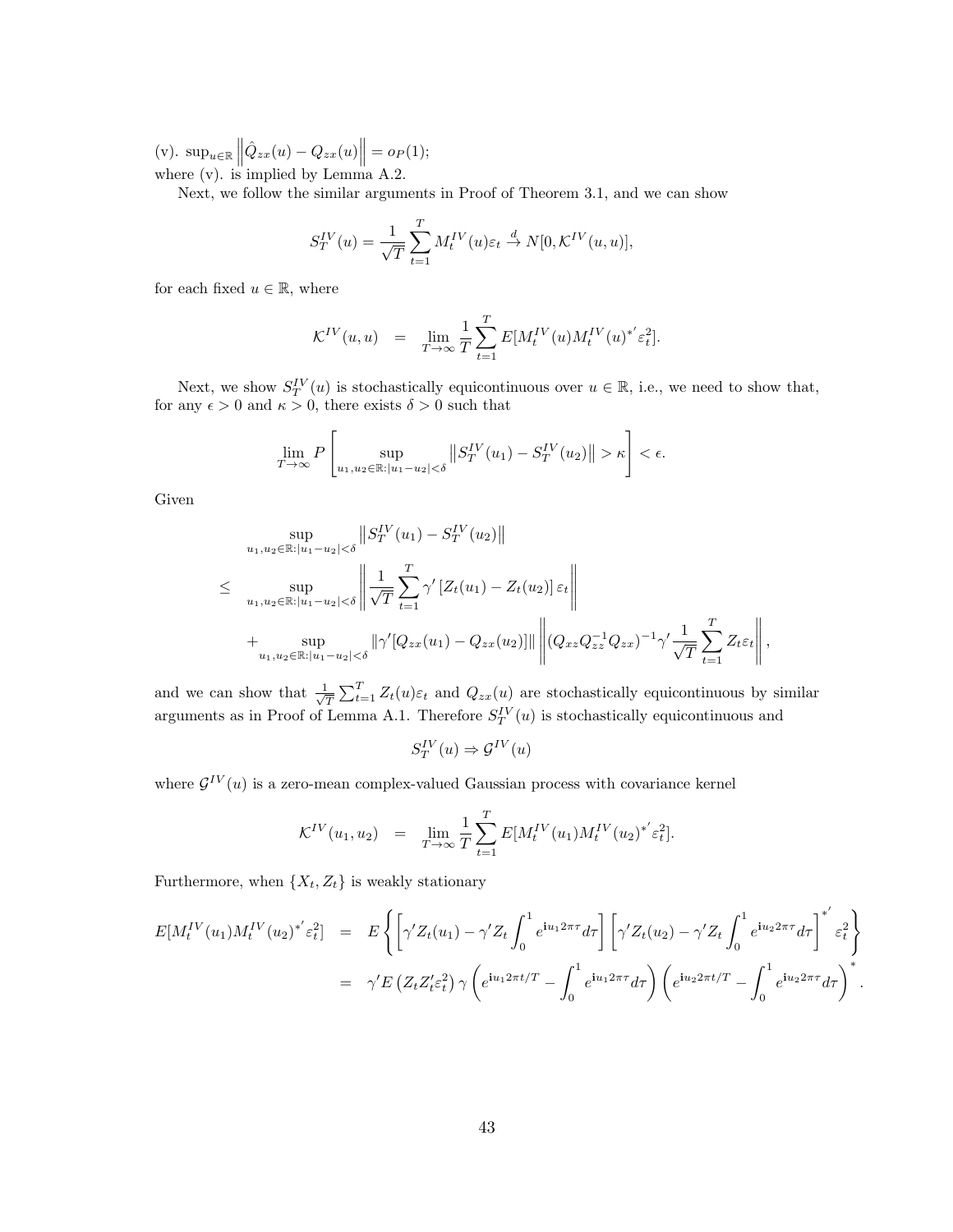Therefore,

$$
\mathcal{K}^{IV}(u_1, u_2) = \gamma' E \left( Z_t Z_t' \varepsilon_t^2 \right) \gamma \lim_{T \to \infty} \frac{1}{T} \sum_{t=1}^T \left( e^{i u_1 2 \pi t/T} - \int_0^1 e^{i u_1 2 \pi \tau} d\tau \right) \left( e^{i u_2 2 \pi t/T} - \int_0^1 e^{i u_2 2 \pi \tau} d\tau \right)^*
$$
  

$$
= \gamma' E \left( Z_t Z_t' \varepsilon_t^2 \right) \gamma \left( \int_0^1 e^{i 2 \pi (u_1 - u_2) \tau} d\tau - \int_0^1 e^{i 2 \pi u_1 \tau} d\tau \int_0^1 e^{-i 2 \pi u_2 \tau} d\tau \right).
$$

**Proof of Theorem 4.2.** Under  $\mathbb{H}_A$ ,

$$
\hat{A}^{IV}(u) = \frac{1}{T} \sum_{t=1}^{T} \hat{M}_t^{IV}(u) X_t^{\prime} \beta + \frac{1}{T} \sum_{t=1}^{T} \hat{M}_t^{IV}(u) \varepsilon_t \n= \hat{A}_1^{IV}(u) + \hat{A}_2^{IV}(u).
$$

By proof of Theorem 4.1, we have  $\hat{A}_{2}^{IV}(u) = O_{P}(T^{-1/2}) = o_{P}(1)$ . Let

$$
\tilde{A}^{IV}(u) = \lim_{T \to \infty} \frac{1}{T} \sum_{t=1}^{T} E\left[M_t^{IV}(u)X_t'\right] \beta_t,
$$

it follows

$$
\lim_{T \to \infty} \sup_{u \in \mathbb{R}} \left\| \hat{A}_1^{IV}(u) - \tilde{A}^{IV}(u) \right\|
$$
\n
$$
\leq \lim_{T \to \infty} \sup_{u \in \mathbb{R}} \left\| \frac{1}{T} \sum_{t=1}^T \left\{ \hat{M}_t^{IV}(u) X_t' - M_t^{IV}(u) X_t' \right\} \beta_t \right\| + \lim_{T \to \infty} \sup_{u \in \mathbb{R}} \left\| \frac{1}{T} \sum_{t=1}^T \left\{ M_t^{IV}(u) X_t' - E\left[ M_t^{IV}(u) X_t' \right] \right\} \beta_t \right\|
$$
\n
$$
= R_1 + R_2, \text{ say.}
$$

Firstly, we show  $R_1 = 0$ .

$$
\sup_{u \in \mathbb{R}} \left\| \frac{1}{T} \sum_{t=1}^{T} \left[ \hat{M}_{t}^{IV}(u) - M_{t}^{IV}(u) \right] X_{t}'\beta_{t} \right\|
$$
\n
$$
= \sup_{u \in \mathbb{R}} \left\| \frac{1}{T} \sum_{t=1}^{T} \left[ \hat{\gamma}' Z_{t}(u) - \gamma' Z_{t}(u) - \hat{\gamma}' \hat{Q}_{zx}(u) (\hat{Q}_{xz} \hat{Q}_{zz}^{-1} \hat{Q}_{zx})^{-1} \hat{\gamma}' Z_{t} + \gamma' Q_{zx}(u) (Q_{xz} Q_{zz}^{-1} Q_{zx})^{-1} \gamma' Z_{t} \right] X_{t}'\beta_{t} \right\|
$$
\n
$$
\leq \sup_{u \in \mathbb{R}} \left\| \frac{1}{T} \sum_{t=1}^{T} (\hat{\gamma} - \gamma)' Z_{t}(u) X_{t}'\beta_{t} \right\|
$$
\n
$$
+ \sup_{u \in \mathbb{R}} \left\| \frac{1}{T} \sum_{t=1}^{T} \left[ \hat{\gamma}' \hat{Q}_{zx}(u) (\hat{Q}_{xz} \hat{Q}_{zz}^{-1} \hat{Q}_{zx})^{-1} \hat{\gamma}' - \gamma' Q_{zx}(u) (Q_{xz} Q_{zz}^{-1} Q_{zx})^{-1} \gamma' \right] Z_{t} X_{t}'\beta_{t} \right\|
$$
\n
$$
\leq \sup_{u \in \mathbb{R}} \left\| (\hat{\gamma} - \gamma)' \frac{1}{T} \sum_{t=1}^{T} Z_{t}(u) X_{t}'\beta_{t} \right\|
$$
\n
$$
+ \sup_{u \in \mathbb{R}} \left\| \left[ \hat{\gamma}' [\hat{Q}_{zx}(u) - Q_{zx}(u)] (\hat{Q}_{xz} \hat{Q}_{zz}^{-1} \hat{Q}_{zx})^{-1} \hat{\gamma}' \right] \frac{1}{T} \sum_{t=1}^{T} Z_{t} X_{t}'\beta_{t} \right\|
$$
\n
$$
+ \sup_{u \in \mathbb{R}} \left\| \left[ \hat{\gamma}' Q_{zx}(u) [ (\hat{Q}_{xz} \hat{Q}_{zz}^{-1} \hat{Q}_{zx})^{-1} \hat{\gamma}' - (Q_{xz} Q_{zz}^{-1} Q_{zx})^{-1} \gamma' \right] \right] \
$$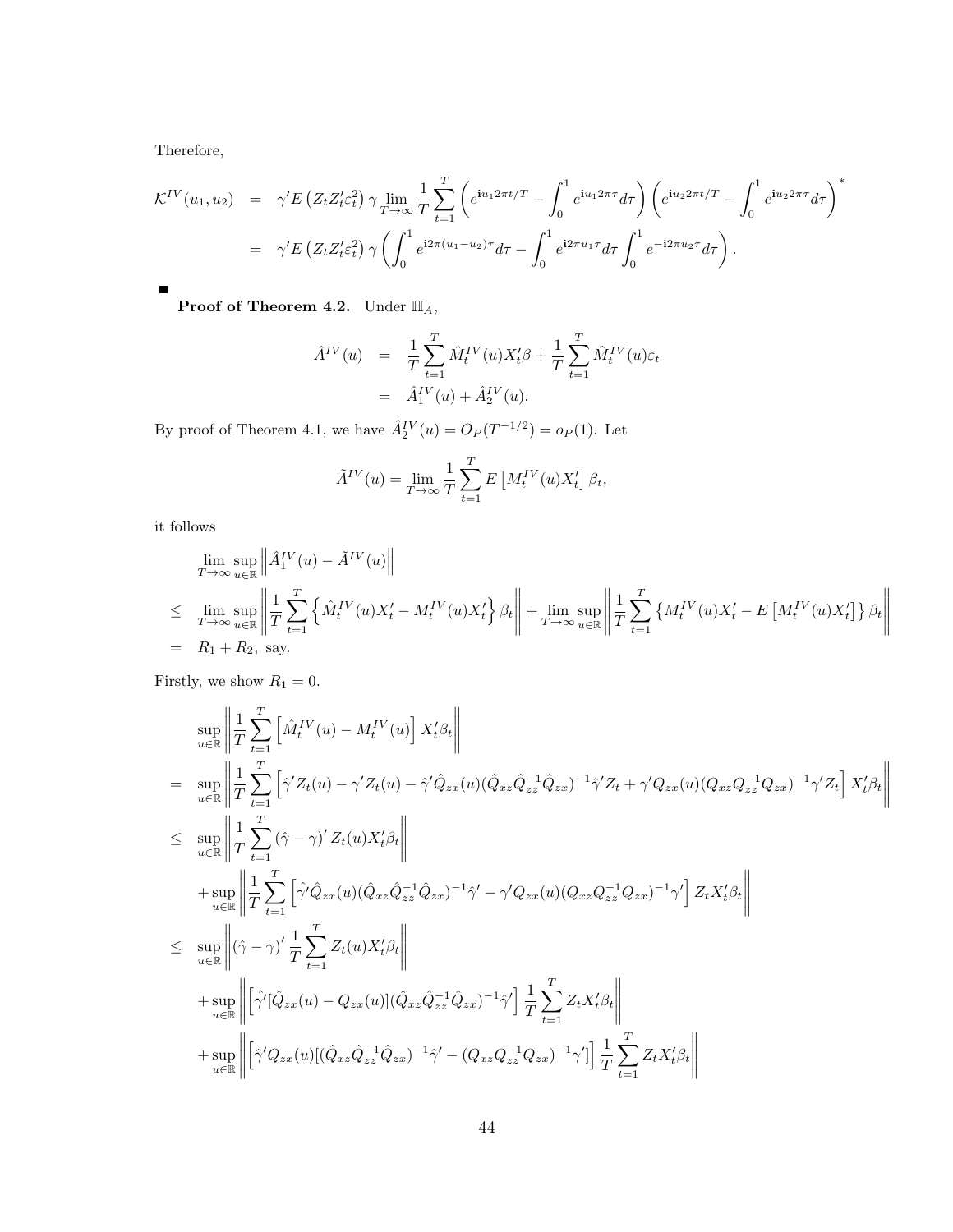+ 
$$
\sup_{u \in \mathbb{R}} \left\| [(\hat{\gamma} - \gamma)' Q_{zx}(u) (Q_{xz} Q_{zz}^{-1} Q_{zx})^{-1} \gamma'] \frac{1}{T} \sum_{t=1}^{T} Z_t X_t' \beta_t \right\|,
$$
  
\n $\leq \|(\hat{\gamma} - \gamma)'\| \sup_{u \in \mathbb{R}} \left\| \frac{1}{T} \sum_{t=1}^{T} Z_t(u) X_t' \beta_t \right\|$   
\n+  $\|\hat{\gamma}'\| \sup_{u \in \mathbb{R}} \left\| \hat{Q}_{zx}(u) - Q_{zx}(u) \right\| \left\| (\hat{Q}_{xz} \hat{Q}_{zz}^{-1} \hat{Q}_{zx})^{-1} \hat{\gamma}' \frac{1}{T} \sum_{t=1}^{T} Z_t X_t' \beta_t \right\|$   
\n+  $\|\hat{\gamma}'\| \sup_{u \in \mathbb{R}} \|Q_{zx}(u)\| \left\| (\hat{Q}_{xz} \hat{Q}_{zz}^{-1} \hat{Q}_{zx})^{-1} \hat{\gamma}' - (Q_{xz} Q_{zz}^{-1} Q_{zx})^{-1} \gamma' \right\| \left\| \frac{1}{T} \sum_{t=1}^{T} Z_t X_t' \beta_t \right\|$   
\n+  $\|\hat{\gamma}' - \gamma\| \sup_{u \in \mathbb{R}} \|Q_{zx}(u)\| \left\| (Q_{xz} Q_{zz}^{-1} Q_{zx})^{-1} \gamma' \right\| \left\| \frac{1}{T} \sum_{t=1}^{T} Z_t X_t' \beta_t \right\|$   
\n=  $o_P(1) \cdot O_P(1) + O_P(1) \cdot o_P(1) \cdot O_P(1) + O_P(1) \cdot O_P(1) \cdot o_P(1) + o_P(1) \cdot O_P(1)$   
\n=  $o_P(1)$ .

Comparing to the proof that shows

$$
\sup_{u \in \mathbb{R}} \left\| \frac{1}{\sqrt{T}} \sum_{t=1}^T \left[ \hat{M}_t^{IV}(u) - M_t^{IV}(u) \right] \varepsilon_t \right\| = o_P(1),
$$

we use an additional fact that  $\sup_{u \in \mathbb{R}}$  ||  $\frac{1}{T} \sum_{t=1}^{T} Z_t X_t' \beta_t \Big\| = O_P(1)$ , which is implied by Assumption 4.5 and 3.6.

Next, we show  $R_2 = 0$ .

$$
\sup_{u \in \mathbb{R}} \left\| \frac{1}{T} \sum_{t=1}^{T} \left\{ M_t^{IV}(u) X_t' - E\left[ M_t^{IV}(u) X_t' \right] \right\} \beta_t \right\|
$$
\n
$$
= \sup_{u \in \mathbb{R}} \left\| \frac{1}{T} \sum_{t=1}^{T} \gamma' \left\{ Z_t(u) X_t' - E[Z_t(u) X_t'] \right\} \beta_t - \gamma' Q_{zx}(u) (Q_{xz} Q_{zz}^{-1} Q_{zx})^{-1} \gamma' \frac{1}{T} \sum_{t=1}^{T} [Z_t X_t' - E(Z_t X_t')] \beta_t \right\|
$$
\n
$$
\leq \sup_{u \in \mathbb{R}} \left\| \frac{1}{T} \sum_{t=1}^{T} \gamma' \left\{ Z_t(u) X_t' - E[Z_t(u) X_t'] \right\} \beta_t \right\| + \sup_{u \in \mathbb{R}} \left\| \gamma' Q_{zx}(u) (Q_{xz} Q_{zz}^{-1} Q_{zx})^{-1} \gamma' \frac{1}{T} \sum_{t=1}^{T} [Z_t X_t' - E(Z_t X_t')] \beta_t \right\|
$$
\n
$$
= o_P(1),
$$

by similar arguments as in Proof of Theorem 3.2.

Thus, we have shown

$$
\sup_{u \in \mathbb{R}} \left\| \hat{A}_1^{IV}(u) - \tilde{A}^{IV}(u) \right\| = o_P(1).
$$

Furthermore, when  $\{X_t, Z\}$  is weakly stationary,

$$
\tilde{A}(u) = \lim_{T \to \infty} \frac{1}{T} \sum_{t=1}^{T} E\left[M_t^{IV}(u)X_t'\right] \beta_t
$$
\n
$$
= \lim_{T \to \infty} \frac{1}{T} \sum_{t=1}^{T} E\left\{ \left[\gamma' Z_t(u_1) - \gamma' Z_t \int_0^1 e^{iu_1 2\pi \tau} d\tau \right] X_t' \right\} \beta_t
$$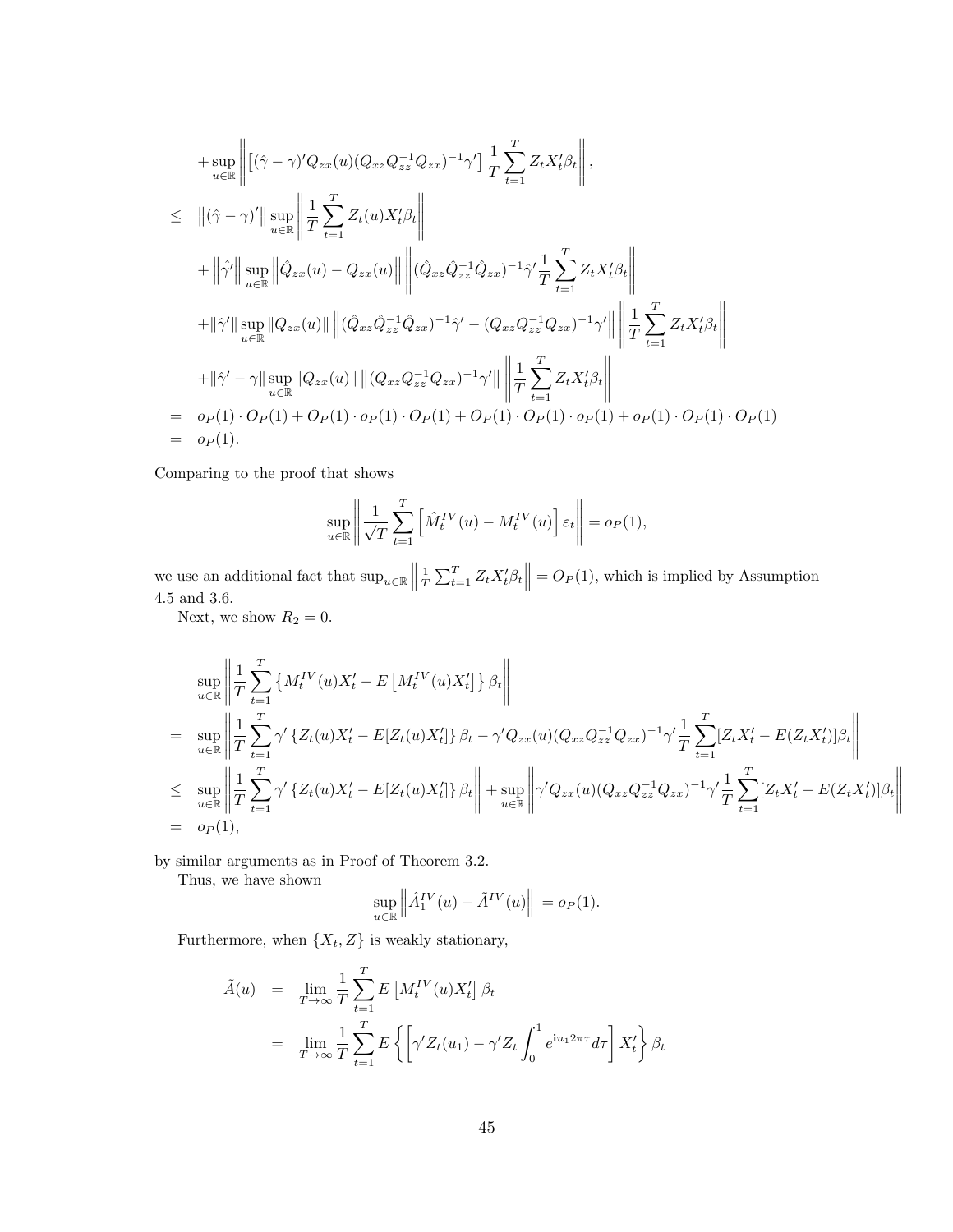$$
= \lim_{T \to \infty} \gamma' \frac{1}{T} \sum_{t=1}^{T} \left[ \gamma' E \left( Z_t X_t' \right) e^{i u 2 \pi t / T} \beta_t - \int_0^1 e^{i u 2 \pi \tau} d\tau \gamma' E(Z_t X_t') \beta_t \right] \gamma
$$
  
\n
$$
= \gamma' E(Z_t X_t') \lim_{T \to \infty} \frac{1}{T} \sum_{t=1}^{T} \left[ e^{i u 2 \pi t / T} \beta_t - \int_0^1 e^{i u 2 \pi \tau} d\tau \beta_t \right]
$$
  
\n
$$
= Q_{xz} Q_{zz}^{-1} Q_{zx} \lim_{T \to \infty} \frac{1}{T} \sum_{t=1}^{T} \left[ e^{i u 2 \pi t / T} \beta_t - \int_0^1 e^{i u 2 \pi \tau} d\tau \beta_t \right].
$$

**Proof of Theorem 4.3.**<br>Theorem 4.1 established the weak convergence of  $\sqrt{T} \hat{A}^{IV}(u)$  to a complex-valued Gaussian process  $\mathcal{G}^{IV}(u)$ . By continuous mapping theorem, we have

$$
\hat{K}^{IV} \stackrel{d}{\to} \sup_{u \in \mathbb{R}} \|\mathcal{G}^{IV}(u)\|^2,
$$

and

$$
\hat{C}^{IV} \stackrel{d}{\to} \int_{\mathbb{R}} \|\mathcal{G}^{IV}(u)\|^2 W(u) du.
$$

**Proof of Theorem 4.4.** Under  $\mathbb{H}_A$ , by Theorem 4.2,

$$
\begin{array}{rcl}\n\hat{A}^{IV}(u) & = & \hat{A}_1^{IV}(u) + \hat{A}_2^{IV}(u) \\
& = & \tilde{A}^{IV}(u) + o_P(1).\n\end{array}
$$

Given Lemma A.1, it is easy to show that  $\tilde{A}^{IV}(u)$  is stochastically equicontinuous. Therefore,

$$
\label{eq:KIV} \begin{array}{rcl} \hat{K}^{IV} & = & T \sup_{u \in \mathbb{R}} \| \hat{A}^{IV}(u) \|^{2} = O_{P}(T), \end{array}
$$

and

$$
C^{\hat{I}V} = T \int_{\mathbb{R}} ||\hat{A}^{IV}(u)||^2 W(u) du = O_P(T).
$$

**Proof of Theorem 4.5.** Under  $\mathbb{H}_{A1}$ :  $\beta_t = \beta_0 + \Delta_T \phi_t$ ,

$$
\hat{A}^{IV}(u) = \frac{1}{T} \sum_{t=1}^{T} \hat{M}_t^{IV}(u) X_t'(\beta_0 + \Delta_T \phi_t) + \hat{A}_2^{IV}(u) \n= \frac{\Delta_T}{T} \sum_{t=1}^{T} \hat{M}_t^{IV}(u) X_t' \phi_t + \hat{A}_2^{IV}(u),
$$

where the last equality is by

$$
\frac{1}{T} \sum_{t=1}^T \hat{M}_t^{IV}(u) X_t' = 0.
$$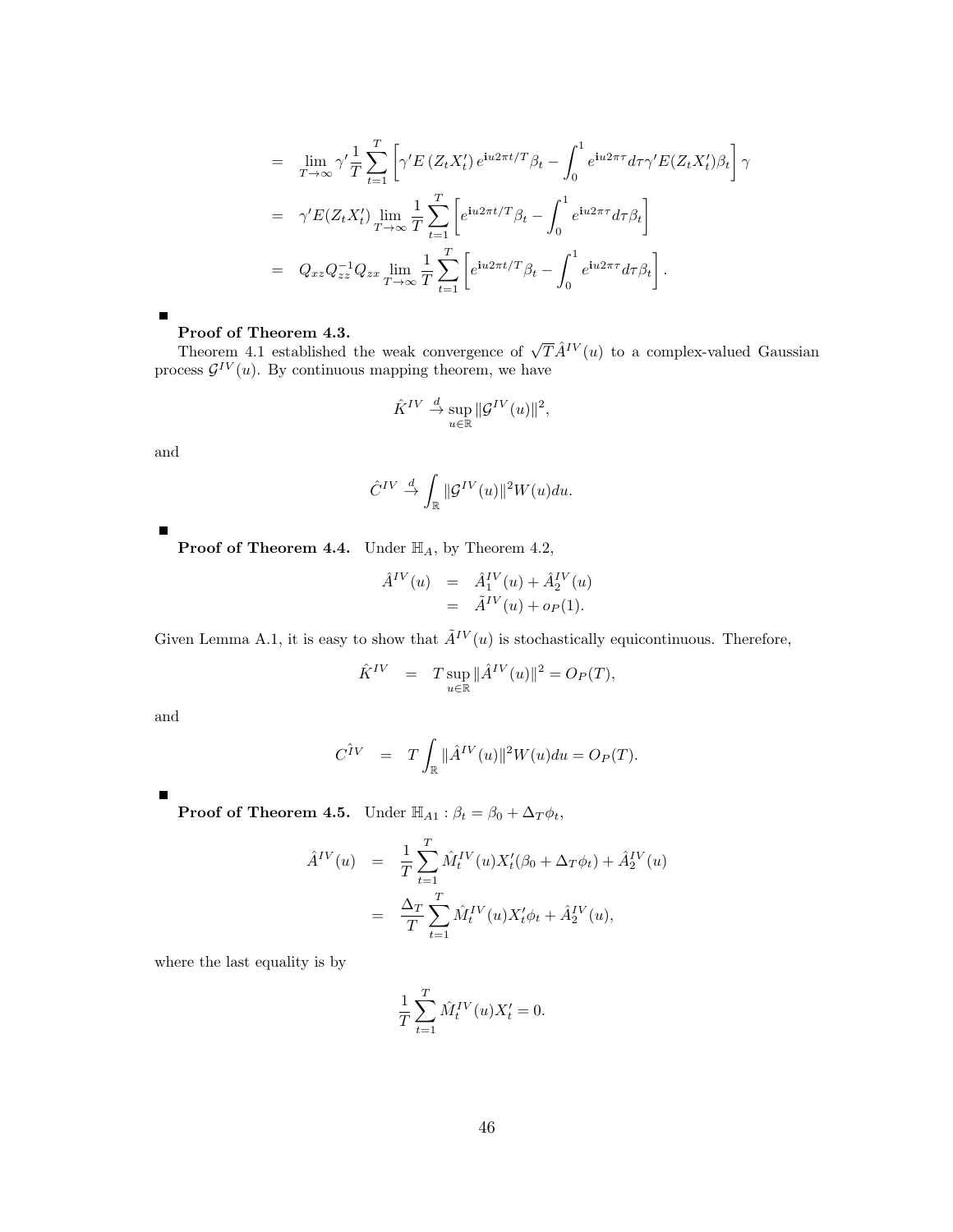Given  $\Delta_T = \frac{1}{\sqrt{2}}$  $\frac{\mathbb{I}}{T},$ 

$$
\sqrt{T} \hat{A}^{IV}(u) = \frac{1}{T} \sum_{t=1}^{T} \hat{M}_{t}^{IV}(u) X_{t}' \phi_{t} + \sqrt{T} \hat{A}_{2}^{IV}(u).
$$

By analogous derivations in Proof of Theorem 3.2, we can show

$$
\sup_{u \in \mathbb{R}} \left\| \frac{1}{T} \sum_{t=1}^{T} \hat{M}_t^{IV}(u) X_t' \phi_t - \xi^{IV}(u) \right\| \xrightarrow{p} 0
$$

where

$$
\xi^{IV}(u) \quad = \quad \lim_{T\to\infty} \frac{1}{T} \sum_{t=1}^T E[M_t^{IV}(u) X_t'] \phi_t.
$$

By Theorem 4.1

$$
\sqrt{T}\hat{A}_2^{IV}(u) \Rightarrow \mathcal{G}^{IV}(u),
$$

where  $\mathcal{G}^{IV}(u)$  is a complex-valued Gaussian process defined in Theorem 4.1. Therefore, under  $\mathbb{H}_{A1}$ ,

$$
\sqrt{T}\hat{A}^{IV}(u) \Rightarrow \xi^{IV}(u) + \mathcal{G}^{IV}(u).
$$

By continuous mapping theorem,

$$
\hat{K}^{IV} \stackrel{d}{\to} \sup_{u \in \mathbb{R}} \|\xi^{IV}(u) + \mathcal{G}^{IV}(u)\|,
$$
  

$$
\hat{C}^{IV} \stackrel{d}{\to} \int_{\mathbb{R}} \|\xi^{IV}(u) + \mathcal{G}^{IV}(u)\|^{2}W(u)du.
$$

 $\blacksquare$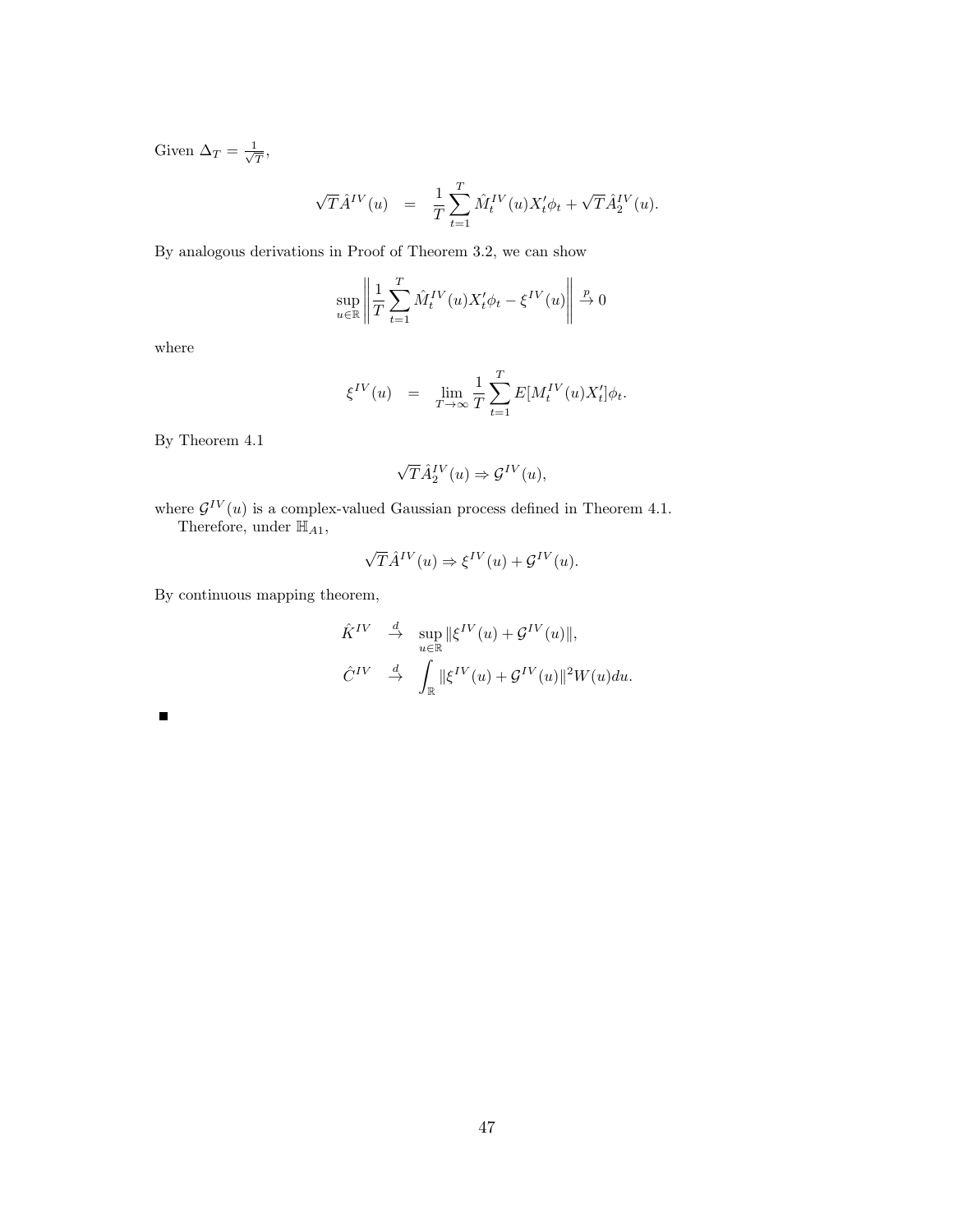# References

- Andrews, D. W., 1993. Tests for parameter instability and structural change with unknown change point. Econometrica: Journal of the Econometric Society, 821–856.
- Andrews, D. W., Fair, R. C., 1988. Inference in nonlinear econometric models with structural change. The Review of Economic Studies 55 (4), 615–640.
- Andrews, D. W., Ploberger, W., 1994. Optimal tests when a nuisance parameter is present only under the alternative. Econometrica: Journal of the Econometric Society, 1383–1414.
- Bai, J., Perron, P., 1998. Estimating and testing linear models with multiple structural changes. Econometrica, 47–78.
- Bierens, H. J., 1982. Consistent model specification tests. Journal of Econometrics 20 (1), 105–134.
- Boivin, J., 2006. Has us monetary policy changed? evidence from drifting coefficients and real-time data. Journal of Money, Credit and Banking 38 (5), 1149–1173.
- Bradley, R. C., Tone, C., 2015. A central limit theorem for non-stationary strongly mixing random fields. Journal of Theoretical Probability, 1–20.
- Bradley, R. C., et al., 2005. Basic properties of strong mixing conditions. a survey and some open questions. Probability surveys 2 (2), 107–144.
- Brüggemann, R., Riedel, J., 2011. Nonlinear interest rate reaction functions for the uk. Economic Modelling 28 (3), 1174–1185.
- Cai, Z., 2007. Trending time-varying coefficient time series models with serially correlated errors. Journal of Econometrics 136 (1), 163–188.
- Cai, Z., Fan, J., Yao, Q., 2000. Functional-coefficient regression models for nonlinear time series. Journal of the American Statistical Association 95 (451), 941–956.
- Cai, Z., Wang, Y., Wang, Y., 2015. Testing instability in a predictive regression model with nonstationary regressors. Econometric Theory 31 (05), 953–980.
- Calvo, G. A., 1983. Staggered prices in a utility-maximizing framework. Journal of monetary Economics 12 (3), 383–398.
- Campbell, J. Y., Thompson, S. B., 2008. Predicting excess stock returns out of sample: Can anything beat the historical average? Review of Financial Studies 21 (4), 1509–1531.
- Chen, B., 2015. Modeling and testing smooth structural changes with endogenous regressors. Journal of Econometrics 185 (1), 196–215.
- Chen, B., Hong, Y., 2012. Testing for smooth structural changes in time series models via nonparametric regression. Econometrica 80 (3), 1157–1183.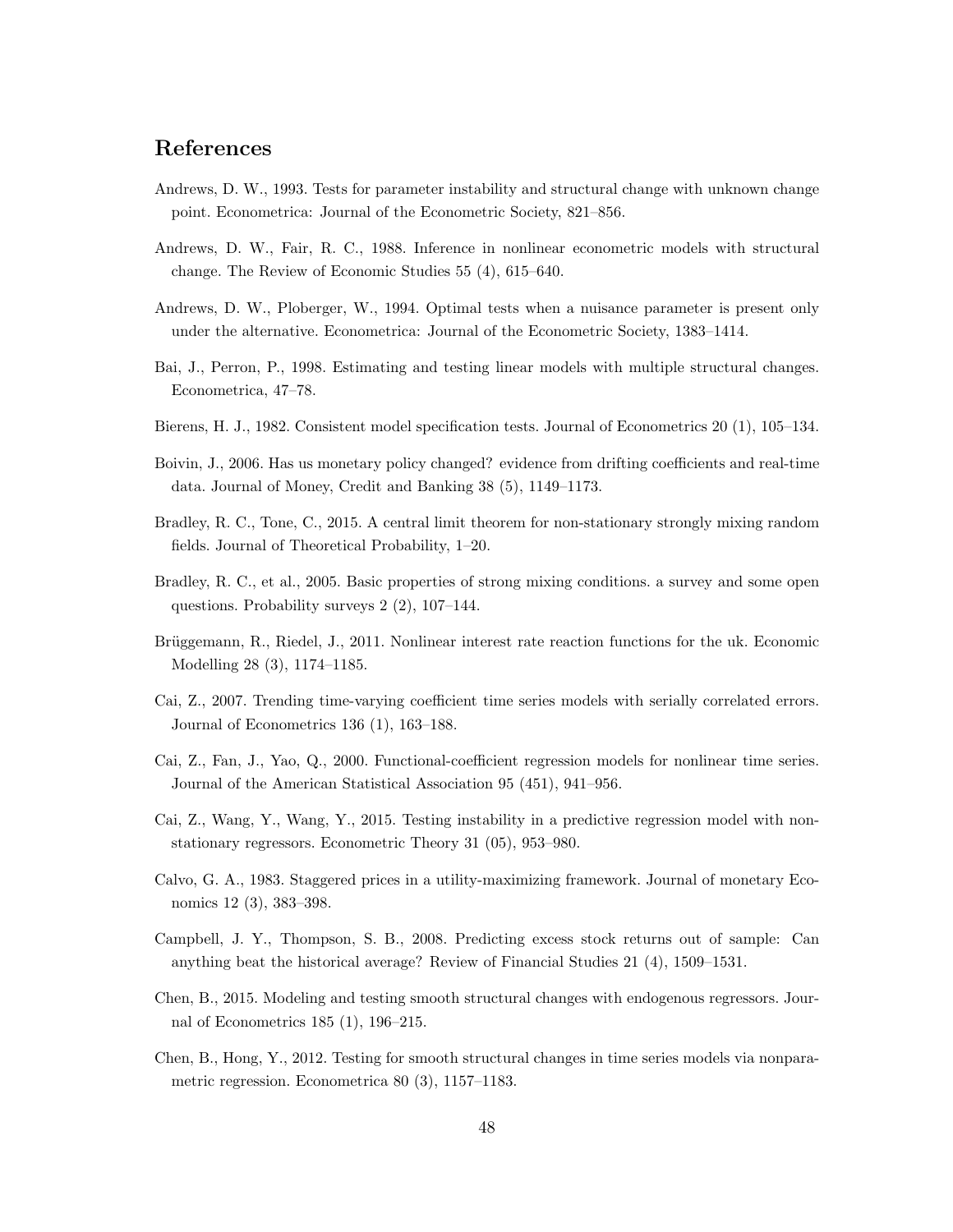- Chen, B., Hong, Y., 2016. Detecting for smooth structural changes in garch models. Econometric Theory 32 (03), 740–791.
- Choi, I., Phillips, P. C., 1993. Testing for a unit root by frequency domain regression. Journal of Econometrics 59 (3), 263–286.
- Chow, G. C., 1960. Tests of equality between sets of coefficients in two linear regressions. Econometrica: Journal of the Econometric Society, 591–605.
- Clarida, R., Galı, J., Gertler, M., 1998. Monetary policy rules in practice: Some international evidence. European Economic Review 42 (6), 1033–1067.
- Clarida, R., Gali, J., Gertler, M., 2000. Monetary policy rules and macroeconomic stability: evidence and some theory. The Quarterly Journal of Economics 115 (1), 147–180.
- Corbae, D., Ouliaris, S., Phillips, P. C., 2002. Band spectral regression with trending data. Econometrica 70 (3), 1067–1109.
- Dahlhaus, R., 1996. On the kullback-leibler information divergence of locally stationary processes. Stochastic Processes and their Applications 62 (1), 139–168.
- Engle, R. F., 1974. Band spectrum regression. International Economic Review, 1–11.
- Estrella, A., Fuhrer, J. C., 2002. Dynamic inconsistencies: Counterfactual implications of a class of rational-expectations models. The American Economic Review 92 (4), 1013–1028.
- Estrella, A., Fuhrer, J. C., 2003. Monetary policy shifts and the stability of monetary policy models. Review of Economics and Statistics 85 (1), 94–104.
- Fuhrer, J., Moore, G., 1995. Inflation persistence. The Quarterly Journal of Economics, 127–159.
- Fuhrer, J. C., 1997. The (un) importance of forward-looking behavior in price specifications. Journal of Money, Credit, and Banking, 338–350.
- Gali, J., Gertler, M., 1999. Inflation dynamics: A structural econometric analysis. Journal of monetary Economics 44 (2), 195–222.
- Gali, J., Gertler, M., Lopez-Salido, J. D., 2005. Robustness of the estimates of the hybrid new keynesian phillips curve. Journal of Monetary Economics 52 (6), 1107–1118.
- Granger, C., Hatanaka, M., 1964. Spectral analysis of economic time series.
- Granger, C. W., Watson, M. W., 1984. Time series and spectral methods in econometrics. Handbook of econometrics 2, 979–1022.
- Hall, A. R., Han, S., Boldea, O., 2012. Inference regarding multiple structural changes in linear models with endogenous regressors. Journal of econometrics 170 (2), 281–302.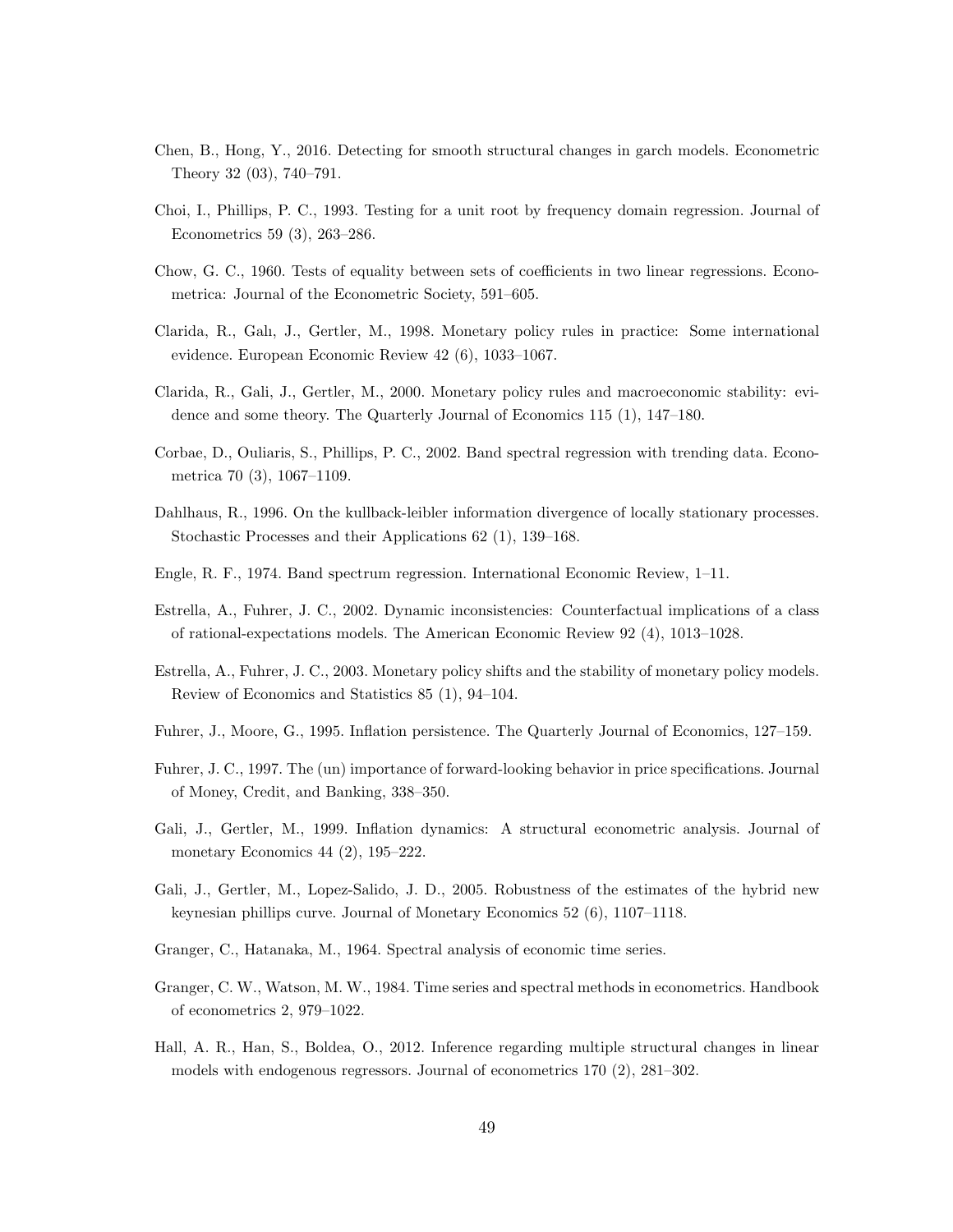- Hannan, E. J., 1965. The estimation of relationships involving distributed lags. Econometrica: Journal of the Econometric Society, 206–224.
- Hannan, E. J., 1967. The estimation of a lagged regression relation. Biometrika 54 (3-4), 409–418.
- Hansen, B. E., 1996. Inference when a nuisance parameter is not identified under the null hypothesis. Econometrica: Journal of the econometric society, 413–430.
- Hansen, B. E., 2000. Testing for structural change in conditional models. Journal of Econometrics 97 (1), 93–115.
- Hansen, B. E., 2001. The new econometrics of structural change: Dating breaks in us labor productivity. The Journal of Economic Perspectives 15 (4), 117–128.
- Hausman, J. A., 1978. Specification tests in econometrics. Econometrica: Journal of the Econometric Society, 1251–1271.
- Hong, Y., Wang, S., Wang, X., 2015. Testing strict stationarity with applications to macroeconomic and financial time series. Working paper.
- Kim, C.-J., Nelson, C. R., 2006. Estimation of a forward-looking monetary policy rule: A timevarying parameter model using ex post data. Journal of Monetary Economics 53 (8), 1949–1966.
- Kristensen, D., 2012. Non-parametric detection and estimation of structural change. The Econometrics Journal 15 (3), 420–461.
- Lin, C.-F. J., Teräsvirta, T., 1994. Testing the constancy of regression parameters against continuous structural change. Journal of Econometrics 62 (2), 211–228.
- Newey, W. K., West, K. D., 1987. A simple, positive semi-definite, heteroskedasticity and autocorrelation consistent covariance matrix. Econometrica 55 (3), 703–708.
- Orbe, S., Ferreira, E., Rodríguez-póo, J., 2000. A nonparametric method to estimate time varying coefficients under seasonal constraints. Journal of nonparametric statistics 12 (6), 779–806.
- Orbe, S., Ferreira, E., Rodríguez-póo, J., 2005. Nonparametric estimation of time varying parameters under shape restrictions. Journal of Econometrics 126 (1), 53–77.
- Perron, P., 2006. Dealing with structural breaks. Palgrave handbook of econometrics 1, 278–352.
- Perron, P., Qu, Z., 2006. Estimating restricted structural change models. Journal of Econometrics 134 (2), 373–399.
- Perron, P., Yamamoto, Y., 2014. A note on estimating and testing for multiple structural changes in models with endogenous regressors via 2sls. Econometric Theory 30 (02), 491–507.
- Perron, P., Yamamoto, Y., 2015. Using ols to estimate and test for structural changes in models with endogenous regressors. Journal of Applied Econometrics 30 (1), 119–144.